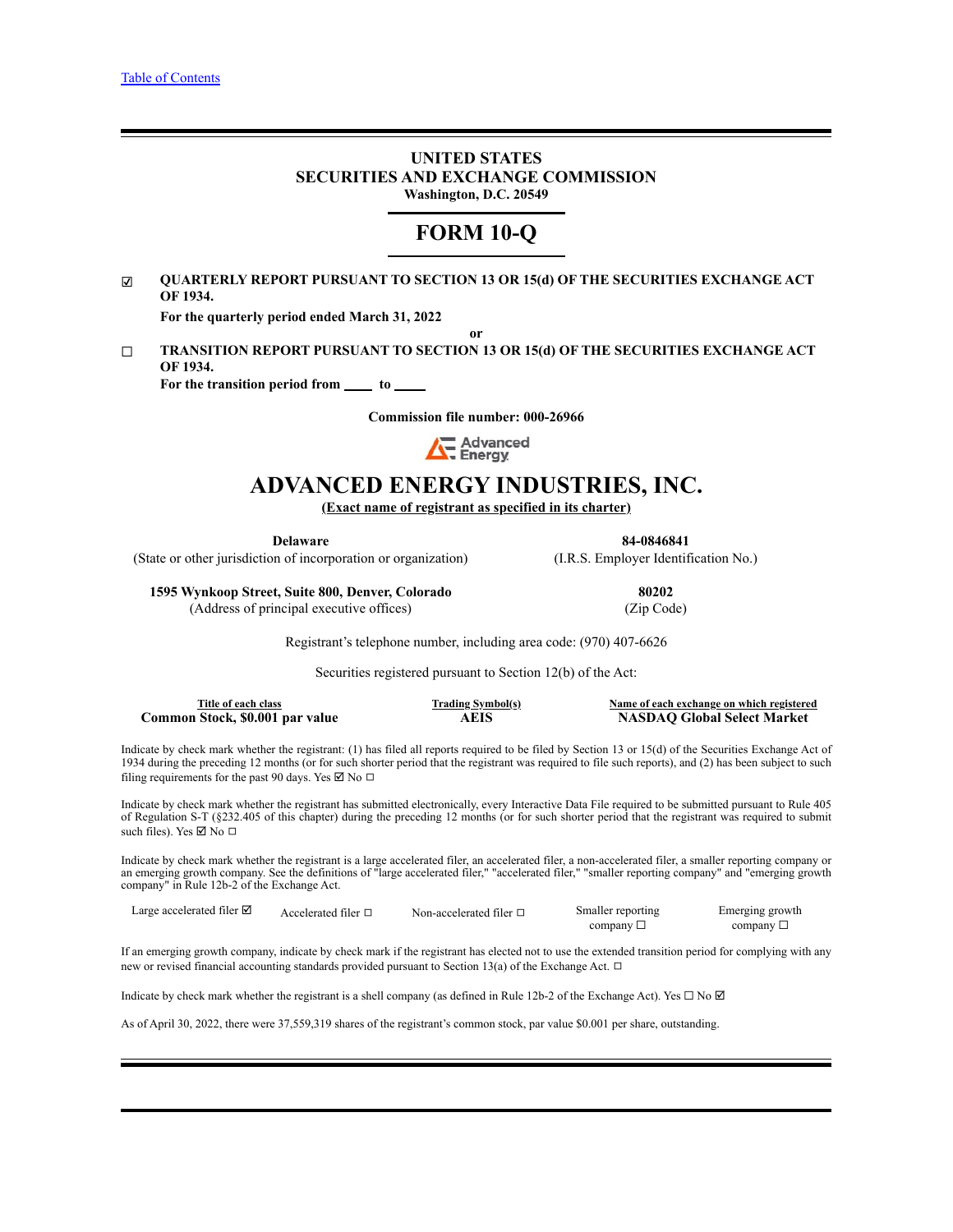# **ADVANCED ENERGY INDUSTRIES, INC. FORM 10-Q TABLE OF CONTENTS**

# **PART I FINANCIAL [INFORMATION](#page-2-0)**

<span id="page-1-0"></span>

| ITEM 1.  | UNAUDITED CONSOLIDATED FINANCIAL STATEMENTS                                                            | $\mathfrak{Z}$  |
|----------|--------------------------------------------------------------------------------------------------------|-----------------|
|          | <b>Consolidated Balance Sheets</b>                                                                     | 3               |
|          | <b>Consolidated Statements of Operations</b>                                                           | $\overline{4}$  |
|          | <b>Consolidated Statements of Comprehensive Income</b>                                                 | 5               |
|          | <b>Consolidated Statements of Stockholders' Equity</b>                                                 | 6               |
|          | <b>Consolidated Statements of Cash Flows</b>                                                           | $7\phantom{.0}$ |
|          | <b>Notes to Consolidated Financial Statements</b>                                                      | $\,8\,$         |
| ITEM 2.  | <b>MANAGEMENT'S DISCUSSION AND ANALYSIS OF FINANCIAL CONDITION AND</b><br><b>RESULTS OF OPERATIONS</b> | 24              |
| ITEM 3.  | <b>QUANTITATIVE AND QUALITATIVE DISCLOSURES ABOUT MARKET RISK</b>                                      | 37              |
| ITEM 4.  | <b>CONTROLS AND PROCEDURES</b>                                                                         | 38              |
|          | <b>PART II OTHER INFORMATION</b>                                                                       |                 |
| ITEM 1.  | <b>LEGAL PROCEEDINGS</b>                                                                               | 39              |
| ITEM 1A. | <b>RISK FACTORS</b>                                                                                    | 39              |
| ITEM 2.  | <b>UNREGISTERED SALES OF EQUITY SECURITIES AND USE OF PROCEEDS</b>                                     | 39              |
| ITEM 3.  | <b>DEFAULTS UPON SENIOR SECURITIES</b>                                                                 | 39              |
| ITEM 4.  | <b>MINE SAFETY DISCLOSURES</b>                                                                         | 40              |
| ITEM 5.  | <b>OTHER INFORMATION</b>                                                                               | 40              |
| ITEM 6.  | <b>EXHIBITS</b>                                                                                        | 41              |
|          | <b>SIGNATURES</b>                                                                                      | 42              |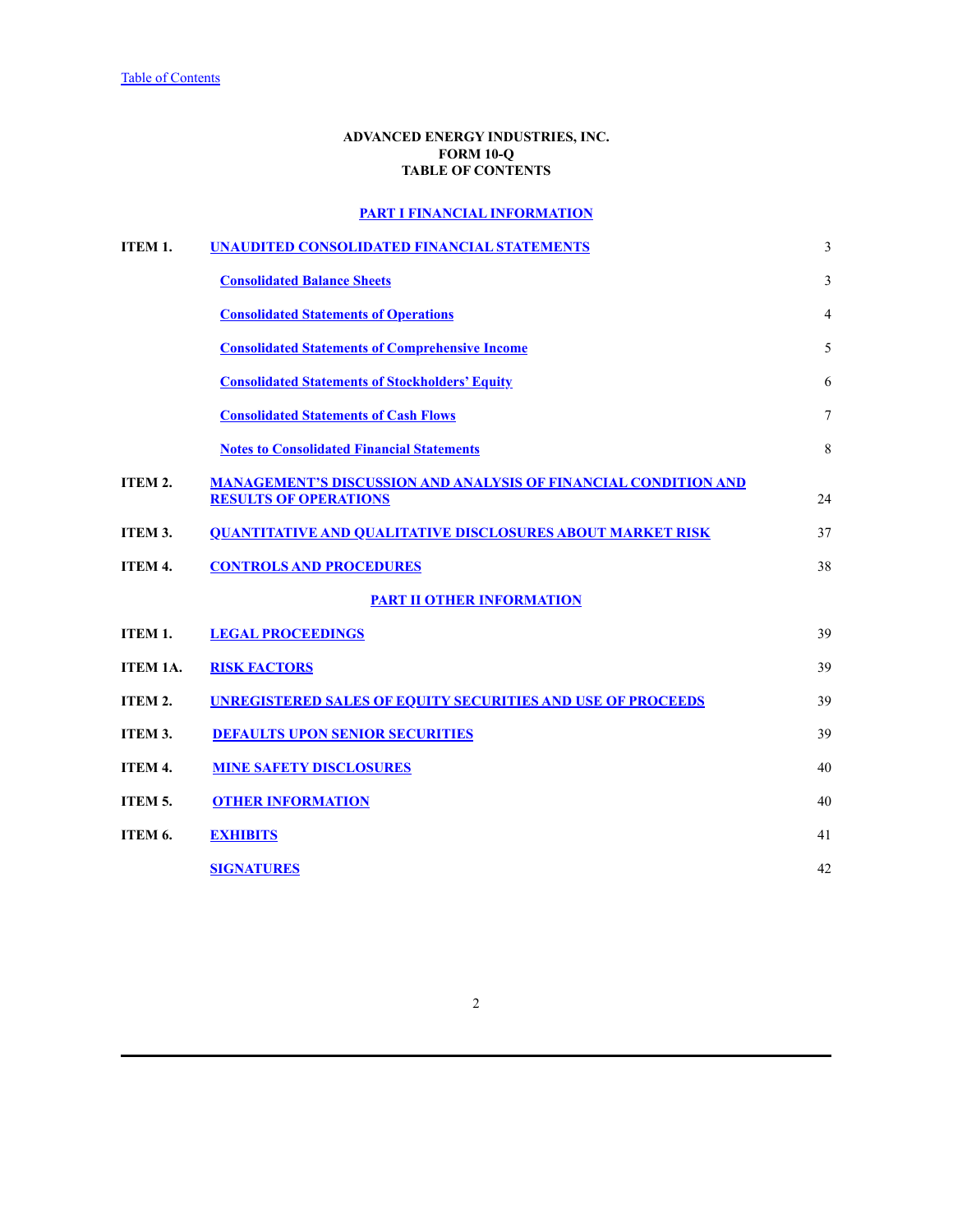# <span id="page-2-0"></span>**PART I FINANCIAL INFORMATION**

# <span id="page-2-2"></span><span id="page-2-1"></span>**ITEM 1. UNAUDITED CONSOLIDATED FINANCIAL STATEMENTS**

# **ADVANCED ENERGY INDUSTRIES, INC.**

**Unaudited Consolidated Balance Sheets (In thousands, except per share amounts)**

|                                                                                                        |              | March 31.<br>2022 |              | December 31.<br>2021 |  |
|--------------------------------------------------------------------------------------------------------|--------------|-------------------|--------------|----------------------|--|
| <b>ASSETS</b>                                                                                          |              |                   |              |                      |  |
| Current assets:                                                                                        |              |                   |              |                      |  |
| Cash and cash equivalents                                                                              | $\mathbb{S}$ | 521.236           | $\mathbb{S}$ | 544,372              |  |
| Marketable securities                                                                                  |              | 2.282             |              | 2,296                |  |
| Accounts and other receivable, net                                                                     |              | 248,732           |              | 237,227              |  |
| Inventories                                                                                            |              | 360,801           |              | 338.410              |  |
| Other current assets                                                                                   |              | 41,429            |              | 39,929               |  |
| Total current assets                                                                                   |              | 1,174,480         |              | 1,162,234            |  |
| Property and equipment, net                                                                            |              | 117,287           |              | 114,830              |  |
| Operating lease right-of-use assets                                                                    |              | 101,581           |              | 101,769              |  |
| Deposits and other assets                                                                              |              | 27,175            |              | 19,669               |  |
| Goodwill                                                                                               |              | 211,493           |              | 212,190              |  |
| Intangible assets, net                                                                                 |              | 153,608           |              | 159,406              |  |
| Deferred income tax assets                                                                             |              | 46,734            |              | 47,242               |  |
| <b>TOTAL ASSETS</b>                                                                                    | \$           | 1,832,358         | S            | 1,817,340            |  |
| <b>LIABILITIES AND STOCKHOLDERS' EQUITY</b>                                                            |              |                   |              |                      |  |
| Current liabilities:                                                                                   |              |                   |              |                      |  |
| Accounts payable                                                                                       | $\mathbf S$  | 183.085           | $\mathbb{S}$ | 193,708              |  |
| Income taxes payable                                                                                   |              | 15,627            |              | 9,226                |  |
| Accrued payroll and employee benefits                                                                  |              | 49.618            |              | 55,833               |  |
| Other accrued expenses                                                                                 |              | 49,704            |              | 53,445               |  |
| Customer deposits and other                                                                            |              | 29.643            |              | 22.141               |  |
| Current portion of long-term debt                                                                      |              | 20.000            |              | 20.000               |  |
| Current portion of operating lease liabilities                                                         |              | 15,718            |              | 15,843               |  |
| Total current liabilities                                                                              |              | 363,395           |              | 370,196              |  |
| Long-term debt, net                                                                                    |              | 367,868           |              | 372,733              |  |
| Operating lease liabilities                                                                            |              | 95.123            |              | 95,180               |  |
| Pension benefits                                                                                       |              | 65,956            |              | 67,255               |  |
| Deferred income tax liabilities                                                                        |              | 9,346             |              | 9,921                |  |
| Other long-term liabilities                                                                            |              | 29,351            |              | 30,559               |  |
| <b>Total liabilities</b>                                                                               |              | 931,039           |              | 945.844              |  |
|                                                                                                        |              |                   |              |                      |  |
| Commitments and contingencies (Note 17)                                                                |              |                   |              |                      |  |
| Stockholders' equity:                                                                                  |              |                   |              |                      |  |
| Preferred stock, \$0,001 par value, 1,000 shares authorized, none issued and outstanding               |              |                   |              |                      |  |
| Common stock, \$0.001 par value, 70.000 shares authorized; 37,559 and 37,589 issued and outstanding at |              |                   |              |                      |  |
| March 31, 2022 and December 31, 2021, respectively                                                     |              | 38                |              | 38                   |  |
| Additional paid-in capital                                                                             |              | 116,928           |              | 115,706              |  |
| Accumulated other comprehensive income (loss)                                                          |              | 750               |              | (1,216)              |  |
| Retained earnings                                                                                      |              | 782,972           |              | 756,323              |  |
| Advanced Energy stockholders' equity                                                                   |              | 900.688           |              | 870.851              |  |
| Noncontrolling interest                                                                                |              | 631               |              | 645                  |  |
| Total stockholders' equity                                                                             |              | 901,319           |              | 871,496              |  |
| TOTAL LIABILITIES AND STOCKHOLDERS' EQUITY                                                             |              | 1,832,358         | S            | 1.817.340            |  |
|                                                                                                        |              |                   |              |                      |  |

The accompanying notes are an integral part of these unaudited consolidated financial statements.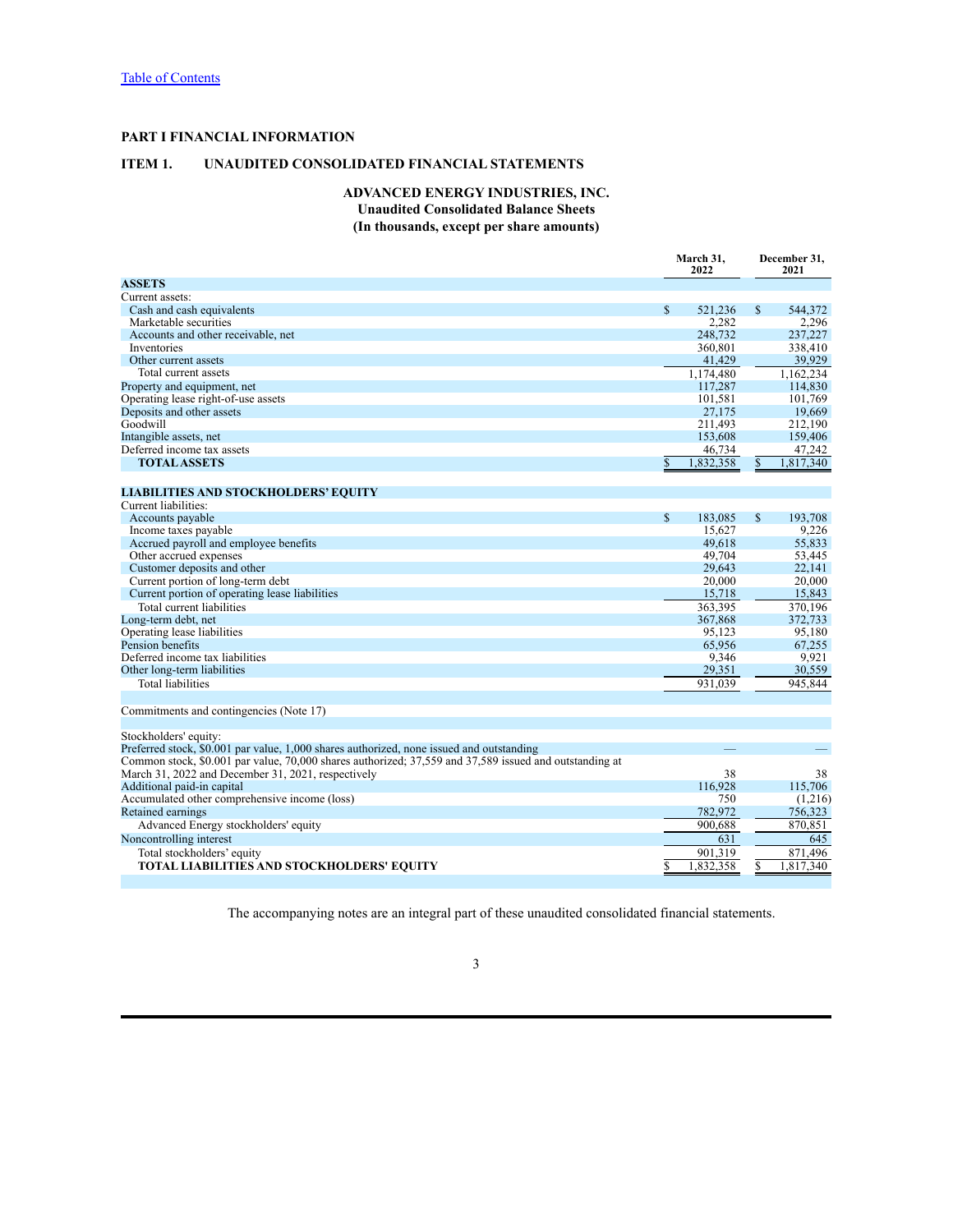# **ADVANCED ENERGY INDUSTRIES, INC. Unaudited Consolidated Statements of Operations (In thousands, except per share amounts)**

<span id="page-3-0"></span>

|                                                                                  | Three Months Ended March 31, |         |                           |         |
|----------------------------------------------------------------------------------|------------------------------|---------|---------------------------|---------|
|                                                                                  |                              | 2022    |                           | 2021    |
| Sales, net                                                                       | \$                           | 397,459 | $\sqrt{\ }$               | 351,620 |
| Cost of sales                                                                    |                              | 253,143 |                           | 214,117 |
| Gross profit                                                                     |                              | 144,316 |                           | 137,503 |
| Operating expenses:                                                              |                              |         |                           |         |
| Research and development                                                         |                              | 43,614  |                           | 40,168  |
| Selling, general, and administrative                                             |                              | 49,318  |                           | 46,731  |
| Amortization of intangible assets                                                |                              | 5,509   |                           | 5,384   |
| Restructuring expense                                                            |                              | 1,218   |                           | 1,038   |
| Total operating expenses                                                         |                              | 99,659  |                           | 93,321  |
| Operating income                                                                 |                              | 44,657  |                           | 44,182  |
| Other income (expense), net                                                      |                              | (842)   |                           | (507)   |
| Income from continuing operations, before income taxes                           |                              | 43,815  |                           | 43,675  |
| Provision for income taxes                                                       |                              | 6,953   |                           | 5,284   |
| Income from continuing operations                                                |                              | 36,862  |                           | 38,391  |
| Income (loss) from discontinued operations, net of income taxes                  |                              | (98)    |                           | 310     |
| <b>Net income</b>                                                                | \$                           | 36,764  | \$                        | 38,701  |
| Income (loss) from continuing operations attributable to noncontrolling interest |                              | (14)    |                           | 33      |
| Net income attributable to Advanced Energy Industries, Inc.                      | \$                           | 36,778  | \$                        | 38,668  |
|                                                                                  |                              |         |                           |         |
| Basic weighted-average common shares outstanding                                 |                              | 37,549  |                           | 38,328  |
| Diluted weighted-average common shares outstanding                               |                              | 37,770  |                           | 38,583  |
| <b>Earnings per share:</b>                                                       |                              |         |                           |         |
| Continuing operations:                                                           |                              |         |                           |         |
| Basic earnings per share                                                         | \$                           | 0.98    | $\boldsymbol{\mathsf{S}}$ | 1.00    |
| Diluted earnings per share                                                       | \$                           | 0.98    | S                         | 0.99    |
| Discontinued operations:                                                         |                              |         |                           |         |
| Basic earnings (loss) per share                                                  | \$                           |         | \$                        | 0.01    |
| Diluted earnings (loss) per share                                                | \$                           |         | $\mathsf{\$}$             | 0.01    |
| Net income:                                                                      |                              |         |                           |         |
| <b>Basic earnings per share</b>                                                  | \$                           | 0.98    | \$                        | 1.01    |
| Diluted earnings per share                                                       | $\overline{\mathbb{S}}$      | 0.97    | \$                        | 1.00    |

The accompanying notes are an integral part of these unaudited consolidated financial statements.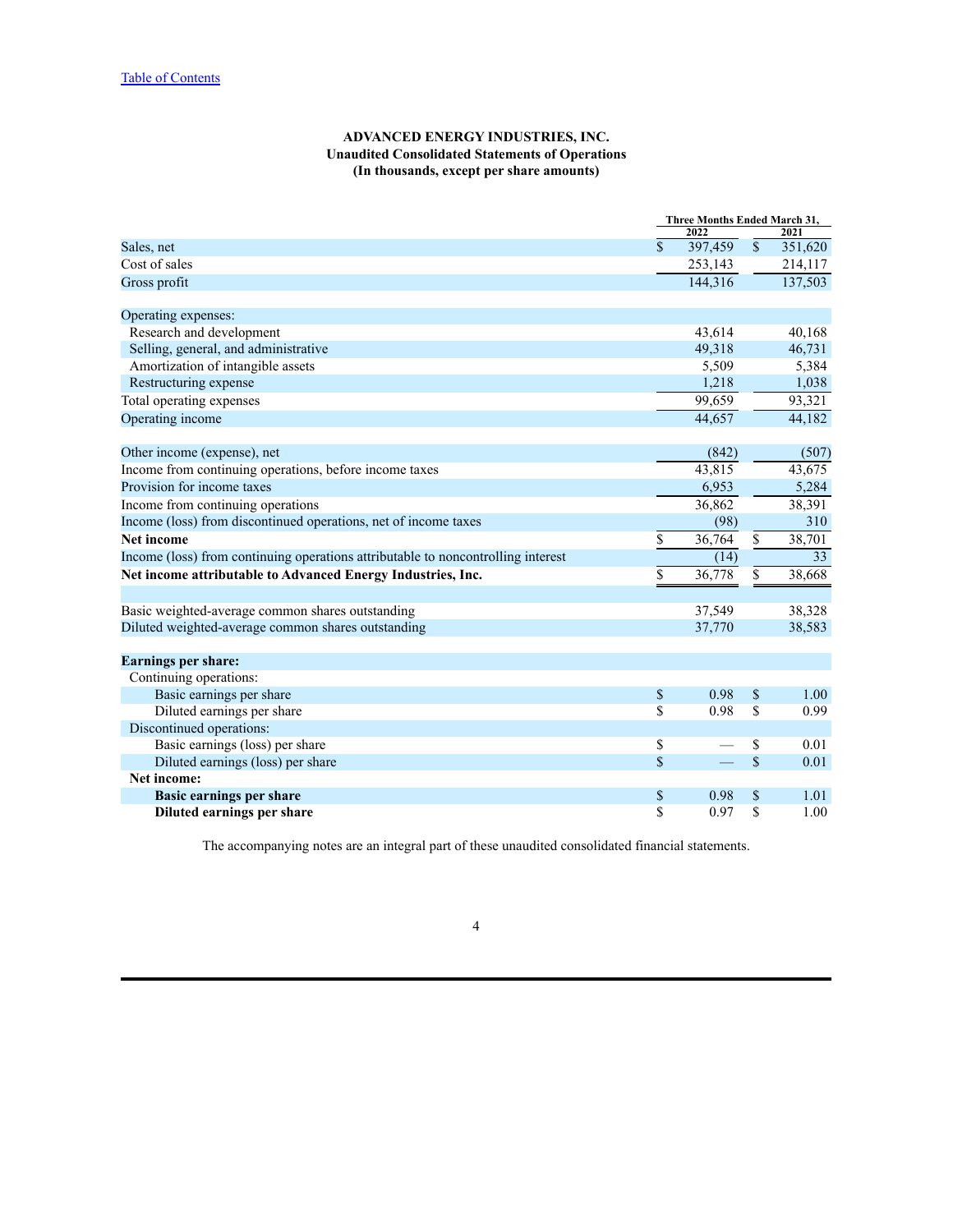# **ADVANCED ENERGY INDUSTRIES, INC. Unaudited Consolidated Statements of Comprehensive Income (In thousands)**

<span id="page-4-0"></span>

|                                                                       | Three Months Ended March 31, |         |  |         |
|-----------------------------------------------------------------------|------------------------------|---------|--|---------|
|                                                                       |                              | 2022    |  | 2021    |
| Net income                                                            |                              | 36,764  |  | 38,701  |
| Other comprehensive income (loss), net of income taxes                |                              |         |  |         |
| Foreign currency translation                                          |                              | (4,092) |  | (6,941) |
| Change in fair value of cash flow hedges                              |                              | 5.913   |  | 2,009   |
| Minimum pension benefit retirement liability                          |                              | 145     |  | (36)    |
| Comprehensive income                                                  |                              | 38.730  |  | 33,733  |
| Comprehensive income (loss) attributable to noncontrolling interest   |                              | (14)    |  | 33      |
| Comprehensive income attributable to Advanced Energy Industries, Inc. |                              | 38.744  |  | 33,700  |

The accompanying notes are an integral part of these unaudited consolidated financial statements.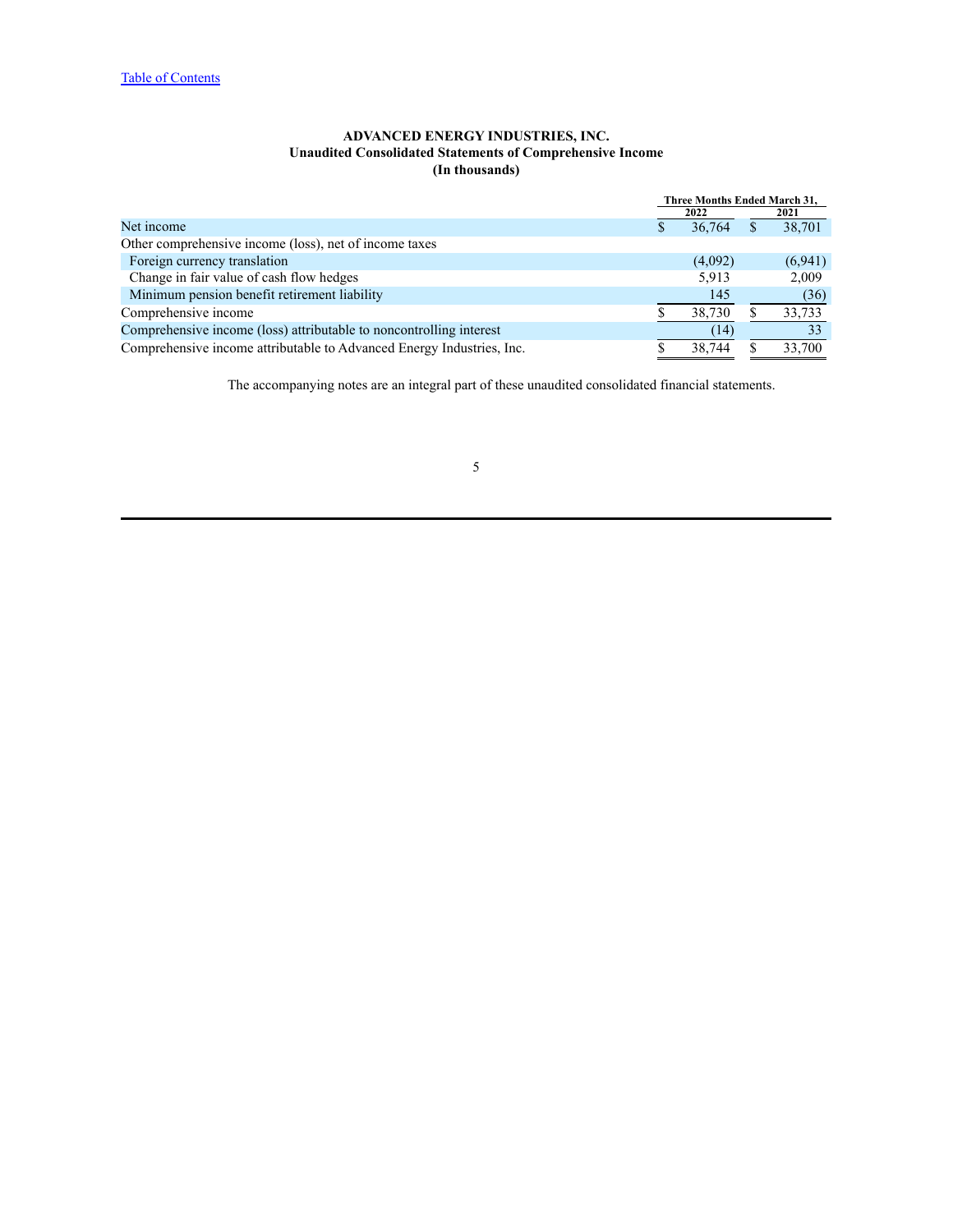# **ADVANCED ENERGY INDUSTRIES, INC. Unaudited Consolidated Statements of Stockholders' Equity (In thousands, except per share amounts)**

<span id="page-5-0"></span>

|                                       |               |                     |   |                                         | <b>Advanced Energy Industries, Inc. Stockholders' Equity</b> |    |                      |    |                                 |              |                                         |
|---------------------------------------|---------------|---------------------|---|-----------------------------------------|--------------------------------------------------------------|----|----------------------|----|---------------------------------|--------------|-----------------------------------------|
|                                       |               | <b>Common Stock</b> |   |                                         |                                                              |    |                      |    |                                 |              |                                         |
|                                       | <b>Shares</b> | Amount              |   | <b>Additional</b><br>Paid-in<br>Capital | Accumulated<br>Other<br>Comprehensive<br>Income (Loss)       |    | Retained<br>Earnings |    | Non-<br>controlling<br>Interest |              | <b>Total</b><br>Stockholders'<br>Equity |
| Balances, December 31, 2020           | 38,293        | \$<br>38            | S | 105,009                                 | \$<br>(2,605)                                                |    | \$712,297            | S. | 601                             | \$           | 815,340                                 |
| Stock issued from equity plans        | 93            |                     |   | (4,645)                                 |                                                              |    |                      |    |                                 |              | (4,645)                                 |
| Stock-based compensation              |               |                     |   | 5,701                                   |                                                              |    |                      |    |                                 |              | 5,701                                   |
| Dividends declared (\$0.10 per share) |               |                     |   |                                         |                                                              |    | (3,854)              |    |                                 |              | (3, 854)                                |
| Other comprehensive income (loss)     |               |                     |   |                                         | (4,968)                                                      |    |                      |    |                                 |              | (4,968)                                 |
| Net income                            |               |                     |   |                                         |                                                              |    | 38,668               |    | 33                              |              | 38,701                                  |
| Balances, March 31, 2021              | 38,386        | 38                  |   | 106,065                                 | (7,573)                                                      |    | 747,111              |    | 634                             |              | 846,275                                 |
|                                       |               |                     |   |                                         |                                                              |    |                      |    |                                 |              |                                         |
| Balances, December 31, 2021           | 37,589        | \$<br>38            |   | 115.706                                 | \$<br>(1,216)                                                | S. | 756,323              | S. | 645                             | $\mathbf{s}$ | 871,496                                 |
| Stock issued from equity plans        | 52            |                     |   | (2, 430)                                |                                                              |    |                      |    |                                 |              | (2, 430)                                |
| Stock-based compensation              |               |                     |   | 3,906                                   |                                                              |    |                      |    |                                 |              | 3,906                                   |
| Share repurchase                      | (82)          |                     |   | (254)                                   |                                                              |    | (6,340)              |    |                                 |              | (6, 594)                                |
| Dividends declared (\$0.10 per share) |               |                     |   |                                         |                                                              |    | (3,789)              |    |                                 |              | (3,789)                                 |
| Other comprehensive income            |               |                     |   |                                         | 1,966                                                        |    |                      |    |                                 |              | 1,966                                   |
| Net income (loss)                     |               |                     |   |                                         |                                                              |    | 36,778               |    | (14)                            |              | 36,764                                  |
| Balances, March 31, 2022              | 37,559        | 38                  |   | 116,928                                 | 750                                                          |    | 782,972              |    | 631                             |              | 901,319                                 |

The accompanying notes are an integral part of these unaudited consolidated financial statements.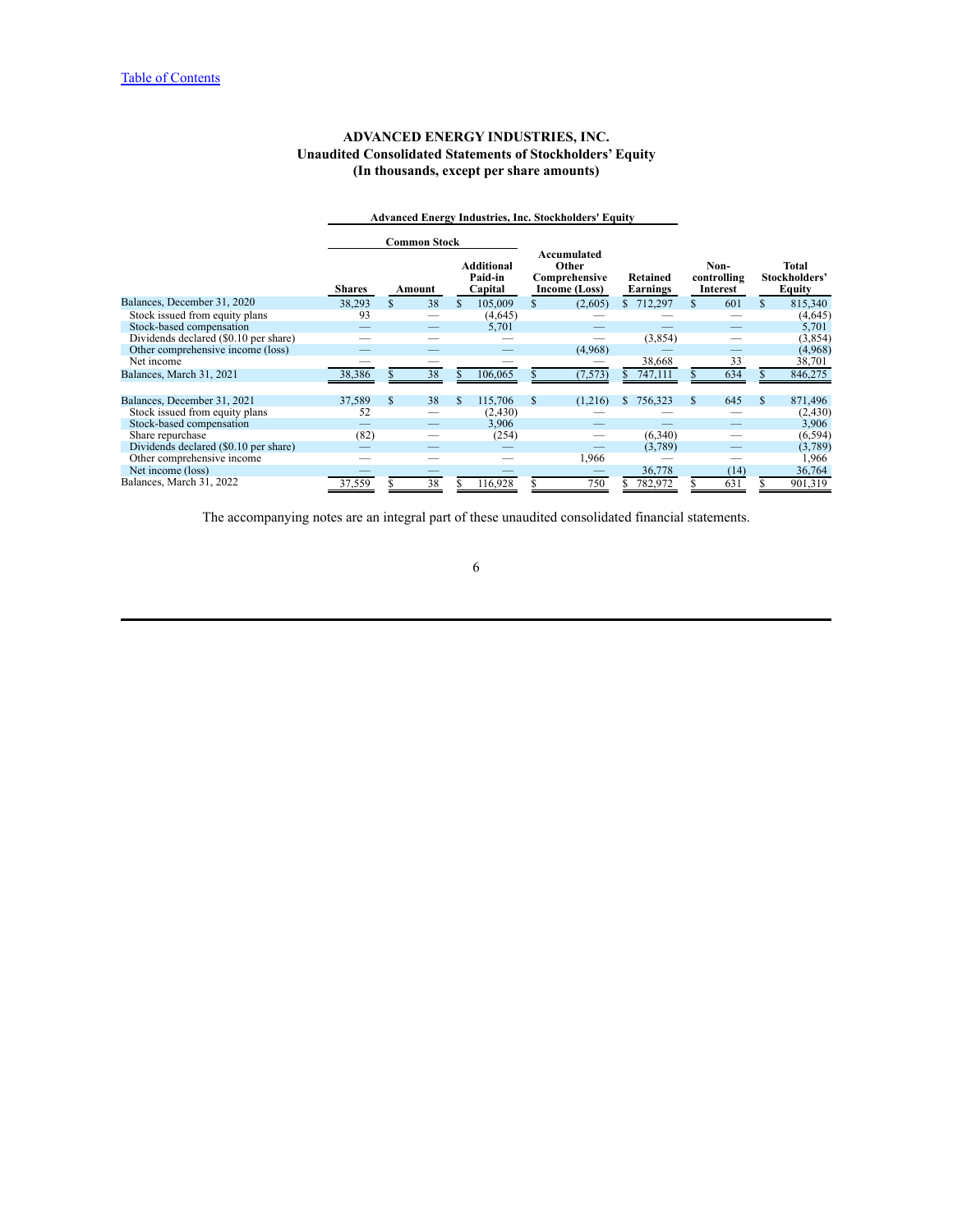# **ADVANCED ENERGY INDUSTRIES, INC. Unaudited Consolidated Statements of Cash Flows (In thousands)**

<span id="page-6-0"></span>

| 2022<br>2021<br><b>CASH FLOWS FROM OPERATING ACTIVITIES:</b><br>36,764<br>38,701<br>Net income<br>\$<br>S<br>(98)<br>310<br>Less: income (loss) from discontinued operations, net of income taxes<br>Income from continuing operations, net of income taxes<br>38,391<br>36.862<br>Adjustments to reconcile net income to net cash from operating activities:<br>Depreciation and amortization<br>13.888<br>12,721<br>Stock-based compensation expense<br>3,928<br>5.701<br>Provision for deferred income taxes<br>(1,060)<br>(5)<br>Loss on disposal of assets<br>276<br>275<br>Changes in operating assets and liabilities, net of assets acquired<br>Accounts and other receivable, net<br>(12, 579)<br>(4,984)<br>Inventories<br>(23,616)<br>(27, 503)<br>Other assets<br>(3,840)<br>(1, 406)<br>40,483<br>Accounts payable<br>(6, 469)<br>Other liabilities and accrued expenses<br>(5, 183)<br>(12, 534)<br>Income taxes<br>7,706<br>3,125<br>9,913<br>54,264<br>Net cash from operating activities from continuing operations<br>Net cash from operating activities from discontinued operations<br>(92)<br>(185)<br>Net cash from operating activities<br>9.821<br>54,079<br><b>CASH FLOWS FROM INVESTING ACTIVITIES:</b><br>Proceeds from sale of assets<br>6<br>(13,075)<br>(8, 817)<br>Purchases of property and equipment<br>Acquisitions, net of cash acquired<br>(3,604)<br>(600)<br>Net cash from investing activities<br>(13, 675)<br>(12, 415)<br><b>CASH FLOWS FROM FINANCING ACTIVITIES:</b><br>Payments on long-term borrowings<br>(5,000)<br>(4,375)<br>Dividend payments<br>(3,854)<br>(3,789)<br>Purchase and retirement of common stock<br>(6, 594)<br>Net payments related to stock-based awards<br>(2, 430)<br>(4,214)<br>Net cash from financing activities<br>(17, 813)<br>(12, 443)<br>321<br><b>EFFECT OF CURRENCY TRANSLATION ON CASH AND CASH EQUIVALENTS</b><br>(1, 469)<br>NET CHANGE IN CASH AND CASH EQUIVALENTS<br>29.542<br>(23, 136)<br>CASH AND CASH EQUIVALENTS, beginning of period<br>544,372<br>480,368<br>CASH AND CASH EQUIVALENTS, end of period<br>509,910<br>521,236<br>\$<br>\$<br>SUPPLEMENTAL DISCLOSURE OF CASH FLOW INFORMATION:<br>\$<br>979<br>Cash paid for interest<br>\$<br>1.123<br>$\overline{\mathbf{s}}$<br>\$<br>Cash paid for income taxes<br>2,444<br>1,873 |                                           | Three Months Ended March 31, |       |               |     |
|-------------------------------------------------------------------------------------------------------------------------------------------------------------------------------------------------------------------------------------------------------------------------------------------------------------------------------------------------------------------------------------------------------------------------------------------------------------------------------------------------------------------------------------------------------------------------------------------------------------------------------------------------------------------------------------------------------------------------------------------------------------------------------------------------------------------------------------------------------------------------------------------------------------------------------------------------------------------------------------------------------------------------------------------------------------------------------------------------------------------------------------------------------------------------------------------------------------------------------------------------------------------------------------------------------------------------------------------------------------------------------------------------------------------------------------------------------------------------------------------------------------------------------------------------------------------------------------------------------------------------------------------------------------------------------------------------------------------------------------------------------------------------------------------------------------------------------------------------------------------------------------------------------------------------------------------------------------------------------------------------------------------------------------------------------------------------------------------------------------------------------------------------------------------------------------------------------------------------------------------------------------------------------------------------------------------------------|-------------------------------------------|------------------------------|-------|---------------|-----|
|                                                                                                                                                                                                                                                                                                                                                                                                                                                                                                                                                                                                                                                                                                                                                                                                                                                                                                                                                                                                                                                                                                                                                                                                                                                                                                                                                                                                                                                                                                                                                                                                                                                                                                                                                                                                                                                                                                                                                                                                                                                                                                                                                                                                                                                                                                                               |                                           |                              |       |               |     |
|                                                                                                                                                                                                                                                                                                                                                                                                                                                                                                                                                                                                                                                                                                                                                                                                                                                                                                                                                                                                                                                                                                                                                                                                                                                                                                                                                                                                                                                                                                                                                                                                                                                                                                                                                                                                                                                                                                                                                                                                                                                                                                                                                                                                                                                                                                                               |                                           |                              |       |               |     |
|                                                                                                                                                                                                                                                                                                                                                                                                                                                                                                                                                                                                                                                                                                                                                                                                                                                                                                                                                                                                                                                                                                                                                                                                                                                                                                                                                                                                                                                                                                                                                                                                                                                                                                                                                                                                                                                                                                                                                                                                                                                                                                                                                                                                                                                                                                                               |                                           |                              |       |               |     |
|                                                                                                                                                                                                                                                                                                                                                                                                                                                                                                                                                                                                                                                                                                                                                                                                                                                                                                                                                                                                                                                                                                                                                                                                                                                                                                                                                                                                                                                                                                                                                                                                                                                                                                                                                                                                                                                                                                                                                                                                                                                                                                                                                                                                                                                                                                                               |                                           |                              |       |               |     |
|                                                                                                                                                                                                                                                                                                                                                                                                                                                                                                                                                                                                                                                                                                                                                                                                                                                                                                                                                                                                                                                                                                                                                                                                                                                                                                                                                                                                                                                                                                                                                                                                                                                                                                                                                                                                                                                                                                                                                                                                                                                                                                                                                                                                                                                                                                                               |                                           |                              |       |               |     |
|                                                                                                                                                                                                                                                                                                                                                                                                                                                                                                                                                                                                                                                                                                                                                                                                                                                                                                                                                                                                                                                                                                                                                                                                                                                                                                                                                                                                                                                                                                                                                                                                                                                                                                                                                                                                                                                                                                                                                                                                                                                                                                                                                                                                                                                                                                                               |                                           |                              |       |               |     |
|                                                                                                                                                                                                                                                                                                                                                                                                                                                                                                                                                                                                                                                                                                                                                                                                                                                                                                                                                                                                                                                                                                                                                                                                                                                                                                                                                                                                                                                                                                                                                                                                                                                                                                                                                                                                                                                                                                                                                                                                                                                                                                                                                                                                                                                                                                                               |                                           |                              |       |               |     |
|                                                                                                                                                                                                                                                                                                                                                                                                                                                                                                                                                                                                                                                                                                                                                                                                                                                                                                                                                                                                                                                                                                                                                                                                                                                                                                                                                                                                                                                                                                                                                                                                                                                                                                                                                                                                                                                                                                                                                                                                                                                                                                                                                                                                                                                                                                                               |                                           |                              |       |               |     |
|                                                                                                                                                                                                                                                                                                                                                                                                                                                                                                                                                                                                                                                                                                                                                                                                                                                                                                                                                                                                                                                                                                                                                                                                                                                                                                                                                                                                                                                                                                                                                                                                                                                                                                                                                                                                                                                                                                                                                                                                                                                                                                                                                                                                                                                                                                                               |                                           |                              |       |               |     |
|                                                                                                                                                                                                                                                                                                                                                                                                                                                                                                                                                                                                                                                                                                                                                                                                                                                                                                                                                                                                                                                                                                                                                                                                                                                                                                                                                                                                                                                                                                                                                                                                                                                                                                                                                                                                                                                                                                                                                                                                                                                                                                                                                                                                                                                                                                                               |                                           |                              |       |               |     |
|                                                                                                                                                                                                                                                                                                                                                                                                                                                                                                                                                                                                                                                                                                                                                                                                                                                                                                                                                                                                                                                                                                                                                                                                                                                                                                                                                                                                                                                                                                                                                                                                                                                                                                                                                                                                                                                                                                                                                                                                                                                                                                                                                                                                                                                                                                                               |                                           |                              |       |               |     |
|                                                                                                                                                                                                                                                                                                                                                                                                                                                                                                                                                                                                                                                                                                                                                                                                                                                                                                                                                                                                                                                                                                                                                                                                                                                                                                                                                                                                                                                                                                                                                                                                                                                                                                                                                                                                                                                                                                                                                                                                                                                                                                                                                                                                                                                                                                                               |                                           |                              |       |               |     |
|                                                                                                                                                                                                                                                                                                                                                                                                                                                                                                                                                                                                                                                                                                                                                                                                                                                                                                                                                                                                                                                                                                                                                                                                                                                                                                                                                                                                                                                                                                                                                                                                                                                                                                                                                                                                                                                                                                                                                                                                                                                                                                                                                                                                                                                                                                                               |                                           |                              |       |               |     |
|                                                                                                                                                                                                                                                                                                                                                                                                                                                                                                                                                                                                                                                                                                                                                                                                                                                                                                                                                                                                                                                                                                                                                                                                                                                                                                                                                                                                                                                                                                                                                                                                                                                                                                                                                                                                                                                                                                                                                                                                                                                                                                                                                                                                                                                                                                                               |                                           |                              |       |               |     |
|                                                                                                                                                                                                                                                                                                                                                                                                                                                                                                                                                                                                                                                                                                                                                                                                                                                                                                                                                                                                                                                                                                                                                                                                                                                                                                                                                                                                                                                                                                                                                                                                                                                                                                                                                                                                                                                                                                                                                                                                                                                                                                                                                                                                                                                                                                                               |                                           |                              |       |               |     |
|                                                                                                                                                                                                                                                                                                                                                                                                                                                                                                                                                                                                                                                                                                                                                                                                                                                                                                                                                                                                                                                                                                                                                                                                                                                                                                                                                                                                                                                                                                                                                                                                                                                                                                                                                                                                                                                                                                                                                                                                                                                                                                                                                                                                                                                                                                                               |                                           |                              |       |               |     |
|                                                                                                                                                                                                                                                                                                                                                                                                                                                                                                                                                                                                                                                                                                                                                                                                                                                                                                                                                                                                                                                                                                                                                                                                                                                                                                                                                                                                                                                                                                                                                                                                                                                                                                                                                                                                                                                                                                                                                                                                                                                                                                                                                                                                                                                                                                                               |                                           |                              |       |               |     |
|                                                                                                                                                                                                                                                                                                                                                                                                                                                                                                                                                                                                                                                                                                                                                                                                                                                                                                                                                                                                                                                                                                                                                                                                                                                                                                                                                                                                                                                                                                                                                                                                                                                                                                                                                                                                                                                                                                                                                                                                                                                                                                                                                                                                                                                                                                                               |                                           |                              |       |               |     |
|                                                                                                                                                                                                                                                                                                                                                                                                                                                                                                                                                                                                                                                                                                                                                                                                                                                                                                                                                                                                                                                                                                                                                                                                                                                                                                                                                                                                                                                                                                                                                                                                                                                                                                                                                                                                                                                                                                                                                                                                                                                                                                                                                                                                                                                                                                                               |                                           |                              |       |               |     |
|                                                                                                                                                                                                                                                                                                                                                                                                                                                                                                                                                                                                                                                                                                                                                                                                                                                                                                                                                                                                                                                                                                                                                                                                                                                                                                                                                                                                                                                                                                                                                                                                                                                                                                                                                                                                                                                                                                                                                                                                                                                                                                                                                                                                                                                                                                                               |                                           |                              |       |               |     |
|                                                                                                                                                                                                                                                                                                                                                                                                                                                                                                                                                                                                                                                                                                                                                                                                                                                                                                                                                                                                                                                                                                                                                                                                                                                                                                                                                                                                                                                                                                                                                                                                                                                                                                                                                                                                                                                                                                                                                                                                                                                                                                                                                                                                                                                                                                                               |                                           |                              |       |               |     |
|                                                                                                                                                                                                                                                                                                                                                                                                                                                                                                                                                                                                                                                                                                                                                                                                                                                                                                                                                                                                                                                                                                                                                                                                                                                                                                                                                                                                                                                                                                                                                                                                                                                                                                                                                                                                                                                                                                                                                                                                                                                                                                                                                                                                                                                                                                                               |                                           |                              |       |               |     |
|                                                                                                                                                                                                                                                                                                                                                                                                                                                                                                                                                                                                                                                                                                                                                                                                                                                                                                                                                                                                                                                                                                                                                                                                                                                                                                                                                                                                                                                                                                                                                                                                                                                                                                                                                                                                                                                                                                                                                                                                                                                                                                                                                                                                                                                                                                                               |                                           |                              |       |               |     |
|                                                                                                                                                                                                                                                                                                                                                                                                                                                                                                                                                                                                                                                                                                                                                                                                                                                                                                                                                                                                                                                                                                                                                                                                                                                                                                                                                                                                                                                                                                                                                                                                                                                                                                                                                                                                                                                                                                                                                                                                                                                                                                                                                                                                                                                                                                                               |                                           |                              |       |               |     |
|                                                                                                                                                                                                                                                                                                                                                                                                                                                                                                                                                                                                                                                                                                                                                                                                                                                                                                                                                                                                                                                                                                                                                                                                                                                                                                                                                                                                                                                                                                                                                                                                                                                                                                                                                                                                                                                                                                                                                                                                                                                                                                                                                                                                                                                                                                                               |                                           |                              |       |               |     |
|                                                                                                                                                                                                                                                                                                                                                                                                                                                                                                                                                                                                                                                                                                                                                                                                                                                                                                                                                                                                                                                                                                                                                                                                                                                                                                                                                                                                                                                                                                                                                                                                                                                                                                                                                                                                                                                                                                                                                                                                                                                                                                                                                                                                                                                                                                                               |                                           |                              |       |               |     |
|                                                                                                                                                                                                                                                                                                                                                                                                                                                                                                                                                                                                                                                                                                                                                                                                                                                                                                                                                                                                                                                                                                                                                                                                                                                                                                                                                                                                                                                                                                                                                                                                                                                                                                                                                                                                                                                                                                                                                                                                                                                                                                                                                                                                                                                                                                                               |                                           |                              |       |               |     |
|                                                                                                                                                                                                                                                                                                                                                                                                                                                                                                                                                                                                                                                                                                                                                                                                                                                                                                                                                                                                                                                                                                                                                                                                                                                                                                                                                                                                                                                                                                                                                                                                                                                                                                                                                                                                                                                                                                                                                                                                                                                                                                                                                                                                                                                                                                                               |                                           |                              |       |               |     |
|                                                                                                                                                                                                                                                                                                                                                                                                                                                                                                                                                                                                                                                                                                                                                                                                                                                                                                                                                                                                                                                                                                                                                                                                                                                                                                                                                                                                                                                                                                                                                                                                                                                                                                                                                                                                                                                                                                                                                                                                                                                                                                                                                                                                                                                                                                                               |                                           |                              |       |               |     |
|                                                                                                                                                                                                                                                                                                                                                                                                                                                                                                                                                                                                                                                                                                                                                                                                                                                                                                                                                                                                                                                                                                                                                                                                                                                                                                                                                                                                                                                                                                                                                                                                                                                                                                                                                                                                                                                                                                                                                                                                                                                                                                                                                                                                                                                                                                                               |                                           |                              |       |               |     |
|                                                                                                                                                                                                                                                                                                                                                                                                                                                                                                                                                                                                                                                                                                                                                                                                                                                                                                                                                                                                                                                                                                                                                                                                                                                                                                                                                                                                                                                                                                                                                                                                                                                                                                                                                                                                                                                                                                                                                                                                                                                                                                                                                                                                                                                                                                                               |                                           |                              |       |               |     |
|                                                                                                                                                                                                                                                                                                                                                                                                                                                                                                                                                                                                                                                                                                                                                                                                                                                                                                                                                                                                                                                                                                                                                                                                                                                                                                                                                                                                                                                                                                                                                                                                                                                                                                                                                                                                                                                                                                                                                                                                                                                                                                                                                                                                                                                                                                                               |                                           |                              |       |               |     |
|                                                                                                                                                                                                                                                                                                                                                                                                                                                                                                                                                                                                                                                                                                                                                                                                                                                                                                                                                                                                                                                                                                                                                                                                                                                                                                                                                                                                                                                                                                                                                                                                                                                                                                                                                                                                                                                                                                                                                                                                                                                                                                                                                                                                                                                                                                                               |                                           |                              |       |               |     |
|                                                                                                                                                                                                                                                                                                                                                                                                                                                                                                                                                                                                                                                                                                                                                                                                                                                                                                                                                                                                                                                                                                                                                                                                                                                                                                                                                                                                                                                                                                                                                                                                                                                                                                                                                                                                                                                                                                                                                                                                                                                                                                                                                                                                                                                                                                                               |                                           |                              |       |               |     |
|                                                                                                                                                                                                                                                                                                                                                                                                                                                                                                                                                                                                                                                                                                                                                                                                                                                                                                                                                                                                                                                                                                                                                                                                                                                                                                                                                                                                                                                                                                                                                                                                                                                                                                                                                                                                                                                                                                                                                                                                                                                                                                                                                                                                                                                                                                                               |                                           |                              |       |               |     |
|                                                                                                                                                                                                                                                                                                                                                                                                                                                                                                                                                                                                                                                                                                                                                                                                                                                                                                                                                                                                                                                                                                                                                                                                                                                                                                                                                                                                                                                                                                                                                                                                                                                                                                                                                                                                                                                                                                                                                                                                                                                                                                                                                                                                                                                                                                                               |                                           |                              |       |               |     |
|                                                                                                                                                                                                                                                                                                                                                                                                                                                                                                                                                                                                                                                                                                                                                                                                                                                                                                                                                                                                                                                                                                                                                                                                                                                                                                                                                                                                                                                                                                                                                                                                                                                                                                                                                                                                                                                                                                                                                                                                                                                                                                                                                                                                                                                                                                                               |                                           |                              |       |               |     |
|                                                                                                                                                                                                                                                                                                                                                                                                                                                                                                                                                                                                                                                                                                                                                                                                                                                                                                                                                                                                                                                                                                                                                                                                                                                                                                                                                                                                                                                                                                                                                                                                                                                                                                                                                                                                                                                                                                                                                                                                                                                                                                                                                                                                                                                                                                                               |                                           |                              |       |               |     |
|                                                                                                                                                                                                                                                                                                                                                                                                                                                                                                                                                                                                                                                                                                                                                                                                                                                                                                                                                                                                                                                                                                                                                                                                                                                                                                                                                                                                                                                                                                                                                                                                                                                                                                                                                                                                                                                                                                                                                                                                                                                                                                                                                                                                                                                                                                                               |                                           |                              |       |               |     |
|                                                                                                                                                                                                                                                                                                                                                                                                                                                                                                                                                                                                                                                                                                                                                                                                                                                                                                                                                                                                                                                                                                                                                                                                                                                                                                                                                                                                                                                                                                                                                                                                                                                                                                                                                                                                                                                                                                                                                                                                                                                                                                                                                                                                                                                                                                                               |                                           |                              |       |               |     |
|                                                                                                                                                                                                                                                                                                                                                                                                                                                                                                                                                                                                                                                                                                                                                                                                                                                                                                                                                                                                                                                                                                                                                                                                                                                                                                                                                                                                                                                                                                                                                                                                                                                                                                                                                                                                                                                                                                                                                                                                                                                                                                                                                                                                                                                                                                                               |                                           |                              |       |               |     |
|                                                                                                                                                                                                                                                                                                                                                                                                                                                                                                                                                                                                                                                                                                                                                                                                                                                                                                                                                                                                                                                                                                                                                                                                                                                                                                                                                                                                                                                                                                                                                                                                                                                                                                                                                                                                                                                                                                                                                                                                                                                                                                                                                                                                                                                                                                                               |                                           |                              |       |               |     |
|                                                                                                                                                                                                                                                                                                                                                                                                                                                                                                                                                                                                                                                                                                                                                                                                                                                                                                                                                                                                                                                                                                                                                                                                                                                                                                                                                                                                                                                                                                                                                                                                                                                                                                                                                                                                                                                                                                                                                                                                                                                                                                                                                                                                                                                                                                                               |                                           |                              |       |               |     |
|                                                                                                                                                                                                                                                                                                                                                                                                                                                                                                                                                                                                                                                                                                                                                                                                                                                                                                                                                                                                                                                                                                                                                                                                                                                                                                                                                                                                                                                                                                                                                                                                                                                                                                                                                                                                                                                                                                                                                                                                                                                                                                                                                                                                                                                                                                                               | Cash received for refunds of income taxes | \$                           | 2.366 | <sup>\$</sup> | 109 |

The accompanying notes are an integral part of these unaudited consolidated financial statements.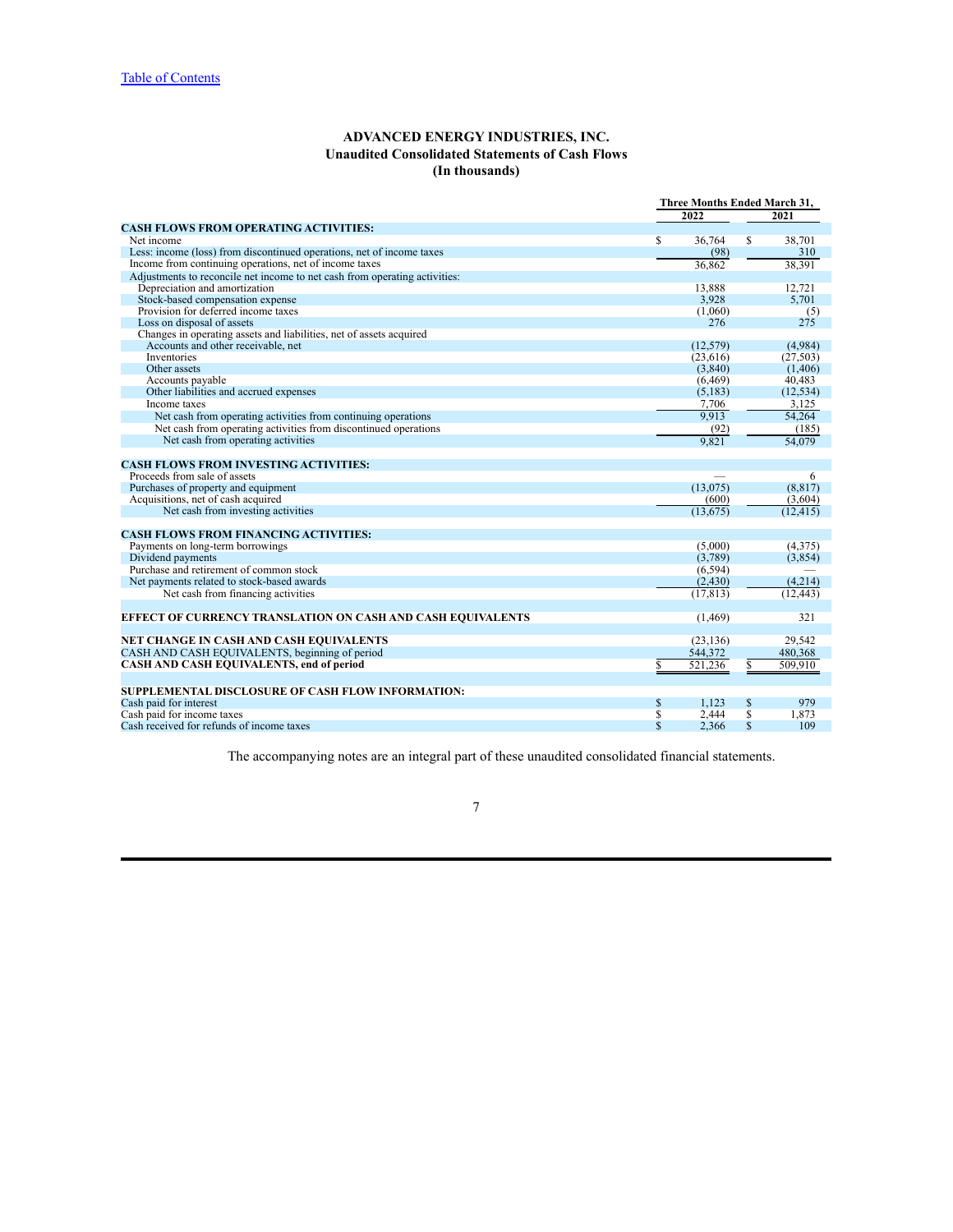# <span id="page-7-0"></span>**NOTE 1. DESCRIPTION OF BUSINESS AND BASIS OF PRESENTATION**

Advanced Energy Industries, Inc., a Delaware corporation, and its wholly-owned subsidiaries ("we," "us," "our," "Advanced Energy," or the "Company") design, manufacture, sell, and support precision power products that transform, refine, and modify the raw electrical power coming from either the utility or the building facility and convert it into various types of highly controllable, usable power that is predictable, repeatable, and customizable to meet the necessary requirements for powering a wide range of complex equipment. Our power solutions enable innovation in complex semiconductor and thin film plasma processes such as dry etch, strip and deposition, high and low voltage applications such as semiconductor process control, data center computing, networking, telecommunication, medical equipment, life science applications, industrial technology and production, scientific instruments, clean technology production, advanced material production and temperature-critical thermal applications. We also supply related sensing, controls, and instrumentation products for advanced measurement and calibration of radio frequency ("RF") power and temperature, and electrostatic instrumentation products for test and measurement applications. Our network of global service support centers provides a recurring revenue opportunity as we offer repair services, conversions, upgrades, refurbishments, and used equipment to companies using our products.

In management's opinion, the accompanying unaudited consolidated financial statements contain all adjustments, consisting of normal, recurring adjustments, necessary to present fairly the financial position of the Company as of March 31, 2022, and the results of our operations and cash flows for the three months ended March 31, 2022 and 2021.

The unaudited consolidated financial statements included herein have been prepared pursuant to the rules and regulations of the Securities and Exchange Commission ("SEC"). Certain information and footnote disclosures normally included in financial statements prepared in accordance with accounting principles generally accepted in the United States of America ("U.S. GAAP") have been omitted pursuant to such rules and regulations. These unaudited consolidated financial statements should be read in conjunction with the audited consolidated financial statements and notes thereto contained in our Annual Report on Form 10-K for the year ended December 31, 2021 and other financial information filed with the SEC.

#### **Use of Estimates in the Preparation of the Consolidated Financial Statements**

The preparation of our consolidated financial statements in conformity with U.S. GAAP requires us to make estimates, assumptions, and judgments that affect the reported amounts of assets and liabilities, the disclosure of contingent liabilities at the date of the financial statements and the reported amounts of revenue and expenses during the reporting period. The significant estimates, assumptions, and judgments include, but are not limited to:

excess and obsolete inventory;

● acquisitions and asset valuations; and

pension obligations;

● taxes and other provisions.

### **Significant Accounting Policies**

Our accounting policies are described in Note 1 to our audited consolidated financial statements in our Annual Report on Form 10-K for the year ended December 31, 2021.

#### *New Accounting Standards*

From time to time, the Financial Accounting Standards Board ("FASB") or other standards setting bodies issue new accounting pronouncements. Updates to the FASB Accounting Standards Codification ("ASC") are communicated through issuance of an Accounting Standards Update ("ASU"). Unless otherwise discussed, we believe that the impact of recently issued guidance, whether adopted or to be adopted in the future, will not have a material impact on the consolidated financial statements upon adoption.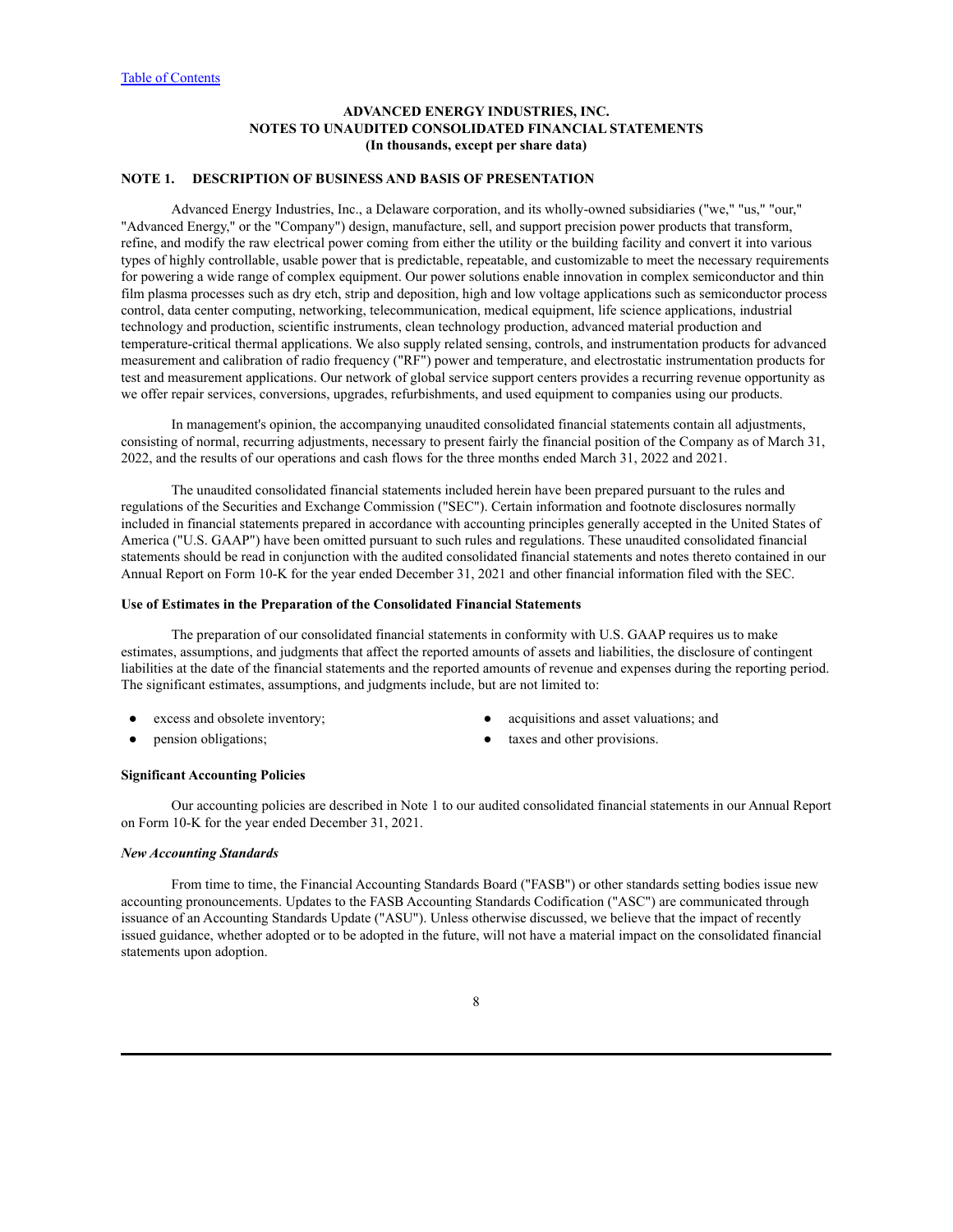#### *New Accounting Standards Adopted*

In October 2021, the FASB issued ASU 2021-08, "*Business Combinations (Topic 806) Accounting for Contract Assets and Contract Liabilities from Contracts with Customers."* The amendments in ASU 2021-08 address diversity and inconsistency related to the recognition and measurement of contract assets and contract liabilities acquired in a business combination. ASU 2021-08 requires an acquirer to recognize and measure contract assets and contract liabilities acquired in a business combination in accordance with ASC 606, *Revenue from Contracts with Customers*.

We adopted ASU 2021-08 on a prospective basis effective January 1, 2022. The adoption will impact future business combinations and require recognition and measurement of acquired contract assets and liabilities in accordance with ASC 606. Specifically, we will account for the related revenue contracts of the acquiree as if we originated the contracts. Adoption of ASU 2021-08 did not impact acquired contract assets or liabilities from prior business combinations.

#### *New Accounting Standards Issued But Not Yet Adopted*

In March 2020, the FASB issued ASU 2020-04, *"Reference Rate Reform (Topic 848): Facilitation of the Ef ects of Reference Rate Reform on Financial Reporting"* ("ASU 2020-04"). In January 2021, the FASB issued ASU 2021-01, *"Reference Rate Reform (Topic 848): Scope"* ("ASU 2021-01"). This collective guidance provides optional expedients and exceptions for applying GAAP to contract modifications and hedging relationships, subject to meeting certain criteria, that reference LIBOR or another reference rate that is expected to be discontinued. ASU 2020-04 and ASU 2021-01 will be in effect through December 31, 2022. We are currently assessing the potential impact of ASU 2020-04 and ASU 2021-01 on our consolidated financial statements.

Our Credit Facility (refer to *Note 18. Credit Facility*) and interest rate swap agreements (refer to *Note 7. Derivative Financial Instruments*) reference the one-month USD LIBOR rate. Both agreements contain provisions for transition to a new reference rate upon discontinuance of LIBOR. We expect the one-month USD LIBOR rate to be available through June 2023. We are currently assessing the potential timing of transitioning to a replacement interest rate benchmark for our Credit Facility and do not expect ASU 2020-04 and ASU 2020-01 to materially impact our consolidated financial statements.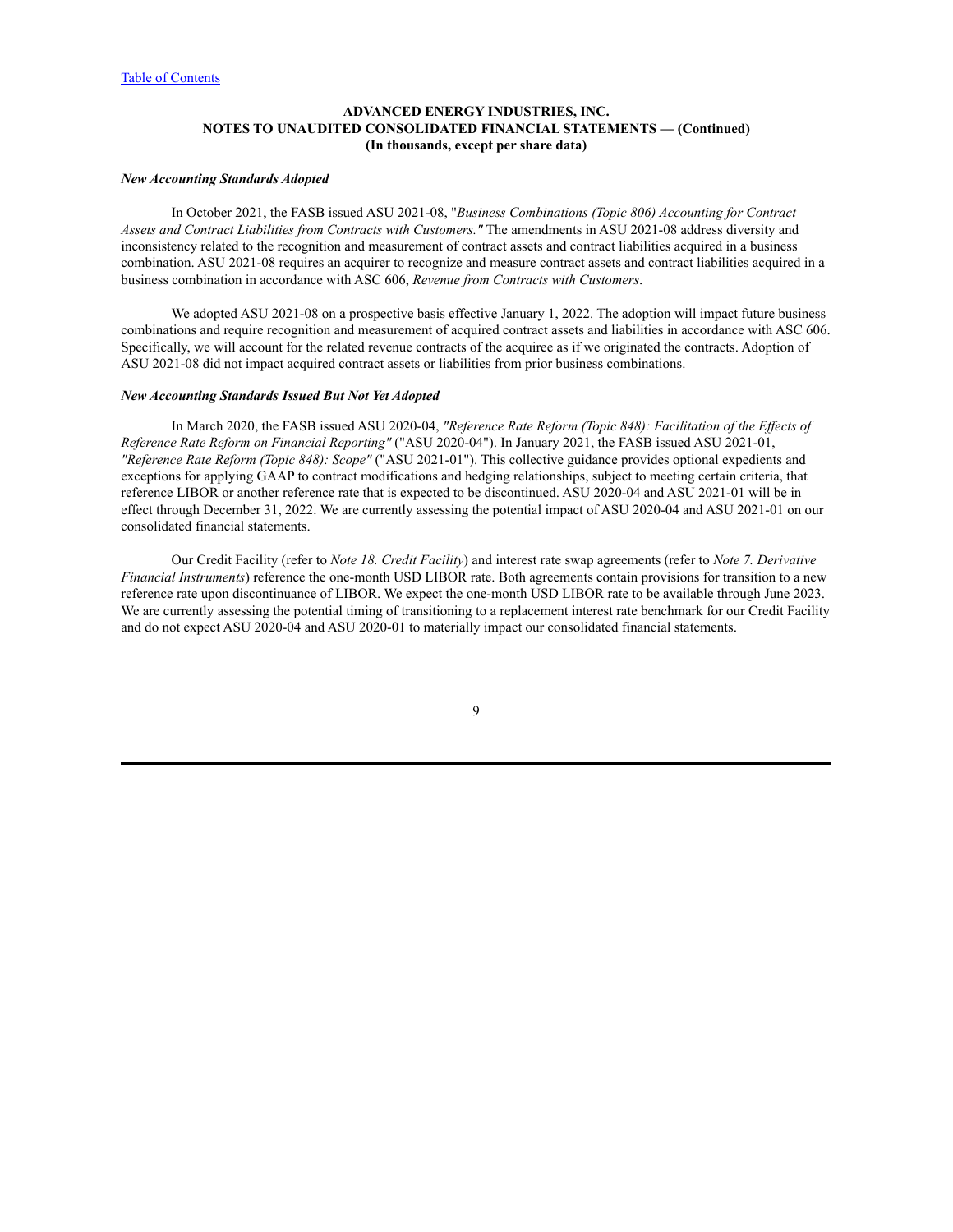# **NOTE 2. ACQUISITIONS**

## *TEGAM, Inc.*

On June 1, 2021, we acquired 100% of the issued and outstanding shares of capital stock of TEGAM, Inc., which is based in Geneva, Ohio. This acquisition added metrology and calibration instrumentation to Advanced Energy's RF process power solutions in our Semiconductor and Industrial and Medical markets.

The components of the fair value of the total consideration transferred were as follows:

| Cash paid for acquisition                     | 15.430 |
|-----------------------------------------------|--------|
| Holdback                                      | 1.800  |
| Total fair value of consideration transferred | 17.230 |
| Less cash acquired                            |        |
| Total purchase price                          | 17.053 |

The following table summarizes the preliminary values of the assets acquired and liabilities assumed.

|                                         | Preliminary<br><b>Fair Value</b> |
|-----------------------------------------|----------------------------------|
| Current assets and liabilities, net     | 3,475                            |
| Property and equipment                  | 734                              |
| Operating lease right-of-use assets     | 425                              |
| Intangible assets                       | 6,900                            |
| Goodwill (deductible for tax purposes)  | 5,938                            |
| Other non-current assets                | 31                               |
| Total assets acquired                   | 17,503                           |
| Other non-current liabilities           | 25                               |
| Operating lease liability               | 425                              |
| Total liabilities assumed               | 450                              |
| Total fair value of net assets acquired | 17,053                           |

#### **NOTE 3. REVENUE**

#### **Nature of goods and services**

#### *Products*

Advanced Energy provides highly engineered, mission-critical, precision power conversion, measurement, and control solutions to our global customers. We design, manufacture, sell, and support precision power products that transform, refine, and modify the raw electrical power coming from either the utility or the building facility and convert it into various types of highly controllable, usable power that is predictable, repeatable, and customizable to meet the necessary requirements for powering a wide range of complex equipment.

Our power solutions enable innovation in complex semiconductor and thin film plasma processes such as dry etch, strip and deposition, high and low voltage applications such as process control, data center computing, networking, telecommunication, medical equipment, life science applications, industrial technology and production, scientific instruments, clean technology production, advanced material production and temperature-critical thermal applications such as material and chemical processing. We also supply related sensing, controls, and instrumentation products for advanced measurement and calibration of RF power and temperature, electrostatic instrumentation products for test and measurement applications, and gas sensing and monitoring solutions for multiple industrial markets. Our network of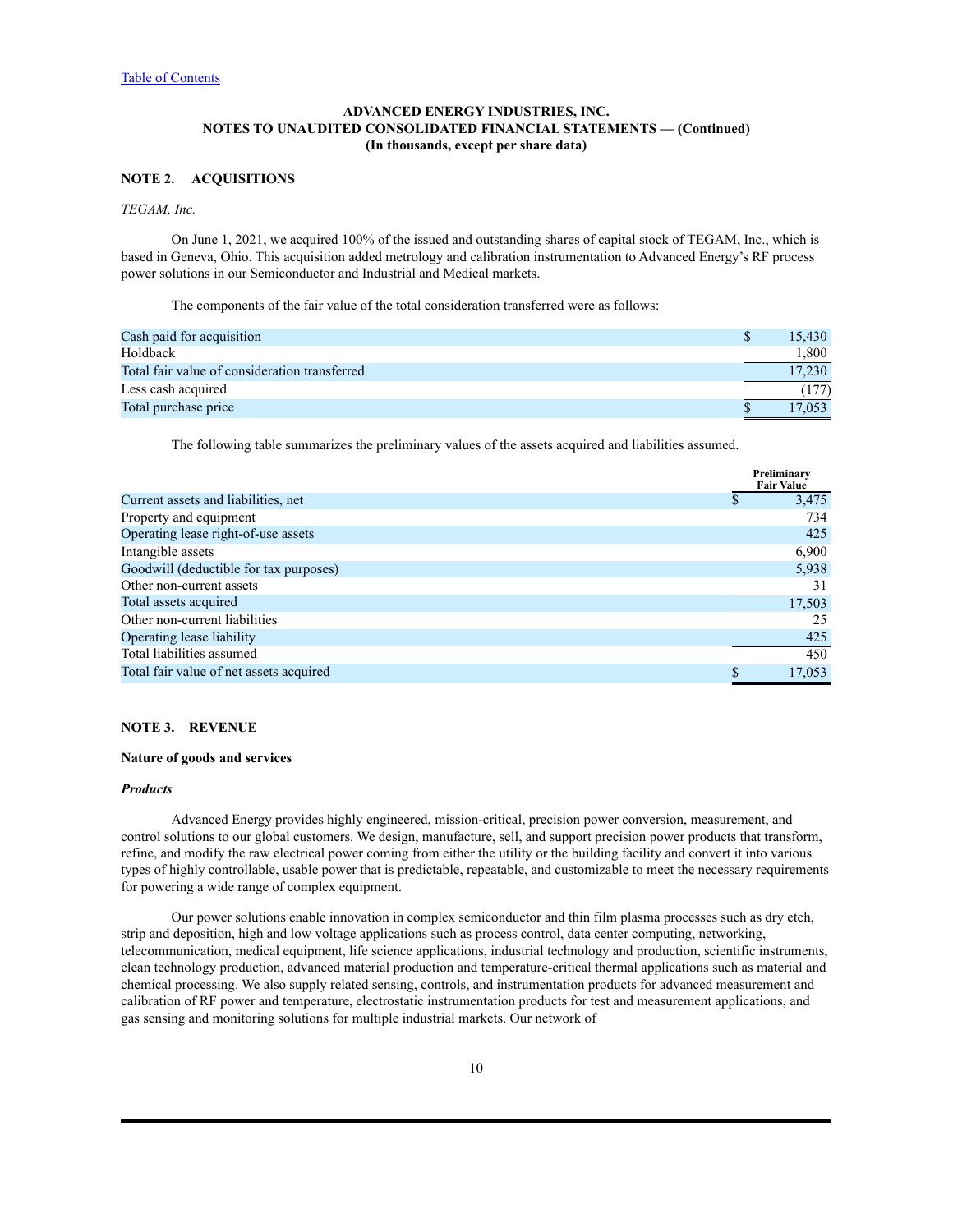global service support centers provides a recurring revenue opportunity as we offer repair services, conversions, upgrades, refurbishments, and used equipment to companies using our products.

#### *Services*

Our services group offers warranty and after-market repair services in the regions in which we operate, providing us with preventive maintenance opportunities. Our customers continue to pursue low cost of ownership of their capital equipment and are increasingly sensitive to the costs of system downtime. They expect that suppliers offer comprehensive local repair service and customer support. To meet these market requirements, we maintain a worldwide support organization in the U.S., the People's Republic of China ("PRC"), Japan, Korea, Taiwan, Germany, Ireland, Singapore, Israel, and Great Britain. Support services include warranty and non-warranty repair services, upgrades, and refurbishments on the products we sell.

As part of our ongoing service business, we satisfy our service obligations under preventative maintenance contracts and extended warranties which had previously been offered on our discontinued inverter products. Any up-front fees received for extended warranties or maintenance plans are deferred. Revenue under these arrangements is recognized ratably over the underlying terms as we do not have historical information which would allow us to project the estimated service usage pattern at this time.

The following table summarizes deferred revenue, which relates to extended warranties and service contracts. We expect to recognize this revenue ratably through the year 2031. Deferred revenue is included in customer deposits and other long-term liabilities on our Consolidated Balance Sheets.

|                  | March 31.<br>2022 |    | December 31.<br>2021 |
|------------------|-------------------|----|----------------------|
| Deferred revenue | 102               | ιυ | ,067                 |

#### **Disaggregation of Revenue**

The following tables present additional information regarding our revenue:

|                         |               | Three Months Ended March 31, |
|-------------------------|---------------|------------------------------|
|                         | 2022          | 2021                         |
| Semiconductor Equipment | 202,957<br>S. | 180,716                      |
| Industrial and Medical  | 82.898        | 78,415                       |
| Data Center Computing   | 76.238        | 59,154                       |
| Telecom and Networking  | 35,366        | 33,335                       |
| Total                   | 397.459       | 351.620                      |
|                         |               |                              |
|                         | $-1$          |                              |

|          | Three Months Ended March 31, |         |  |         |
|----------|------------------------------|---------|--|---------|
|          | 2022                         |         |  | 2021    |
| Product  |                              | 362,876 |  | 318,879 |
| Services |                              | 34.583  |  | 32,741  |
| Total    |                              | 397,459 |  | 351,620 |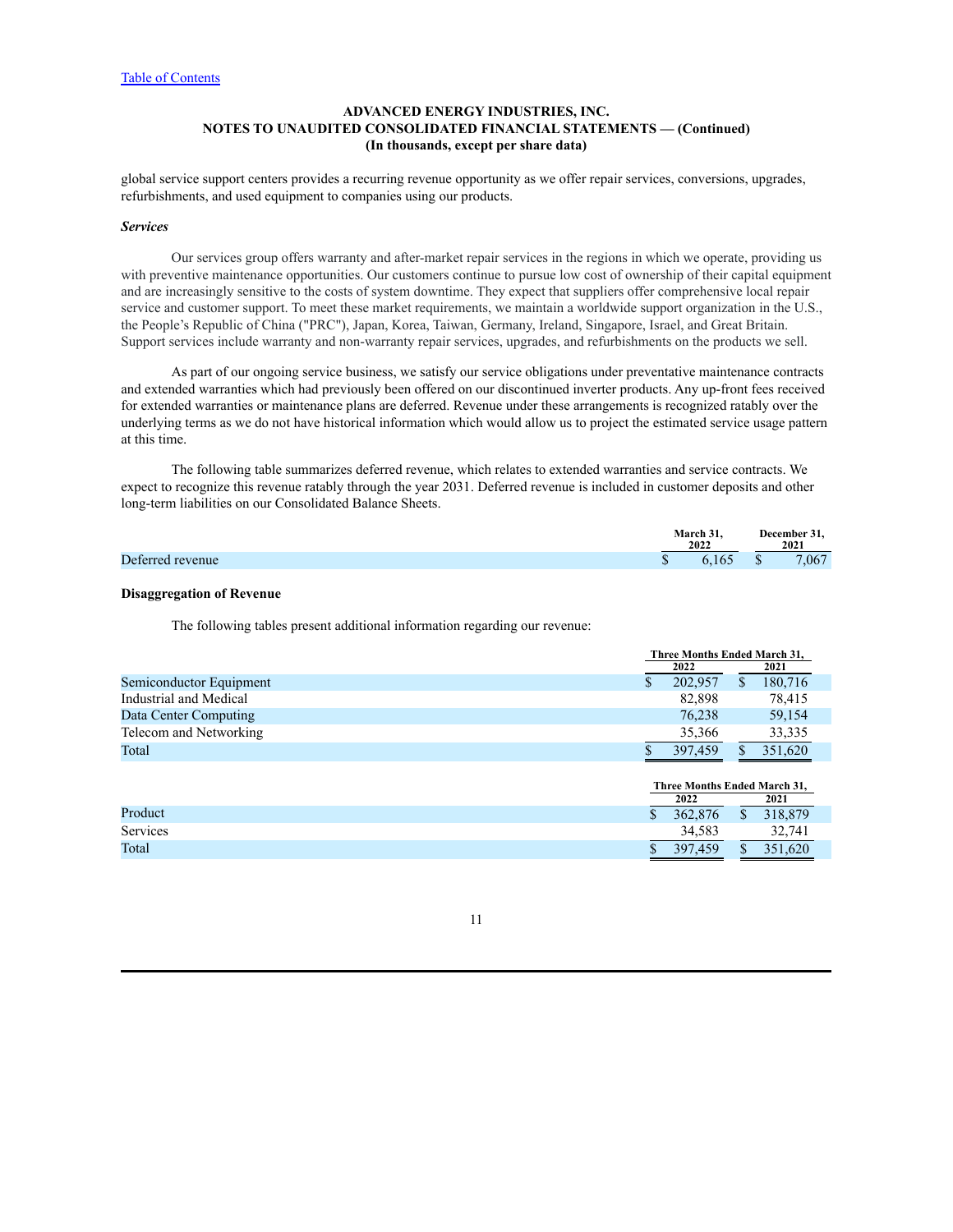|                                | Three Months Ended March 31, |         |    |         |
|--------------------------------|------------------------------|---------|----|---------|
|                                |                              | 2022    |    | 2021    |
| <b>United States</b>           | \$                           | 158,742 | \$ | 131,598 |
| North America (excluding U.S.) |                              | 23.979  |    | 26,247  |
| Asia                           |                              | 162,047 |    | 149,591 |
| Europe                         |                              | 46,665  |    | 40,422  |
| Other                          |                              | 6,026   |    | 3,762   |
| Total                          |                              | 397.459 | J  | 351,620 |

During the three months ended March 31, 2022, Applied Materials, Inc. and Lam Research Corporation accounted for 22% and 13%, respectively, of our total revenue compared to 19% and 10%, respectively, of our total revenue during the same period in the prior year.

# **NOTE 4. INCOME TAXES**

The following table summarizes tax expense and the effective tax rate for our income from continuing operations:

|                                                        | <b>Three Months Ended March 31.</b> |  |          |  |  |
|--------------------------------------------------------|-------------------------------------|--|----------|--|--|
|                                                        | 2022                                |  | 2021     |  |  |
| Income from continuing operations, before income taxes | 43 815                              |  | 43.675   |  |  |
| Provision for income taxes                             | 6953                                |  | 5.284    |  |  |
| Effective tax rate                                     | 15 Q $\%$                           |  | $12.1\%$ |  |  |

Our effective tax rates differ from the U.S. federal statutory rate of 21% for the three months ended March 31, 2022 and 2021, respectively, primarily due to the benefit of earnings in foreign jurisdictions, which are subject to lower tax rates, as well as tax credits, partially offset by net U.S. tax on foreign operations. The effective tax rate for the first three months of 2022 was higher than the same period in 2021 primarily due to the January 1, 2022 effective date of a certain provision enacted as part of the 2017 Tax Cuts and Jobs Act.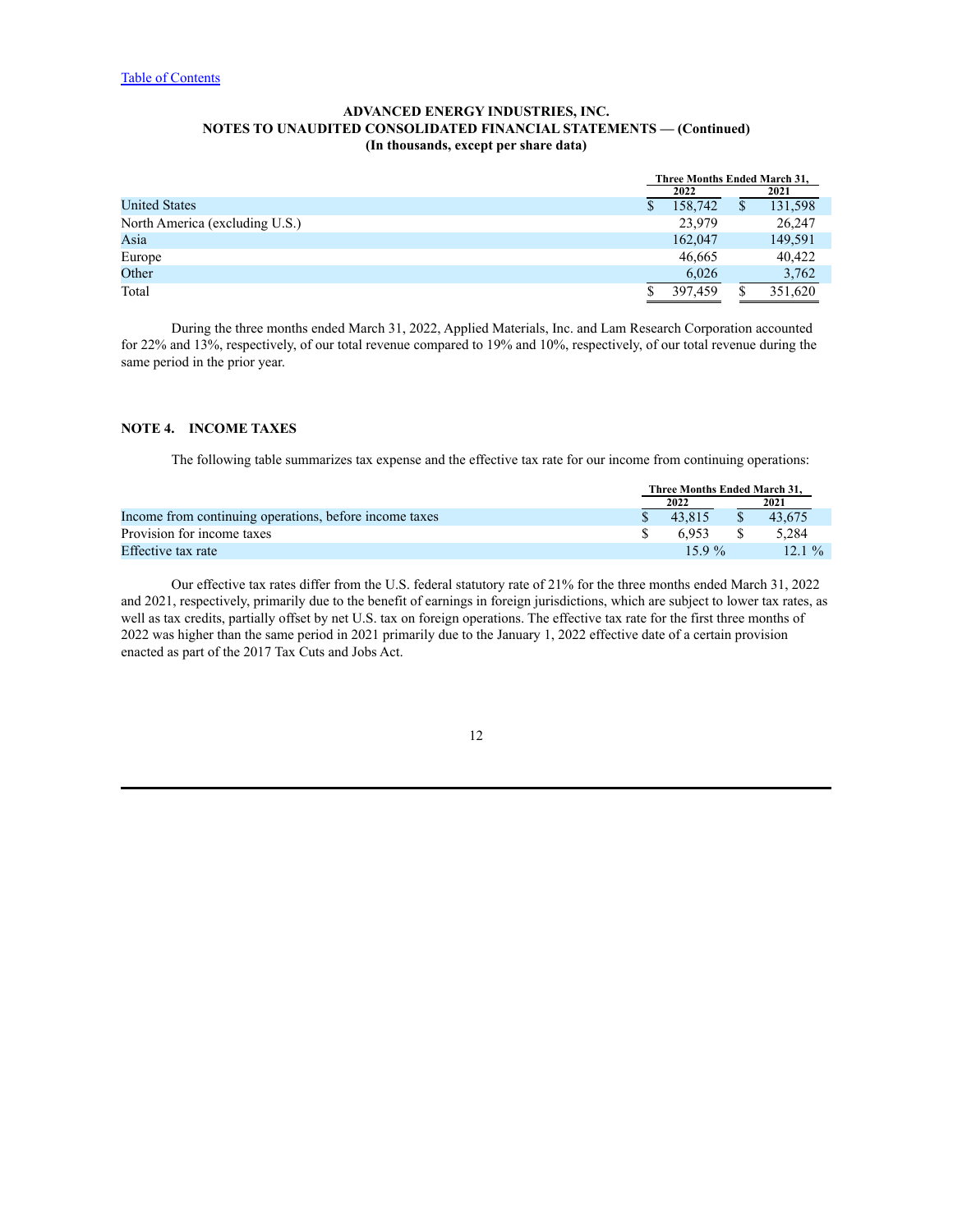# **NOTE 5. EARNINGS PER SHARE**

We compute basic earnings per share ("EPS") by dividing income available to common stockholders by the weighted-average number of common shares outstanding during the period. The diluted EPS computation is similar to basic EPS except we increase the denominator to include the number of additional common shares that would have been outstanding (using the if-converted and treasury stock methods), if our outstanding stock options and restricted stock units had been converted to common shares (when such conversion is dilutive).

The following is a reconciliation of the weighted-average shares outstanding used in the calculation of basic and diluted earnings per share:

|                                                                                        | Three Months Ended March 31, |        |    |        |
|----------------------------------------------------------------------------------------|------------------------------|--------|----|--------|
|                                                                                        |                              | 2022   |    | 2021   |
| Income from continuing operations                                                      |                              | 36,862 |    | 38,391 |
| Less: income (loss) from continuing operations attributable to noncontrolling interest |                              | (14)   |    | 33     |
| Income from continuing operations attributable to Advanced Energy Industries, Inc.     |                              | 36,876 |    | 38,358 |
|                                                                                        |                              |        |    |        |
| Basic weighted-average common shares outstanding                                       |                              | 37,549 |    | 38,328 |
| Assumed exercise of dilutive stock options and restricted stock units                  |                              | 221    |    | 255    |
| Diluted weighted-average common shares outstanding                                     |                              | 37,770 |    | 38,583 |
|                                                                                        |                              |        |    |        |
| Continuing operations:                                                                 |                              |        |    |        |
| Basic earnings per share                                                               | \$                           | 0.98   | £. | 1.00   |
| Diluted earnings per share                                                             | \$                           | 0.98   |    | 0.99   |

#### **Share Repurchase**

To execute the repurchase of shares of our common stock, we periodically enter into stock repurchase agreements. The following table summarizes these repurchases:

|                                                                                    | Three Months Ended March 31, |         |  |        |
|------------------------------------------------------------------------------------|------------------------------|---------|--|--------|
| (in thousands, except per share amounts)                                           |                              | 2022    |  | 2021   |
| Amount paid to repurchase shares                                                   |                              | 6.594   |  |        |
| Number of shares repurchased                                                       |                              |         |  |        |
| Average repurchase price per share                                                 |                              | 80.02   |  |        |
| Remaining authorized by Board of Directors for future repurchases as of period end |                              | 121.783 |  | 38.369 |

There were no shares repurchased from related parties. Repurchased shares were retired and assumed the status of authorized and unissued shares.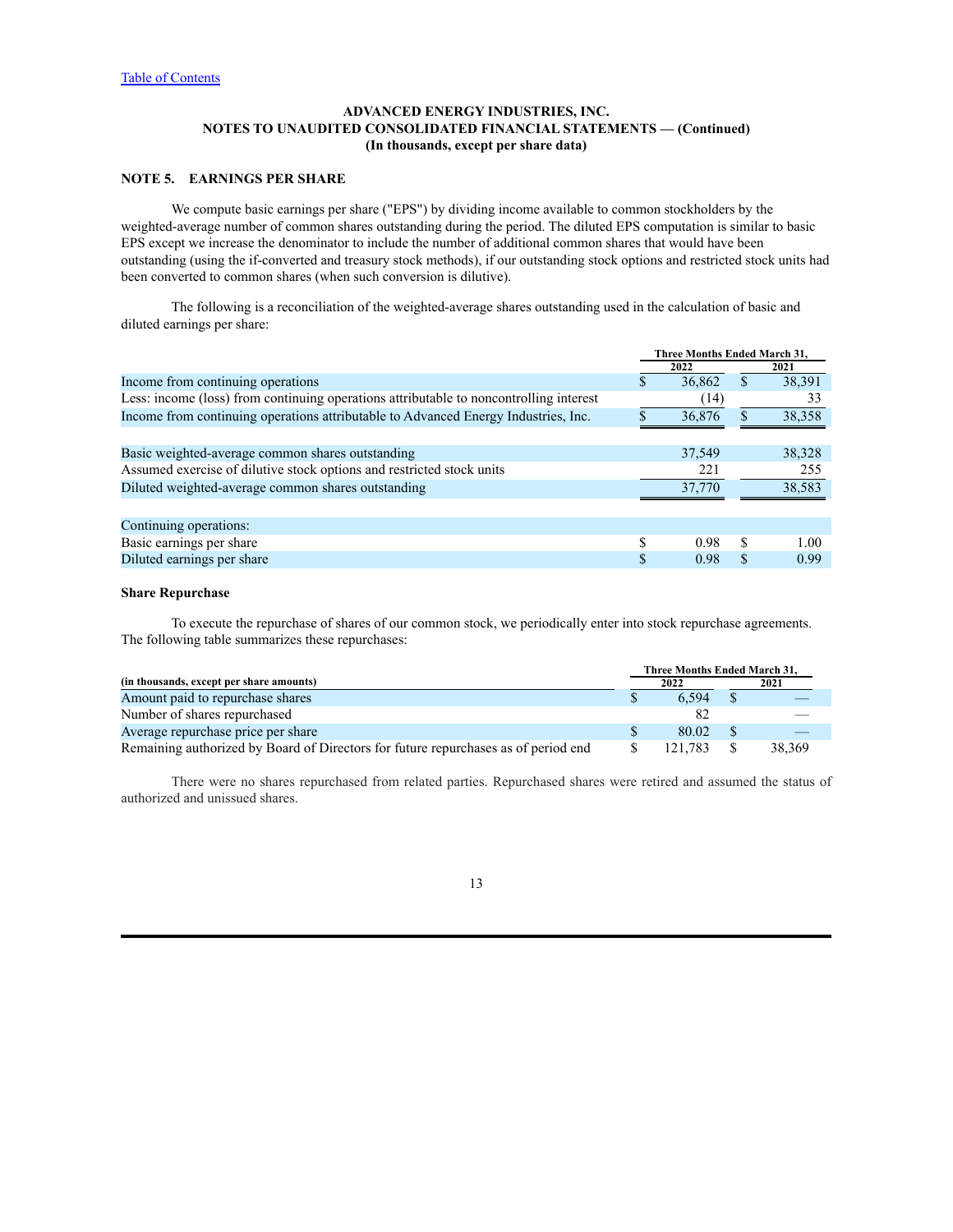# **NOTE 6. FAIR VALUE MEASUREMENTS**

The following tables present information about our assets and liabilities measured at fair value on a recurring basis.

|                                               |                                     | March 31, 2022 |             |                   |                                   |
|-----------------------------------------------|-------------------------------------|----------------|-------------|-------------------|-----------------------------------|
| <b>Description</b>                            | <b>Balance Sheet Classification</b> | Level 1        | Level 2     | Level 3           | <b>Total</b><br><b>Fair Value</b> |
| Assets:                                       |                                     |                |             |                   |                                   |
| Certificates of deposit                       | Marketable securities               | \$             | \$<br>2,282 | \$                | S<br>2,282                        |
| Interest rate swaps                           | Deposits and other assets           |                | 10,396      |                   | 10,396                            |
| Total assets measured at fair value on a      |                                     |                |             |                   |                                   |
| recurring basis                               |                                     | S              | \$12,678    | \$                | \$12,678                          |
| Liabilities:                                  |                                     |                |             |                   |                                   |
| Foreign currency forward contracts            | Other current liabilities           | \$             | 35          |                   | \$<br>35                          |
| Contingent consideration                      | Other current liabilities           |                |             | 1,779             | 1,779                             |
| Total liabilities measured at fair value on a |                                     |                |             |                   |                                   |
| recurring basis                               |                                     |                | 35          | 1,779<br>S.       | 1,814                             |
|                                               |                                     |                |             | December 31, 2021 |                                   |
|                                               |                                     |                |             |                   | <b>Total</b>                      |
| <b>Description</b>                            | <b>Balance Sheet Classification</b> | Level 1        | Level 2     | Level 3           | <b>Fair Value</b>                 |
| Assets:                                       |                                     |                |             |                   |                                   |
| Certificates of deposit                       | Marketable securities               | \$             | \$<br>2,296 | \$                | 2,296                             |
| Interest rate swaps                           | Deposits and other assets           |                | 2,739       |                   | 2,739                             |
| Total assets measured at fair value on a      |                                     |                |             |                   |                                   |
| recurring basis                               |                                     |                | 5,035<br>\$ | S                 | 5,035                             |
|                                               |                                     |                |             |                   |                                   |
| Liabilities:                                  |                                     |                |             |                   |                                   |
| Contingent consideration                      | Other current liabilities           | \$             | $\mathbf S$ | \$<br>1,738       | \$<br>1,738                       |
| Total liabilities measured at fair value on a |                                     |                |             |                   |                                   |
| recurring basis                               |                                     | \$             | \$          | \$<br>1,738       | S.<br>1,738                       |

The fair value of foreign currency forward contracts is based on the movement in the forward rates of foreign currency cash flows in which the hedging instrument is denominated. We determine the fair value of interest rate swaps by estimating the net present value of the expected cash flows based on market rates and associated yield curves, adjusted for non-performance credit risk, as applicable. See *Note 7. Derivative Financial Instruments* for additional information. The fair value of contingent consideration is determined by estimating the net present value of the expected cash flows based on the probability of expected payment. For all periods presented, there were no transfers into or out of Level 3.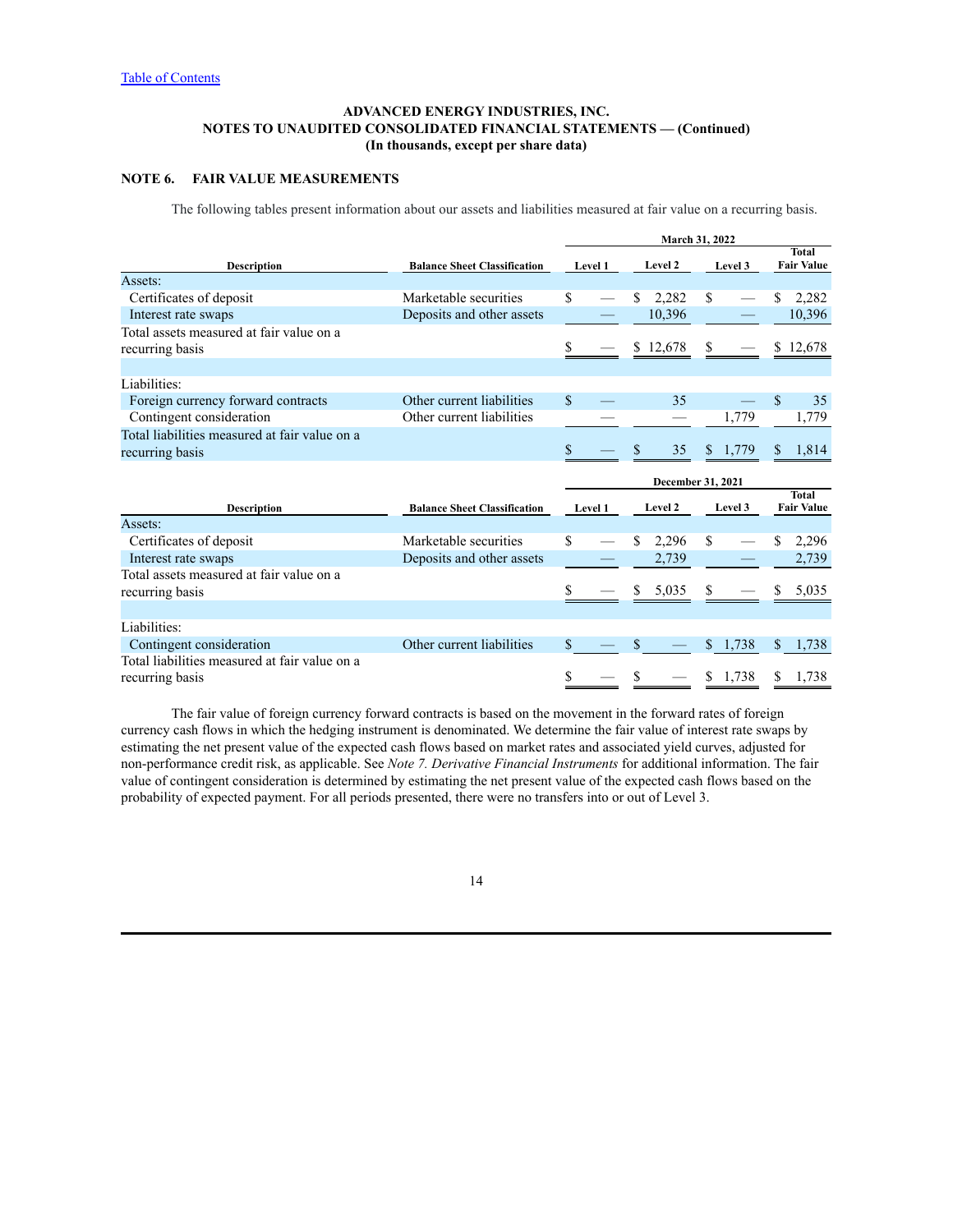# **NOTE 7. DERIVATIVE FINANCIAL INSTRUMENTS**

Changes in foreign currency exchange rates impact us. We may manage these risks through the use of derivative financial instruments, primarily forward contracts with banks. These forward contracts manage the exchange rate risk associated with assets and liabilities denominated in nonfunctional currencies. Typically, we execute these derivative instruments for one-month periods and do not designate them as hedges; however, they do economically offset the fluctuations of our assets and liabilities due to foreign exchange rate changes.

The following table summarizes the notional amount of outstanding foreign currency forward contracts:

|                                    | March 31.<br>2022 | December 31.<br>2021 |
|------------------------------------|-------------------|----------------------|
| Foreign currency forward contracts | 63.756            |                      |

Gains and losses related to foreign currency exchange contracts were offset by corresponding gains and losses on the revaluation of the underlying assets and liabilities. Both are included as components of other income (expense), net in our Consolidated Statements of Operations.

In April 2020, we executed interest rate swap contracts with independent financial institutions to partially reduce the variability of cash flows in LIBOR indexed debt interest payments on our Term Loan Facility (under our existing Credit Agreement dated September 10, 2019, as amended). These transactions are accounted for as cash flow hedging instruments.

The interest rate swap contracts fixed a portion of the outstanding principal balance on our term loan to a total interest rate of 1.271%. This is comprised of 0.521% average fixed rate per annum in exchange for a variable interest rate based on one-month USD-LIBOR-BBA plus the credit spread in our existing Credit Agreement (see Note 18*. Credit Facility*), which is 75 basis points at current leverage ratios.

The following table summarizes the notional amount of our qualified hedging instruments:

|                              | March 31.<br>2022 | December 31.<br>2021 |
|------------------------------|-------------------|----------------------|
| Interest rate swap contracts |                   | 251,344 \$ 255,719   |

The following table summarizes the balances recorded in accumulated other comprehensive income (loss) on the Consolidated Balance Sheets for qualifying hedges.

|                                   | March 31.<br>2022 | December 31.<br>2021 |
|-----------------------------------|-------------------|----------------------|
| Interest rate swap contract gains | 7.998             | 2.107                |

See *Note 6. Fair Value Measurements* for information regarding fair value of derivative instruments.

As a result of using derivative financial instruments, we are exposed to the risk that counterparties to contracts could fail to meet their contractual obligations. We manage this credit risk by reviewing counterparty creditworthiness on a regular basis and limiting exposure to any single counterparty.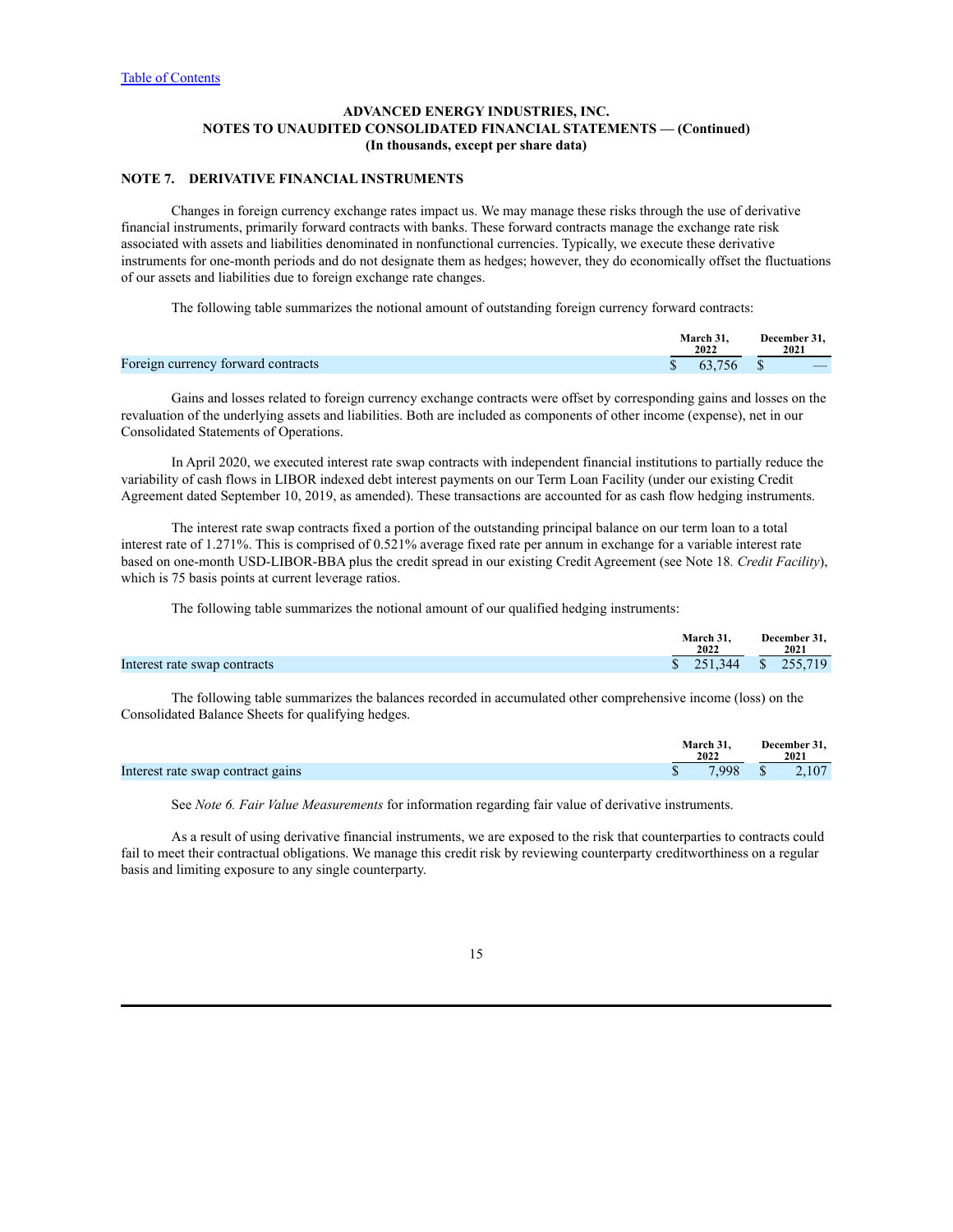# **NOTE 8. ACCOUNTS AND OTHER RECEIVABLE, NET**

We record accounts and other receivables at net realizable value. Components of accounts and other receivables, net of reserves, were as follows:

|                        | March 31,<br>2022 | December 31,<br>2021 |
|------------------------|-------------------|----------------------|
| Amounts billed, net    | 233,034           | 217.549              |
| Unbilled receivables   | 15.698            | 19.678               |
| Total receivables, net | 248,732           | 237.227              |

"Amounts billed, net" represents amounts invoiced to customers in accordance with our terms and conditions and reflects an allowance for expected credit losses. These receivables are short term in nature and do not include any financing components.

"Unbilled receivables" consist of amounts where we satisfied our contractual obligations associated with customer inventory stocking agreements. Such amounts typically become billable upon the customer's consumption of the inventory. We anticipate invoicing and collecting substantially all unbilled receivables within the next twelve months.

The following table summarizes the changes in expected credit losses:

| December 31, 2021            | 5.784 |
|------------------------------|-------|
| Additions                    | 161   |
| Foreign currency translation |       |
| March 31, 2022               | 5.947 |

### **NOTE 9. INVENTORIES**

Inventories are valued at the lower of cost or net realizable value and computed on a first-in, first-out basis. Components of inventories were as follows:

|                         | March 31,<br>2022 |    | December 31,<br>2021 |
|-------------------------|-------------------|----|----------------------|
| Parts and raw materials | 273.435           |    | 261,365              |
| Work in process         | 29.393            |    | 24,222               |
| Finished goods          | 57.973            |    | 52.823               |
| Total                   | 360,801           | \$ | 338,410              |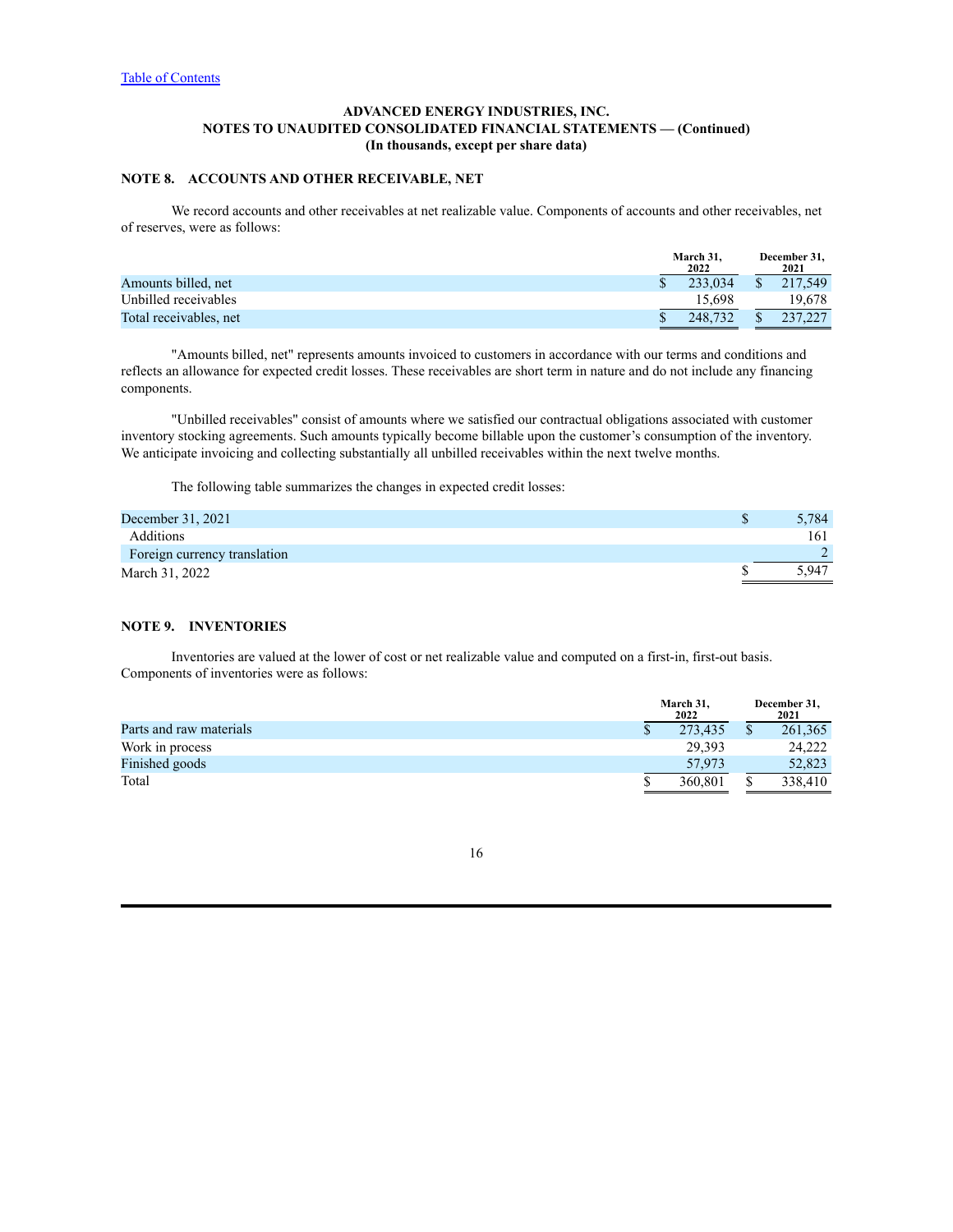# **NOTE 10. PROPERTY AND EQUIPMENT, NET**

Property and equipment, net is comprised of the following:

|                                                       | <b>Estimated Useful</b><br>Life (in years) | March 31.<br>2022 | December 31,<br>2021 |
|-------------------------------------------------------|--------------------------------------------|-------------------|----------------------|
| <b>Buildings</b>                                      | 25                                         | 1,591<br>S        | 1,625                |
| Machinery and equipment                               | 5 to 8                                     | 136.610           | 133,010              |
| Computer equipment, furniture, fixtures, and vehicles | $3$ to 5                                   | 33,806            | 33,490               |
| Leasehold improvements                                | 2 to 10                                    | 49.838            | 48,370               |
| Construction in process                               |                                            | 10,788            | 5,914                |
|                                                       |                                            | 232,633           | 222,409              |
| Less: Accumulated depreciation                        |                                            | (115, 346)        | (107, 579)           |
| Property and equipment, net                           |                                            | 117.287           | 114,830              |

The following table summarizes depreciation expense. All depreciation expense is recorded in income from continuing operations:

|                      |   | Three Months Ended March 31. |   |       |  |
|----------------------|---|------------------------------|---|-------|--|
|                      |   | 2022                         |   | 2021  |  |
| Depreciation expense | w |                              | Ψ | ، ب ب |  |

## **NOTE 11. GOODWILL**

The following table summarizes the changes in goodwill:

| December 31, 2021                                            | 212.190 |
|--------------------------------------------------------------|---------|
| Measurement period adjustments to purchase price allocations |         |
| Foreign currency translation                                 | (758)   |
| March 31, 2022                                               | 211.493 |

Additions and adjustments are the result of business combinations. Refer to *Note 2. Acquisitions*.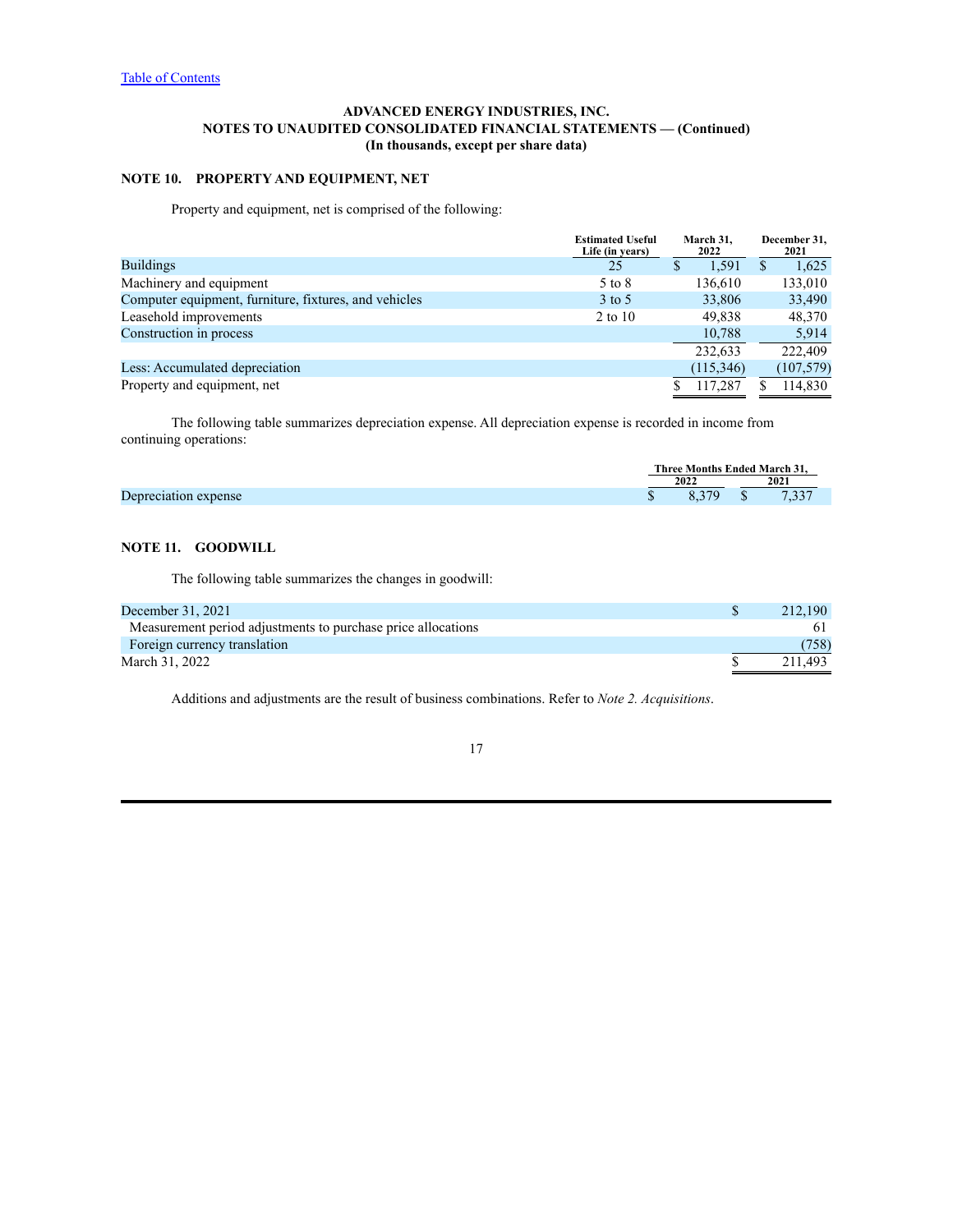## **NOTE 12. INTANGIBLE ASSETS**

Intangible assets consisted of the following:

|                        | <b>March 31, 2022</b> |                                 |  |                             |  |                               |
|------------------------|-----------------------|---------------------------------|--|-----------------------------|--|-------------------------------|
|                        |                       | <b>Gross Carrying</b><br>Amount |  | Accumulated<br>Amortization |  | <b>Net Carrying</b><br>Amount |
| Technology             |                       | 91.088                          |  | (38,391)                    |  | 52.697                        |
| Customer relationships |                       | 118.181                         |  | (35, 879)                   |  | 82,302                        |
| Trademarks and other   |                       | 27,178                          |  | (8,569)                     |  | 18,609                        |
| Total                  |                       | 236,447                         |  | (82, 839)                   |  | 153.608                       |

|                        | <b>December 31, 2021</b> |                                 |  |                             |  |                               |
|------------------------|--------------------------|---------------------------------|--|-----------------------------|--|-------------------------------|
|                        |                          | <b>Gross Carrying</b><br>Amount |  | Accumulated<br>Amortization |  | <b>Net Carrying</b><br>Amount |
| Technology             |                          | 91.461                          |  | (35.854)                    |  | 55,607                        |
| Customer relationships |                          | 118.706                         |  | (34.187)                    |  | 84.519                        |
| Trademarks and other   |                          | 27.244                          |  | (7.964)                     |  | 19.280                        |
| Total                  |                          | 237.411                         |  | (78,005)                    |  | 159.406                       |

At March 31, 2022, the weighted average remaining useful life of intangibles subject to amortization was approximately 9.6 years.

Amortization expense related to intangible assets is as follows:

|                      |      | Three Months Ended March 31. |      |
|----------------------|------|------------------------------|------|
|                      | 2022 |                              | 2021 |
| Amortization expense |      | 5.509                        | 20   |

Estimated amortization expense related to intangibles is as follows:

| <b>Year Ending December 31,</b> |         |
|---------------------------------|---------|
| 2022 (remaining)                | 16,461  |
| 2023                            | 21,936  |
| 2024                            | 19,105  |
| 2025                            | 14,618  |
| 2026                            | 12,902  |
| Thereafter                      | 68,586  |
| Total                           | 153,608 |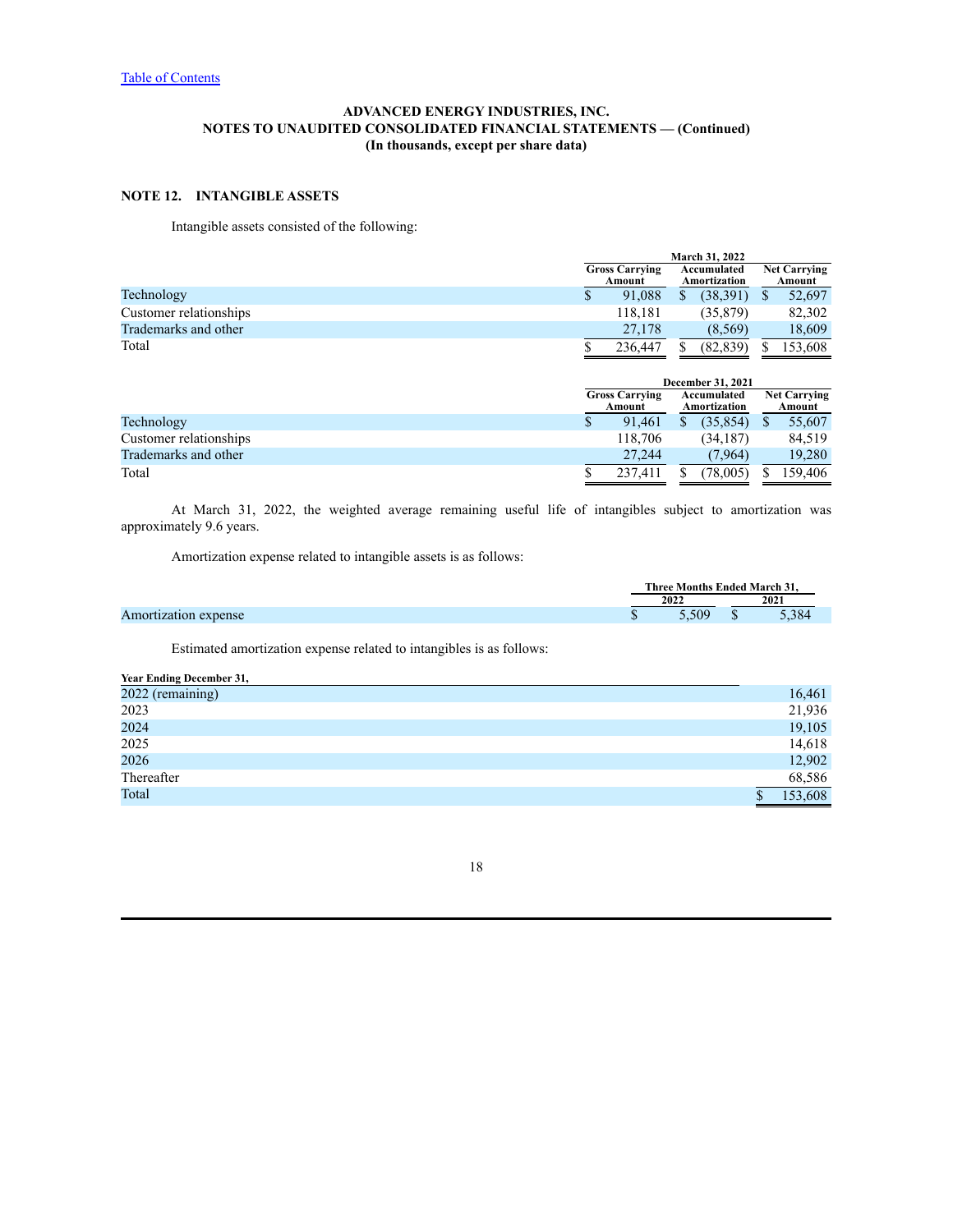# **NOTE 13. RESTRUCTURING COSTS**

During 2018, we committed to a restructuring plan to optimize our manufacturing footprint and to improve our operating efficiencies and synergies related to our recent acquisitions. For the periods presented, we incurred severance costs primarily related to the transition and exit of our facility in Shenzhen, PRC and actions associated with synergies related to the Artesyn acquisition. The table below summarizes restructuring charges:

|                                         | Three Months Ended March 31, |  |                                                               |  |
|-----------------------------------------|------------------------------|--|---------------------------------------------------------------|--|
|                                         | 2022                         |  | 2021                                                          |  |
| Severance and related charges           | 873                          |  | 404                                                           |  |
| Facility relocation and closure charges | 345                          |  | 634                                                           |  |
| Total restructuring charges             | 1,218                        |  | 1,038                                                         |  |
|                                         |                              |  | <b>Cumulative Cost</b><br><b>Through</b><br>March 31,<br>2022 |  |
| Severance and related charges           |                              |  | 21,253                                                        |  |
| Facility relocation and closure charges |                              |  | 7,160                                                         |  |
| Total restructuring charges             |                              |  | 28.413                                                        |  |

Our restructuring liabilities are included in other accrued expenses in our Consolidated Balance Sheets and related primarily to severance and associated costs. Changes in restructuring liabilities were as follows:

| December 31, 2021                     | 9.263    |
|---------------------------------------|----------|
| Costs incurred and charged to expense | 1.218    |
| Costs paid or otherwise settled       | (2, 438) |
| Effects of changes in exchange rate   | (3)      |
| March 31, 2022                        | 8.040    |

## **NOTE 14. WARRANTIES**

Our sales agreements include customary product warranty provisions, which range from 12 to 24 months after shipment. We record the estimated warranty obligations cost when we recognize revenue. This estimate is based on our historical experience by product and configuration.

Our estimated warranty obligation is included in other accrued expenses in our Consolidated Balance Sheets. Changes in our product warranty obligation were as follows:

|                                     | <b>Three Months Ended</b><br><b>March 31, 2022</b> |       |  |  |  |
|-------------------------------------|----------------------------------------------------|-------|--|--|--|
| December 31, 2021                   |                                                    | 3,350 |  |  |  |
| Increases to accruals               |                                                    | 880   |  |  |  |
| Warranty expenditures               |                                                    | (693) |  |  |  |
| Effect of changes in exchange rates |                                                    | (7)   |  |  |  |
| March 31, 2022                      |                                                    | 3.530 |  |  |  |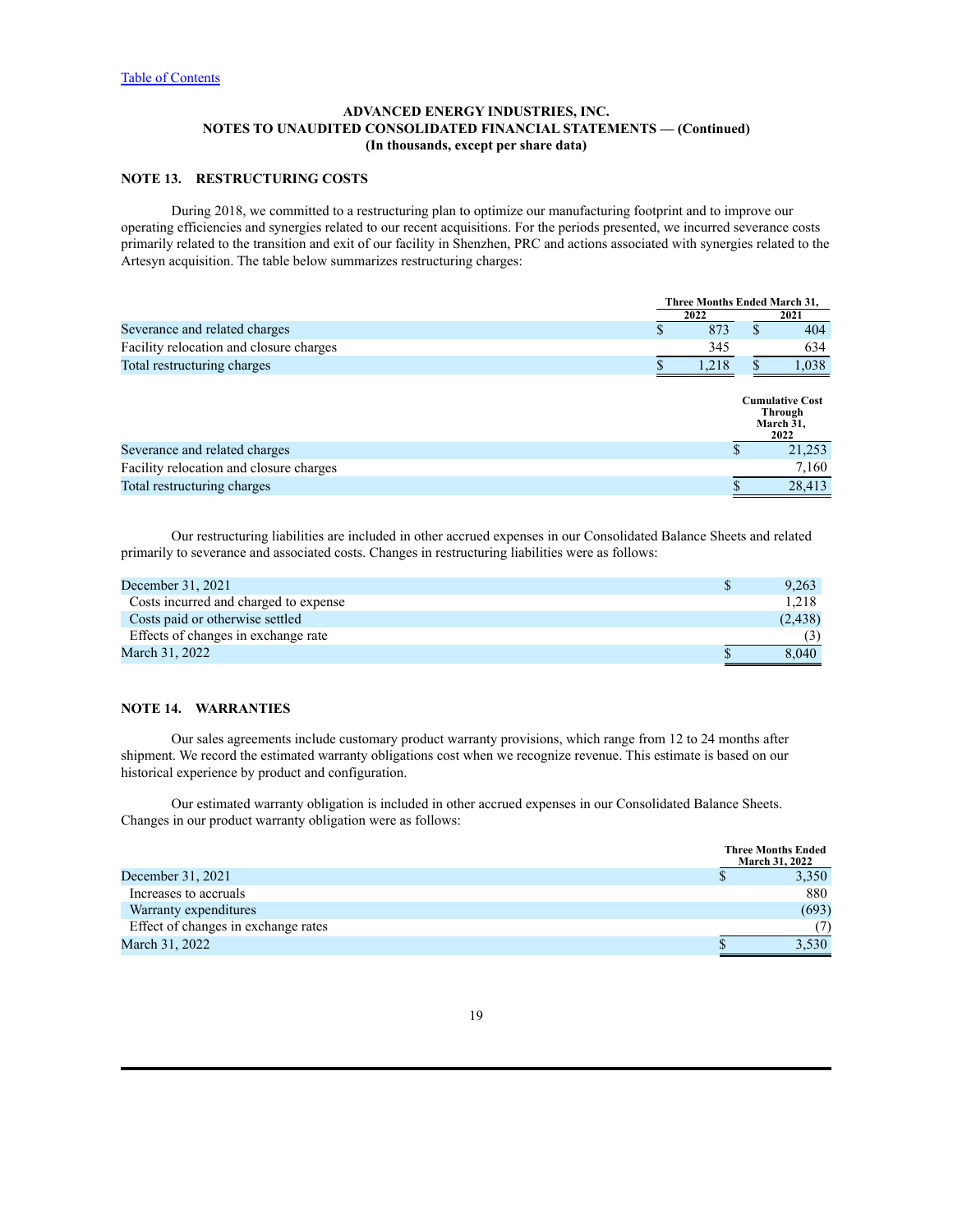# **NOTE 15. LEASES**

Components of operating lease cost were as follows:

|                                    | Three Months Ended March 31, |  |       |
|------------------------------------|------------------------------|--|-------|
|                                    | 2022                         |  | 2021  |
| Operating lease cost               | 5 7 1 9                      |  | 5.921 |
| Short-term and variable lease cost | 1.090                        |  | 842   |
| Total operating lease cost         | 6.809                        |  | 6.763 |
|                                    |                              |  |       |

Maturities of our operating lease liabilities are as follows:

| <b>Year Ending December 31,</b>    |              |
|------------------------------------|--------------|
| 2022 (remaining)                   | \$<br>15,589 |
| 2023                               | 18,733       |
| 2024                               | 16,247       |
| 2025                               | 13,280       |
| 2026                               | 11,903       |
| Thereafter                         | 66,528       |
| Total lease payments               | 142,280      |
| Less: Interest                     | (31, 439)    |
| Present value of lease liabilities | 110,841      |

|                                                                           | Three Months Ended March 31, |                                      |
|---------------------------------------------------------------------------|------------------------------|--------------------------------------|
|                                                                           | 2022                         | 2021                                 |
| Weighted average remaining lease term (in years)                          | 9.6                          | 10.6                                 |
| Weighted average discount rate                                            | $4.5\%$                      | $4.6\%$                              |
|                                                                           | 2022                         | Three Months Ended March 31,<br>2021 |
| Cash paid for operating leases                                            | 5.626                        | 5,958                                |
| Dicht of corresponds abtained in accelerate for commitme lange lightlife. | 1.520                        | 2.102<br>G.                          |

Right-of-use assets obtained in exchange for operating lease liabilities  $\qquad \qquad$  \$ 4,530 \$ 2,192

### **NOTE 16. STOCK-BASED COMPENSATION**

As of March 31, 2022, we had two active stock-based incentive compensation plans: the 2017 Omnibus Incentive Plan ("the 2017 Plan") and the Employee Stock Purchase Plan ("ESPP"). We issue all new equity compensation grants under these two plans; however, outstanding awards previously issued under inactive plans will continue to vest and remain exercisable in accordance with the terms of the respective plans.

On May 4, 2017, the stockholders approved the 2017 Plan and all shares that were then available for issuance under the 2008 Omnibus Incentive Plan ("the 2008 Plan") are now available for issuance under the 2017 Plan. The 2017 Plan and 2008 Plan provide for the grant of stock options, stock appreciation rights, restricted stock, stock units (including deferred stock units), unrestricted stock, and dividend equivalent rights. Any of the awards issued may be issued as performance-based awards to align stock compensation awards to the attainment of annual or long-term performance goals.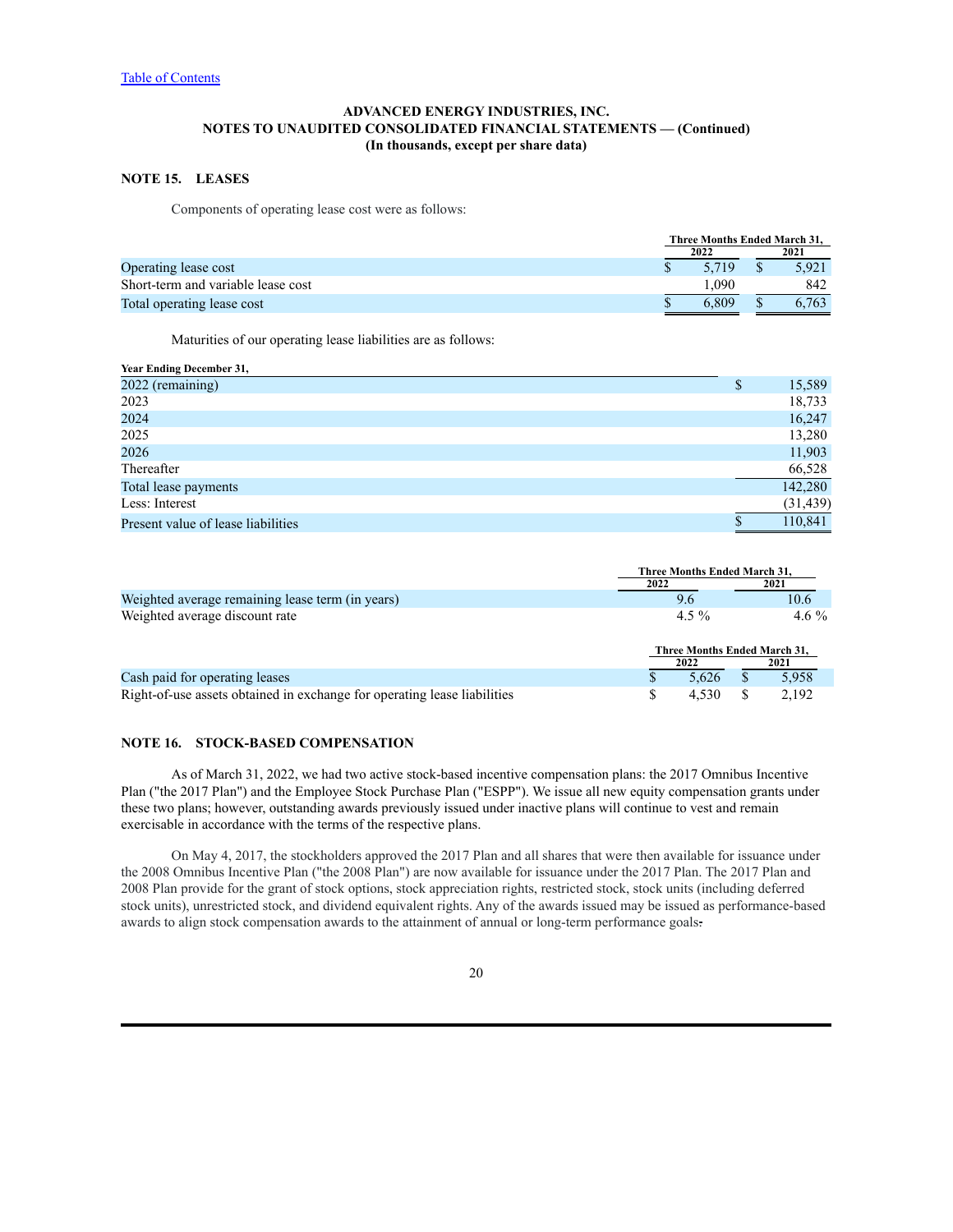The following table summarizes information related to our stock-based incentive compensation plans:

|                                                                             | <b>March 31, 2022</b> |
|-----------------------------------------------------------------------------|-----------------------|
| Shares available for future issuance under the 2017 Omnibus Incentive Plan  | 1,629                 |
| Shares available for future issuance under the Employee Stock Purchase Plan | 665                   |

Restricted stock units ("RSU's") are generally granted with a grant date fair value equal to the market price of our stock on the date of grant and with generally a three year vesting schedule. Certain RSUs contain performance-based or market-based vesting conditions in addition to the time based requirements.

Stock option awards are generally granted with an exercise price equal to the market price of our stock on the date of grant and with either a three or four-year vesting schedule or performance-based vesting as determined at the time of grant. Stock option awards generally have a term of 10 years.

We recognize stock-based compensation expense based on the fair value of the awards issued and the functional area of the employee receiving the award. Stock-based compensation was as follows:

|                                  |      | Three Months Ended March 31. |                 |  |
|----------------------------------|------|------------------------------|-----------------|--|
|                                  | 2022 |                              | 2021            |  |
| Equity classified awards         |      | 3.906                        | 5.701           |  |
| Liability classified awards      |      |                              |                 |  |
| Stock-based compensation expense |      | 3.928                        | 70 <sub>i</sub> |  |

Changes in our RSUs were as follows:

|                                         | Three Months Ended March 31, 2022 |    |                                                                |
|-----------------------------------------|-----------------------------------|----|----------------------------------------------------------------|
|                                         | Number of<br><b>RSUs</b>          |    | Weighted-<br>Average<br><b>Grant Date</b><br><b>Fair Value</b> |
| RSUs outstanding at beginning of period | 627                               | ۰D | 76.37                                                          |
| RSU <sub>s</sub> granted                | 361                               | S  | 73.79                                                          |
| RSU <sub>s</sub> vested                 | (82)                              | \$ | 76.55                                                          |
| RSUs forfeited                          | (176)                             | S  | 54.71                                                          |
| RSUs outstanding at end of period       | 730                               |    | 80.31                                                          |

Changes in our stock options were as follows:

|                                            |                             | Three Months Ended March 31, 2022 |                                               |  |
|--------------------------------------------|-----------------------------|-----------------------------------|-----------------------------------------------|--|
|                                            |                             |                                   | Weighted-                                     |  |
|                                            | Number of<br><b>Options</b> |                                   | Average<br><b>Exercise Price</b><br>per Share |  |
| Options outstanding at beginning of period | 112                         |                                   | 24.41                                         |  |
| Options granted                            | 76                          |                                   | 85.97                                         |  |
| Options outstanding at end of period       | 188                         | \$                                | 49.12                                         |  |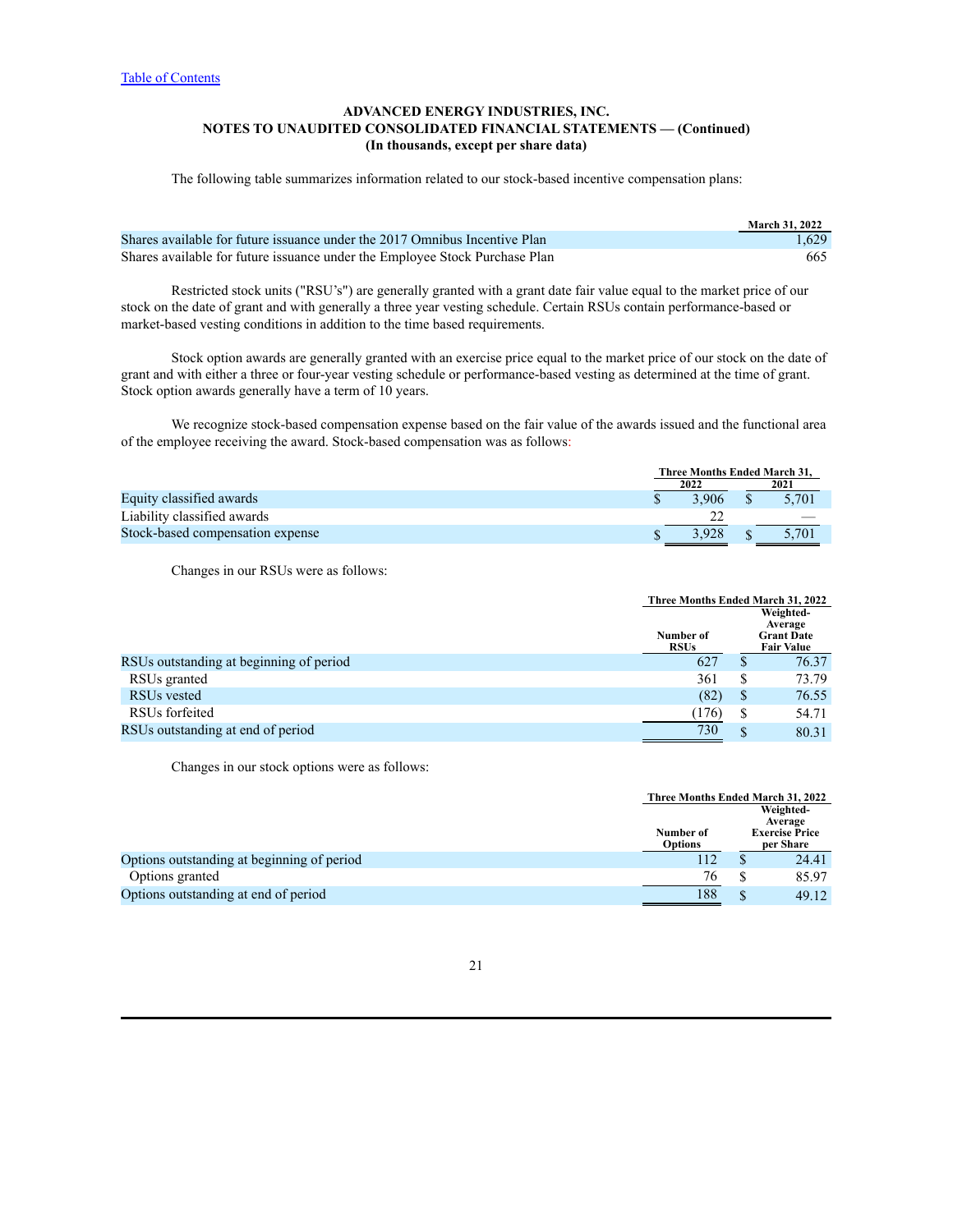### **NOTE 17. COMMITMENTS AND CONTINGENCIES**

We are involved in disputes and legal actions arising in the normal course of our business. While we currently believe that the amount of any ultimate loss would not be material to our financial position, the outcome of these actions is inherently difficult to predict. In the event of an adverse outcome, the ultimate loss could have a material adverse effect on our financial position or reported results of operations. An unfavorable decision in patent litigation also could require material changes in production processes and products or result in our inability to ship products or components found to have violated third-party patent rights. We accrue loss contingencies in connection with our commitments and contingencies, including litigation, when it is probable that a loss has occurred, and the amount of the loss can be reasonably estimated. We are not currently a party to any legal action that we believe would reasonably have a material adverse impact on its business, financial condition, results of operations or cash flows.

### **NOTE 18. CREDIT FACILITY**

In September 2019, in connection with the Artesyn Acquisition Agreement, we entered into a credit agreement ("Credit Agreement") that provided aggregate financing of \$500.0 million, consisting of a \$350.0 million senior unsecured term loan facility (the "Term Loan Facility") and a \$150.0 million senior unsecured revolving facility (the "Revolving Facility" and together with the Term Loan Facility, the "Credit Facility").

In September 2021, we amended the Credit Agreement whereby we borrowed an additional \$85.0 million, which increased the aggregate amount outstanding under the Term Loan Facility to \$400.0 million. In addition, we increased the Revolving Facility capacity by \$50.0 million to \$200.0 million. Both the Term Loan Facility and Revolving Facility mature on September 9, 2026.

The following table summarizes borrowings under our Credit Facility and the associated interest rate.

|                                                        |                | <b>March 31, 2022</b> |                        |  |
|--------------------------------------------------------|----------------|-----------------------|------------------------|--|
|                                                        | <b>Balance</b> | <b>Interest Rate</b>  | <b>Unused Line Fee</b> |  |
| Term Loan Facility subject to a fixed interest rate    | \$251.344      | $1.271\%$             |                        |  |
| Term Loan Facility subject to a variable interest rate | 138.656        | 1.207%                |                        |  |
| Revolving Facility subject to a variable interest rate |                | 1.207%                | $0.10\%$               |  |
| Total borrowings under the Credit Agreement            | \$ 390,000     |                       |                        |  |

For more information on the interest rate swap that fixes the interest rate for a portion of our Term Loan Facility, see *Note 7. Derivative Financial Instruments*. The Term Loan Facility and Revolving Facility bear interest, at our option, at a rate based on a reserve adjusted "Eurodollar Rate" or "Base Rate," as defined in the Credit Agreement, plus an applicable margin.

For all periods presented, we were in compliance with the Credit Agreement covenants. The following table summarizes our availability to withdraw on the Revolving Facility.

|                                          | March 31. |          | December 31. |
|------------------------------------------|-----------|----------|--------------|
|                                          | 2022      |          | 2021         |
| Available capacity on Revolving Facility | 200,000   | $\sim$ S | 200,000      |

The fair value of the Term Loan Facility approximates the outstanding balance of \$390.0 million as of March 31, 2022.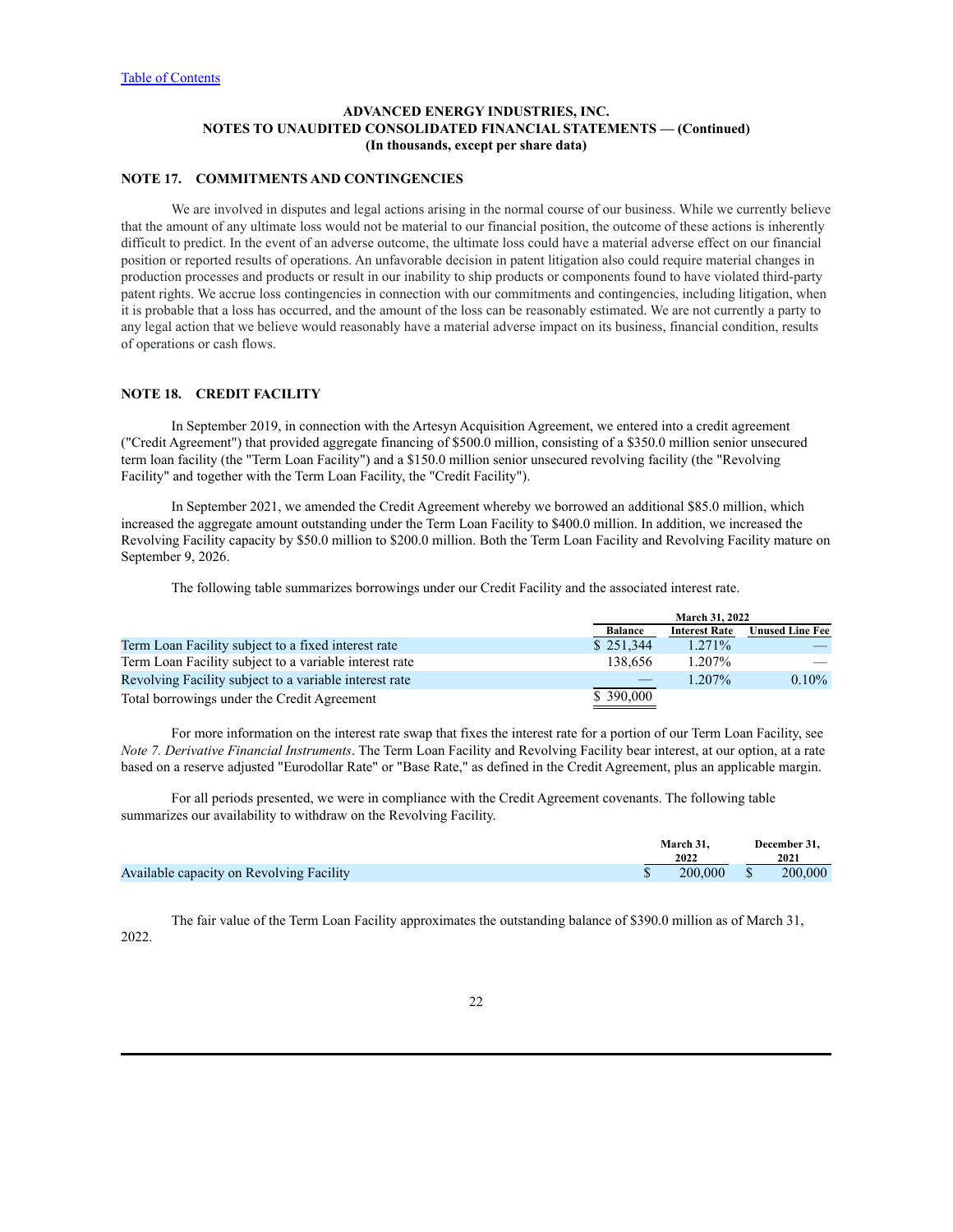The debt obligation on our Consolidated Balance Sheets consists of the following:

|                                        | March 31.<br>2022 | December 31.<br>2021 |
|----------------------------------------|-------------------|----------------------|
| Term Loan Facility                     | 390,000           | 395,000              |
| Less: debt issuance costs              | (2,132)           | (2,267)              |
| Total debt                             | 387,868           | 392.733              |
| Less current portion of long-term debt | (20.000)          | (20,000)             |
| Total long-term debt                   | 367,868           | 372.733              |

Contractual maturities of our debt obligations, excluding amortization of debt issuance costs, are as follows:

| <b>Year Ending December 31,</b> |         |
|---------------------------------|---------|
| 2022 (remaining)                | 15,000  |
| 2023                            | 20,000  |
| 2024                            | 20,000  |
| 2025                            | 20,000  |
| 2026                            | 315,000 |
| Total                           | 390,000 |

Interest expense and unused line of credit fees were recorded in other income (expense), net in our Consolidated Statements of Operations as follows:

|                                      | Three Months Ended March 31. |  |      |
|--------------------------------------|------------------------------|--|------|
|                                      | 2022                         |  | 2021 |
| Interest expense                     |                              |  | 985  |
| Amortization of debt issuance costs  |                              |  | 126  |
| Unused line of credit fees and other | 54                           |  |      |
| Total interest expense               |                              |  | .148 |

# **NOTE 19. SUBSEQUENT EVENT**

On April 1, 2022, we entered into a definitive agreement to acquire 100% of the issued and outstanding shares of capital stock of SL Power Electronics Corporation, a Delaware corporation, for a purchase price of \$144.5 million in cash. This amount is subject to customary adjustments for net working capital and other items. This transaction closed on April 25, 2022.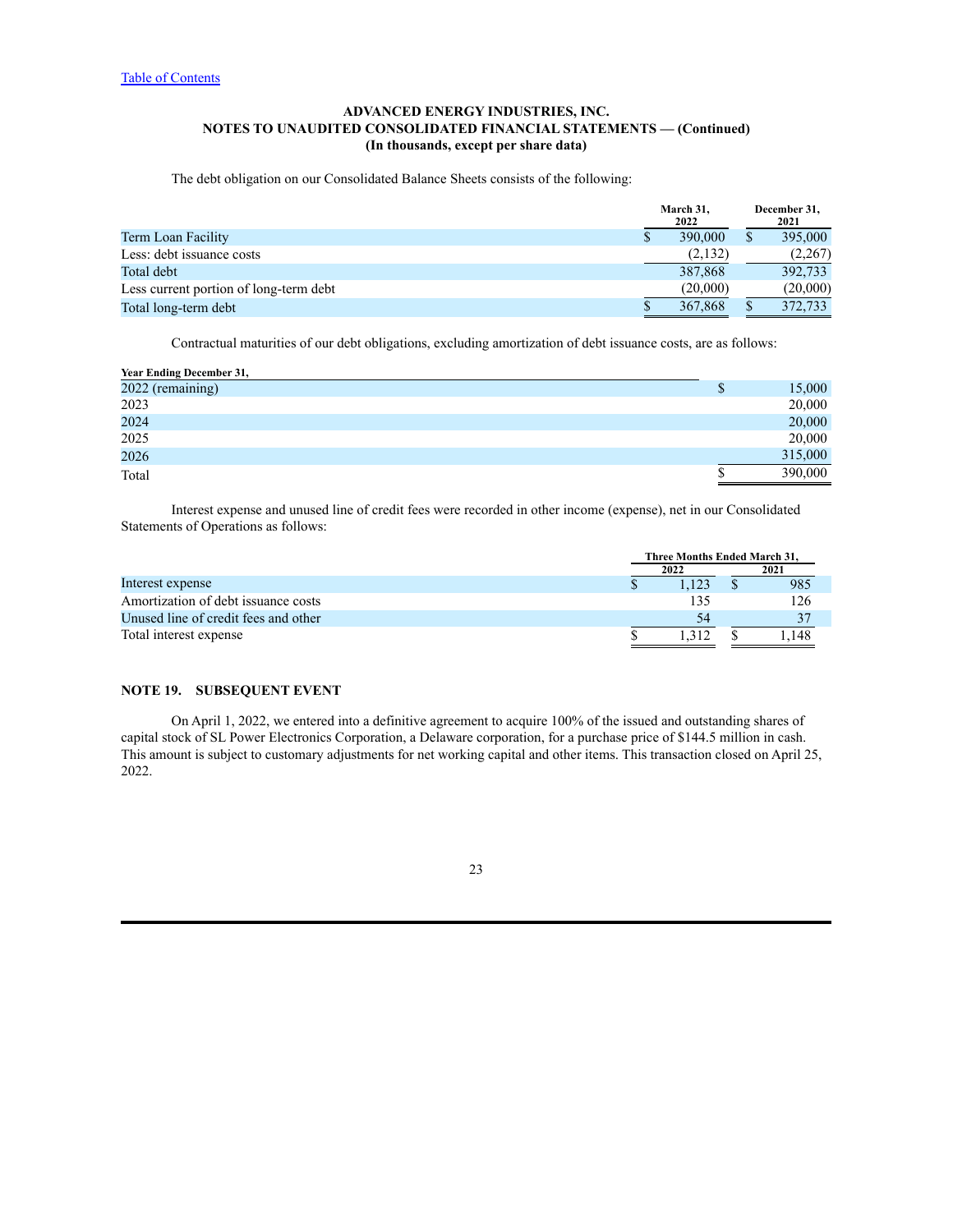## <span id="page-23-0"></span>**ITEM 2. MANAGEMENT'S DISCUSSION AND ANALYSIS OF FINANCIAL CONDITION AND RESULTS OF OPERATIONS**

This management discussion and analysis should be read in conjunction with our Annual Report on Form 10-K for the year ended December 31, 2021, which was filed with the SEC on March 16, 2022.

#### **Special Note on Forward-Looking Statements**

This Quarterly Report on Form 10-Q contains, in addition to historical information, forward-looking statements within the meaning of Section 27A of the Securities Act of 1933, as amended, and Section 21E of the Securities Exchange Act of 1934, as amended. Statements in this report that are not historical information are forward-looking statements. For example, statements relating to our beliefs, expectations and plans are forward-looking statements, as are statements that certain actions, conditions, or circumstances will continue. The inclusion of words such as "anticipate," "expect," "estimate," "can," "may," "might," "continue," "enables," "plan," "intend," "should," "could," "would," "likely," "potential," or "believe," as well as statements that events or circumstances "will" occur or continue, indicate forward-looking statements. Forward-looking statements involve risks and uncertainties, which are difficult to predict and many of which are beyond our control.

Risks and uncertainties to which our forward-looking statements are subject include:

- global risks, including geopolitical instability, actions of governments, economic volatility, terrorism, disease outbreaks, or foreign currency fluctuations or pricing controls;
- our future sales;
- managing backlog orders;
- our ability to be successful in the design win process with our customers;
- our future gross profit;
- our competition;
- market acceptance of, and demand for, our products;
- the fair value of our assets and financial instruments;
- research and development expenses;
- selling, general, and administrative expenses;
- sufficiency and availability of materials;
- sufficiency and availability of capital resources;
- capital expenditures;
- our production and factory strategy;
- our share repurchase program;
- our tax assets and liabilities;
- our other commitments and contingent liabilities;
- adequacy of our reserve for excess and obsolete inventory;
- adequacy of our warranty reserves;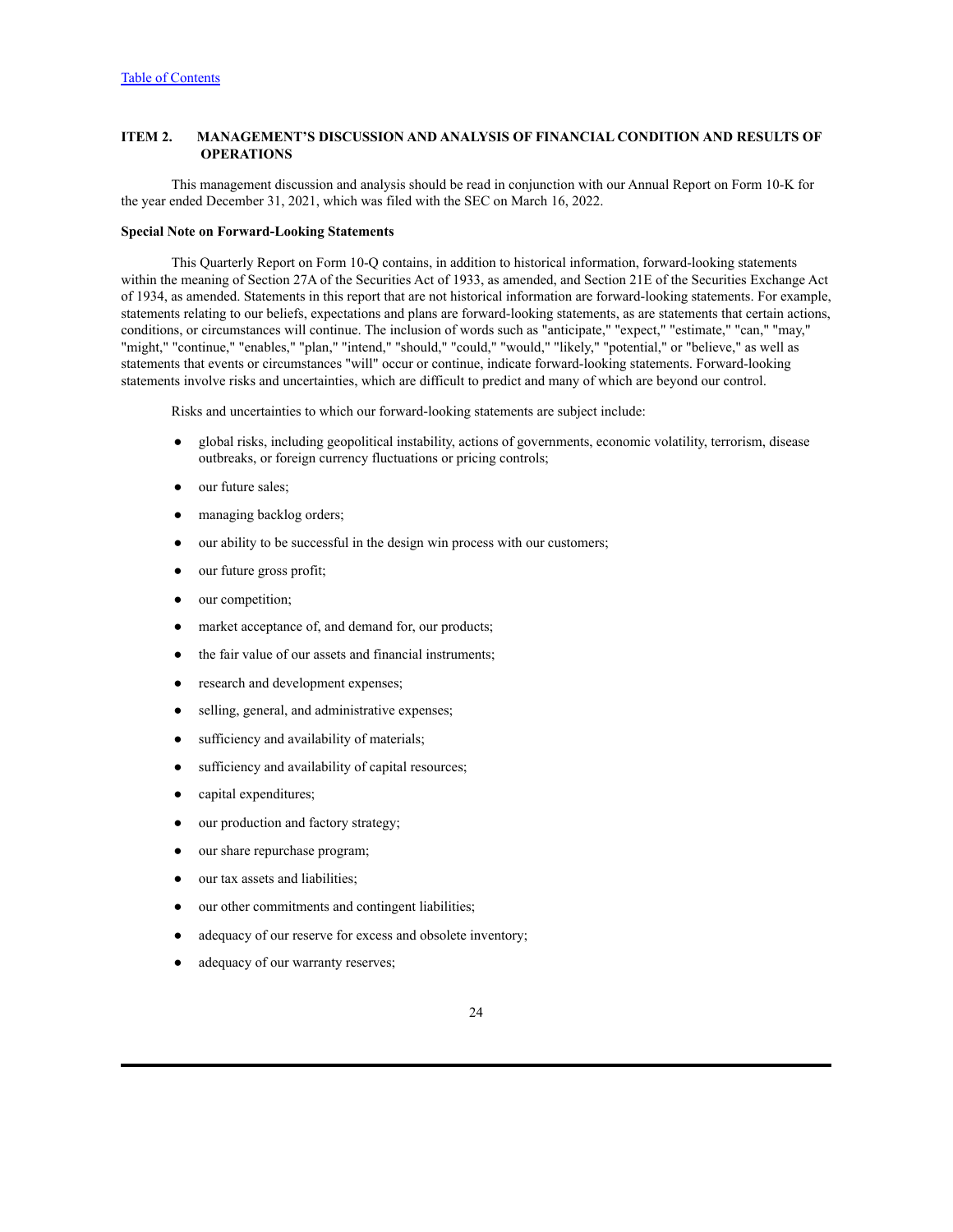- our estimates of the fair value of assets acquired;
- restructuring activities and expenses;
- the impact of changes in interest rates or inflation;
- unanticipated costs in fulfilling our warranty obligations for solar inverters;
- the integration of our acquisitions;
- general global political and economic conditions;
- industry trends;
- our acquisition, divestiture, and joint venture activities;
- cost fluctuations and pressures, including prices of components, commodities and raw materials, and costs of labor, transportation, energy, pension, and healthcare; and
- the ability to stay on the leading edge of innovation, obtain and defend necessary intellectual property protections.

Actual results could differ materially and adversely from those expressed in any forward-looking statements. Neither we nor any other person assumes responsibility for the accuracy and completeness of such forward-looking statements and readers are cautioned not to place undue reliance on forward-looking statements.

For additional information regarding factors that may affect our actual financial condition, results of operations and accuracy of our forward-looking statements, see the information under the caption "Risk Factors" in Part II, Item 1A of this Quarterly Report on Form 10-Q and, in Part I, Item 1A in our Annual Report on Form 10-K for the year ended December 31, 2021. We undertake no obligation to revise or update any forward-looking statements for any reason.

#### *BUSINESS AND MARKET OVERVIEW*

Advanced Energy provides highly engineered, mission-critical, precision power conversion, measurement, and control solutions to our global customers. We design, manufacture, sell and support precision power products that transform, refine, and modify the raw electrical power coming from either the utility or the building facility and convert it into various types of highly controllable, usable power that is predictable, repeatable, and customizable to meet the necessary requirements for powering a wide range of complex equipment. Our power solutions enable innovation in complex semiconductor and thin film plasma processes such as dry etch, strip and deposition, high and low voltage applications such as semiconductor process control, data center computing, networking, telecommunication, medical equipment, life science applications, industrial technology and production, scientific instruments, clean technology production, advanced material production and temperature-critical thermal applications. We also supply related sensing, controls, and instrumentation products for advanced measurement and calibration of radio frequency ("RF") power and temperature, electrostatic instrumentation products for test and measurement applications, and gas sensing and monitoring solutions for multiple industrial markets. Our network of global service support centers provides a recurring revenue opportunity as we offer repair services, conversions, upgrades, refurbishments, and used equipment to companies using our products.

Our products are sold into the Semiconductor Equipment, Industrial and Medical, Data Center Computing, and Telecom and Networking markets, and we provide market revenue data to enable tracking of trends. Advanced Energy is organized on a global, functional basis and operates in a single segment structure for power electronics conversion products.

At the beginning of 2020 we saw the spread of COVID-19, which grew into a global pandemic. Our focus on providing a healthy and safe working environment for our employees led to intermittent shutdowns of our manufacturing facilities to implement new health and safety protocols and additional investments to comply with government guidelines. Since 2020, there have been periods when some of our manufacturing facilities were not operating or were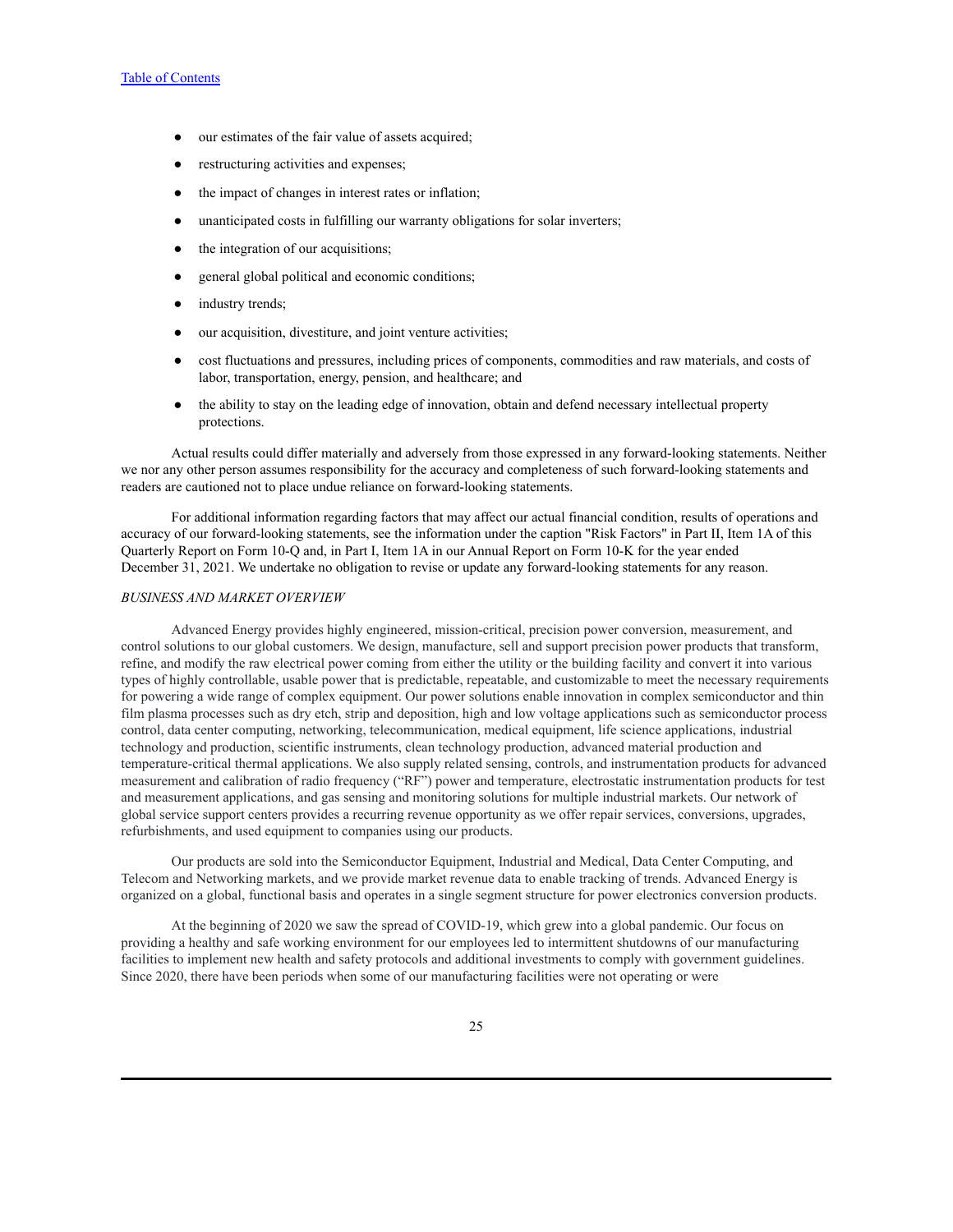operating at reduced capacity due to government mandates to restrict travel, maintain social distancing, and implement health and safety procedures. Additionally, during the first quarter of 2022 there were ongoing restrictions related to COVID-19 and disruptions in an already challenged global supply chain that disrupted our workforce and limited the availability of certain materials, parts, subcomponents, and subassemblies needed for production, which impacted our ability to ship product to meet customer demand and contributed to increased backlog. The shortage of critical components was caused by a variety of factors including the pandemic-driven rise in consumer demand for technology goods, increased demand for electronic components used in a wide variety of industries, logistics-related disruptions in shipping, and capacity limitations at some suppliers due to COVID-19 and its variants, labor shortages, and other factors. We expect the challenges associated with this environment to continue for the remainder of 2022.

Although COVID-19 has impacted our revenues and manufacturing efficiency for the last two years, COVID-19 has not materially impacted our liquidity, our ability to access capital, our ability to comply with our debt covenants or the fair value of our assets. Additionally, we believe the accommodations we have made to our work environment, including employees utilizing work-from-home arrangements where necessary, will not impact our ability to maintain effective internal controls over financial reporting.

Looking forward, we expect that for the remainder of 2022 customer demand will remain strong across our served markets; however, our ability to procure critical components to meet our customers' needs will continue to be limited by the ongoing constraints in the global supply chain. These supply constraints have led to longer lead times in procuring materials and subcomponents and, in some cases, higher costs and inventory level requirements. We have implemented measures to improve supply of critical materials and components and to mitigate the impact of these higher input costs and believe that our higher levels of inventory are well matched to meet our customer demand. However, it is not clear how long this supply chain condition will continue, how quickly it may recover, or the extent to which our mitigating actions will be able to compensate for our higher costs. As such, our forward-looking projections of revenues, earnings, and cash flow may be adversely impacted if the situation continues or further deteriorates.

For additional discussion on the potential impacts of COVID-19 to the future operations of our business, please see the information under the caption "Risk Factors" in Part II, in Item 1A of this Quarterly Report on Form 10-Q and Part I, Item 1A in our Annual Report on Form 10-K for the year ended December 31, 2021.

#### *Semiconductor Equipment Market*

Growth in the Semiconductor Equipment market is driven by growing integrated circuits content across many industries, increased demand for processing and storage in advanced applications such as artificial intelligence, cloud computing, and autonomous vehicles, and the rapid adoption of advanced mobile connectivity solutions such as 5G, which enhances existing and enables new wireless applications. To address the long-term growing demand for semiconductor devices, the industry continues to invest in production capacities for both leading-edge and trailing-edge nodes, logic devices, the latest memory devices including 3D-NAND, DRAM, and new emerging memories such as MRAM, and back-end test and advanced wafer-level packaging. The industry's transition to advanced technology nodes in logic and DRAM and to increased layers in 3D NAND memory devices require an increased number of plasma-based etch and deposition process tools and higher content of our advanced power solutions per tool. As etching and deposition processes become more challenging due to increasing aspect ratios in advanced 3D devices, more advanced RF, and direct current ("DC") technologies are needed. We strive to meet these challenges by providing a broader range of more complex RF and DC power solutions. Beyond etch and deposition processes, the growing complexity at the advanced nodes also drive a higher number of other processes across the wafer fab, including inspection, metrology, thermal, ion implantation, and semiconductor test, where Advanced Energy is actively participating as a critical technology provider. In addition, our global support services group offers comprehensive local repair service, upgrade, and retrofit offerings to extend the useable life of our customers' capital equipment for additional technology generations. Our strategy in the Semiconductor Equipment market is to defend our proprietary positions in our core applications, grow our market position in applications where we have lower share, including remote plasma source and dielectric etch, and leverage our product portfolio in areas such as embedded power, high voltage power system, and critical sensing and controls to grow our share and contents at our key Original Equipment Manufacturer ("OEM") customers.

The Semiconductor Equipment market has experienced continued demand growth since 2019, which has been driven by higher semiconductor contents across many industries, increased capital intensity at the leading-edge process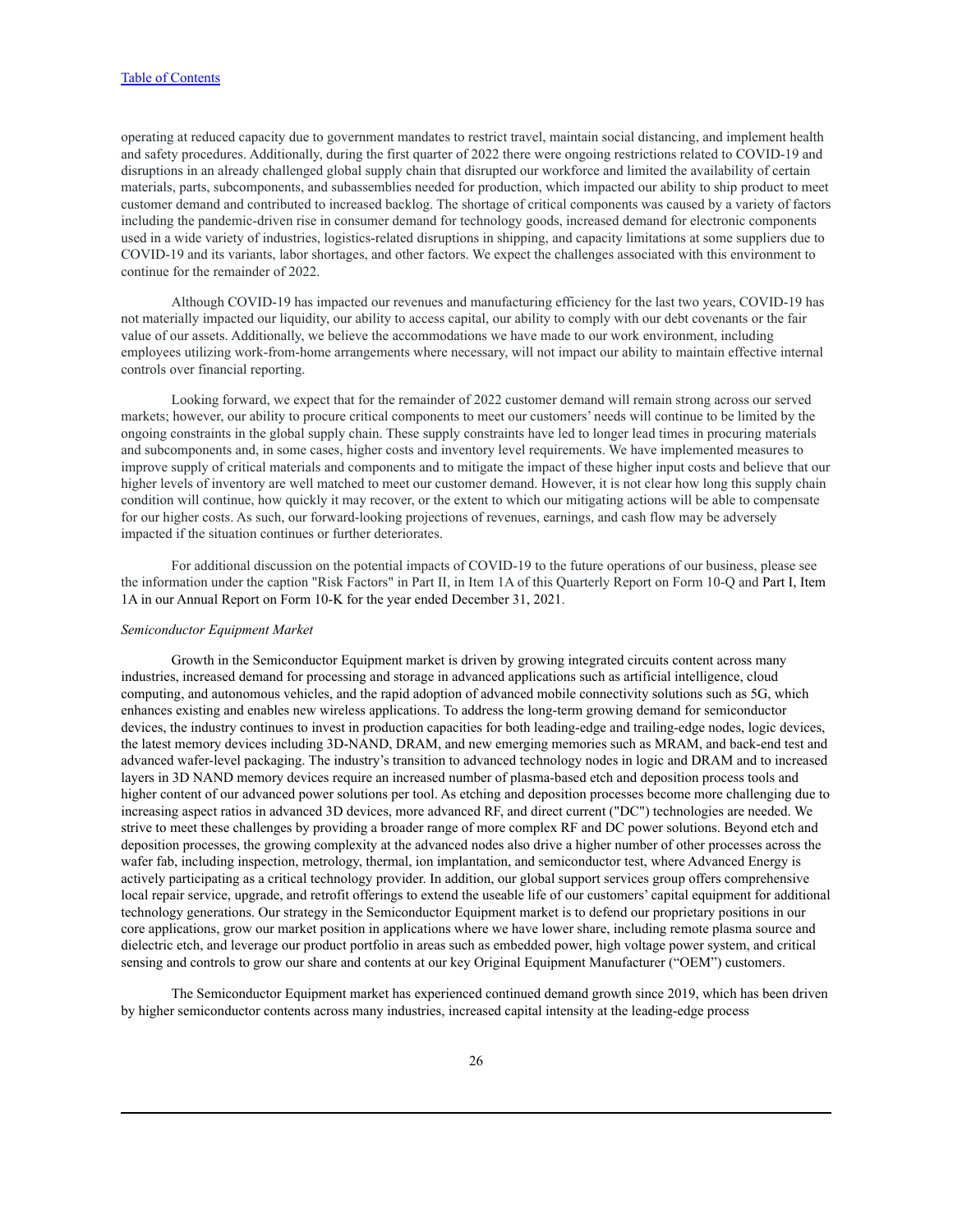nodes, semiconductor device makers investing in the trailing-edge nodes due to supply constraints, and increased regional investments of semiconductor capacities. Advanced Energy participated in this market growth by delivering record revenue from the Semiconductor Equipment market in 2021 and in the first quarter of 2022, even with the negative impact of the global supply constraints. Throughout the remainder of 2022, we expect increased demand as chipmakers invest in new fab capacities, driven by growing demand for semiconductor devices for a wide range of applications, the continued transition to next generation processing nodes, and the need to resolve supply constraints in the industry. As a result, we expect to continue to invest in both increasing our capacity and capability to meet market demand for our products.

#### *Industrial and Medical Markets*

Customers in the Industrial and Medical market incorporate our advanced power, embedded power, and measurement products into a wide variety of equipment used in applications such as advanced material fabrication, medical devices, analytical instrumentation, test and measurement equipment, robotics, horticulture, motor drives and connected light-emitting diodes.

OEM customers design equipment utilizing our process power technologies in a variety of industrial production applications including glass coating, glass manufacturing, flat panel displays, photovoltaics solar cell manufacturing, and similar thin film manufacturing, including data storage and decorative, hard and optical coatings. These applications employ similar technologies to those used in the Semiconductor Equipment market to deposit films on non-semiconductor substrates. Our strategy around these applications is to leverage our thin film deposition technologies into an expanded set of new materials and applications in adjacent markets.

Advanced Energy serves the Industrial and Medical market with mission-critical power components that deliver high reliability, precise, low noise or differentiated power to the equipment they serve. Examples of products sold into the Industrial and Medical market include high voltage products and low voltage power supplies used in applications for medical devices, analytical instruments, test and measurement, medical lasers, scientific instrumentation and industrial equipment, and power control modules and thermal instrumentation products for material fabrication, processing, and treatment. Growth in the Industrial and Medical market is being driven by the overall macro-economic growth investments in complex manufacturing processes or automation, increased adoption of smart solutions across many industrial applications, new investments in clean and sustainable technologies, and growing investments in medical devices and life science equipment. Our strategy in the Industrial and Medical market is to expand our product offerings and channel reach, leveraging common platforms, derivatives, and customizations to further penetrate a broader set of applications, such as medical, test and measurement, horticulture, and many other industrial applications.

During 2021 and the first quarter 2022, we saw improvement in the Industrial and Medical market as global economic growth resumed and our customers were able to increase capacity. In the first three months of 2022, overall customer demand increased compared to the same period in the prior year, but supply constraints of critical components limited our ability to ship product at the level of customer demand. We expect demand in the Industrial and Medical market to continue to grow in the remainder of 2022, but product delivery will be dependent on resolving our supply constraint condition. It is not clear how long these supply shortages will persist or on what timelines our supply may recover.

#### *Data Center Computing Markets*

Advanced Energy serves the Data Center Computing market with industry leading power conversion products and technologies, which we sell to OEMs and Original Design Manufacturers ("ODMs") of data center server and storage systems, as well as cloud service providers and their partners. Driven by the growing adoption of cloud computing, market demand for server and storage equipment has shifted from traditional enterprise on-premises computing to the data center, driving investments in data center infrastructure. In addition, the data center industry has started to transition to 48 Volt infrastructure, where 48 Volt DC power replaces 12 Volt in server racks in order to improve overall power efficiency. Advanced Energy benefits from these trends by leading the industry in providing high-efficiency 48 Volt server power solutions to the data center industry. Further, demand for edge computing is growing, driven by the need for faster processing, lower latency, higher data security, and more reliability than traditional cloud computing. Due to its wide range of many unique configurations and requirements, edge computing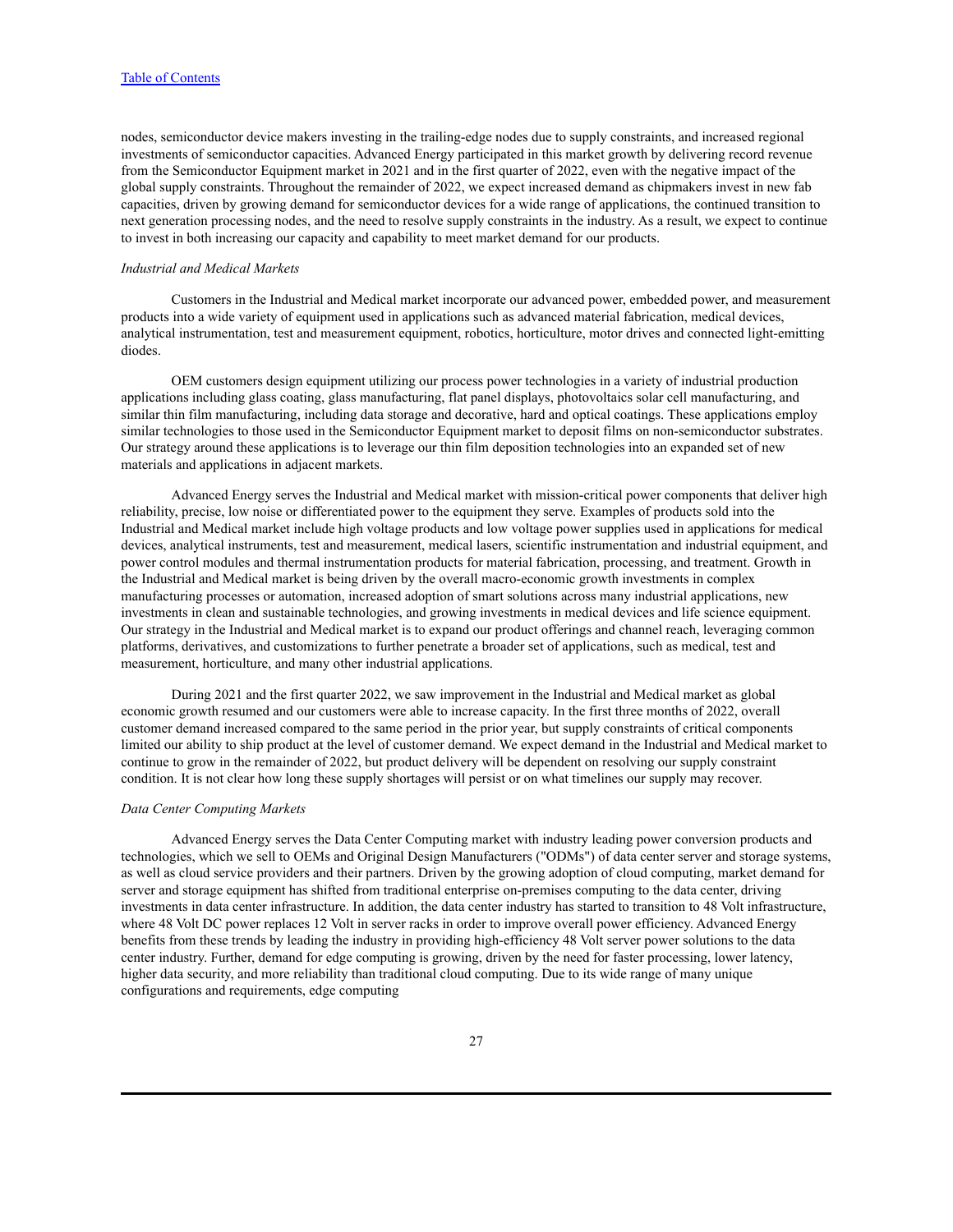creates additional opportunities for Advanced Energy. Lastly, the rapid growth and adoption of artificial intelligence and machine learning are driving accelerated demand for server and storage racks with increased power density and higher efficiency, which compliments Advanced Energy's strengths. With a growing presence at both cloud service providers and industry-leading data center server and storage vendors, we believe Advanced Energy is well positioned to continue to capitalize on the ongoing shift towards cloud computing. Our strategy in the Data Center and Computing market is to penetrate additional customers and applications based on our differentiated capability and competitive strengths in power density, efficiency, and controls.

Customer demand for our products has risen during the past two years as COVID-19 accelerated demand for cloud and network applications. However, our 2021 revenue declined year over year due to the limited availability of parts given global supply constraints, which prevented us from producing products to meet the growing customer demand. Revenue in this market in the first quarter increased compared to the same period in the prior year as our demand grew, but the supply constraint condition has extended into the year, impacting our ability to ship to customer demand. It is not clear how long these supply shortages will persist or how quickly our supply may recover.

With a growing presence at both cloud service providers and industry-leading data center server and storage vendors, we believe Advanced Energy is well positioned to continue to capitalize on the ongoing shift towards cloud and edge computing from enterprise on-premises computing. Our strategy in the Data Center Computing market is to penetrate additional customers and applications based on our differentiated capability and competitive strengths in power density, efficiency, and controls.

#### *Telecom and Networking Markets*

Our customers in the Telecom and Networking market include many leading vendors of wireless infrastructure equipment, telecommunication equipment and computer networking. The wireless telecom market continues to evolve with more advanced mobile standards. 5G wireless technology promises to drive substantial growth opportunities for the telecom industry as it enables new advanced applications such as autonomous vehicles and virtual/augmented reality. Telecom service providers have started to invest in 5G, and this trend is expected to drive demand of our products into the Telecom and Networking market. In datacom, demand is driven by networking investments by telecom service providers and enterprises upgrading their networks, as well as cloud service providers and data centers investing in their networks for increased bandwidth. Our strategy in the Telecom and Networking market is to optimize our portfolio of products to more differentiated applications, and to focus on 5G infrastructure applications.

During 2021, revenue declined on an annual basis as a result of the limited availability of parts given global supply constraints and our internal decision to optimize our portfolio toward higher margin applications for the Telecom and Networking market. Revenue has increased in the first quarter of 2022 compared to the same period in the prior year due to increased customer demand. For the remainder of 2022, we expect demand in this market to continue to recover, driven by increased investments in 5G infrastructure in the U.S. and Europe, but the supply constraint condition continues to negatively impact our ability to ship product at the level of customer demand. It is not clear how long these supply shortages will persist or how quickly our supply may recover.

#### **Results of Continuing Operations**

The analysis presented below is organized to provide the information we believe will be helpful for understanding of our historical performance and relevant trends going forward and should be read in conjunction with our "Unaudited Consolidated Financial Statements" in Part I, Item 1 of this report, including the notes thereto. Also included in the following analysis are measures that are not in accordance with U.S. GAAP. A reconciliation of the non-GAAP measures to U.S. GAAP is provided below.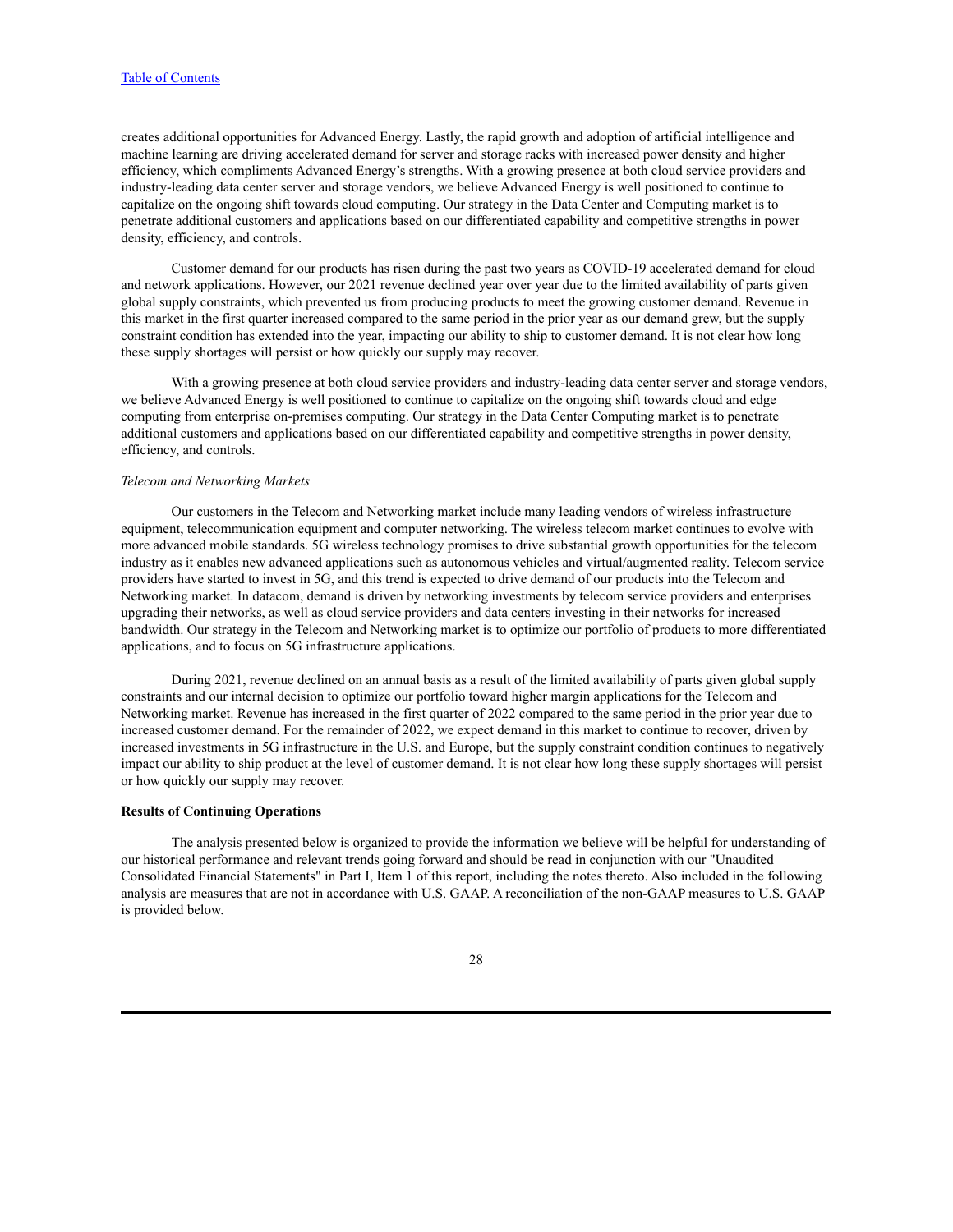The following table sets forth certain data derived from our Consolidated Statements of Operations (in thousands):

|                                                        | Three Months Ended March 31, |         |  |         |
|--------------------------------------------------------|------------------------------|---------|--|---------|
|                                                        | 2022                         |         |  | 2021    |
| <b>Sales</b>                                           |                              | 397,459 |  | 351,620 |
| Gross profit                                           |                              | 144,316 |  | 137,503 |
| Operating expenses                                     |                              | 99,659  |  | 93,321  |
| Operating income from continuing operations            |                              | 44.657  |  | 44,182  |
| Other income (expense), net                            |                              | (842)   |  | (507)   |
| Income from continuing operations before income taxes  |                              | 43,815  |  | 43,675  |
| Provision for income taxes                             |                              | 6,953   |  | 5,284   |
| Income from continuing operations, net of income taxes |                              | 36,862  |  | 38,391  |

|                                                        | Three Months Ended March 31, |                    |  |
|--------------------------------------------------------|------------------------------|--------------------|--|
|                                                        | 2022                         | 2021               |  |
| <b>Sales</b>                                           | $100.0 \%$                   | $100.0 \%$         |  |
| Gross profit                                           | 36.3                         | 39.1               |  |
| Operating expenses                                     | 25.1                         | 26.5               |  |
| Operating income from continuing operations            | 112                          | 12.6               |  |
| Other income (expense), net                            | (0.2)                        | (0.1)              |  |
| Income from continuing operations before income taxes  | 11.0                         | 12.4               |  |
| Provision for income taxes                             | 1.7                          | 1.5                |  |
| Income from continuing operations, net of income taxes | 9.3 $\frac{0}{6}$            | 10.9 $\frac{9}{6}$ |  |

# *SALES, NET*

The following tables summarize net sales and percentages of net sales, by markets (in thousands):

|                         | Three Months Ended March 31. |  |         | Change 2022 v. 2021 |                    |
|-------------------------|------------------------------|--|---------|---------------------|--------------------|
|                         | 2022                         |  | 2021    | Dollar              | Percent            |
| Semiconductor Equipment | 202,957                      |  | 180.716 | 22.241              | $12.3\%$           |
| Industrial and Medical  | 82.898                       |  | 78.415  | 4.483               | 5.7                |
| Data Center Computing   | 76,238                       |  | 59.154  | 17.084              | 28.9               |
| Telecom and Networking  | 35.366                       |  | 33.335  | 2.031               | 6.1                |
| Total                   | 397.459                      |  | 351.620 | 45.839              | 13.0 $\frac{9}{6}$ |

|                         | Three Months Ended March 31, |            |
|-------------------------|------------------------------|------------|
|                         | 2022                         | 2021       |
| Semiconductor Equipment | 51.1 %                       | 51.4 %     |
| Industrial and Medical  | 20.9                         | 22.3       |
| Data Center Computing   | 19.2                         | 16.8       |
| Telecom and Networking  | 8.9                          | 9.5        |
| Total                   | $100.0 \%$                   | $100.0 \%$ |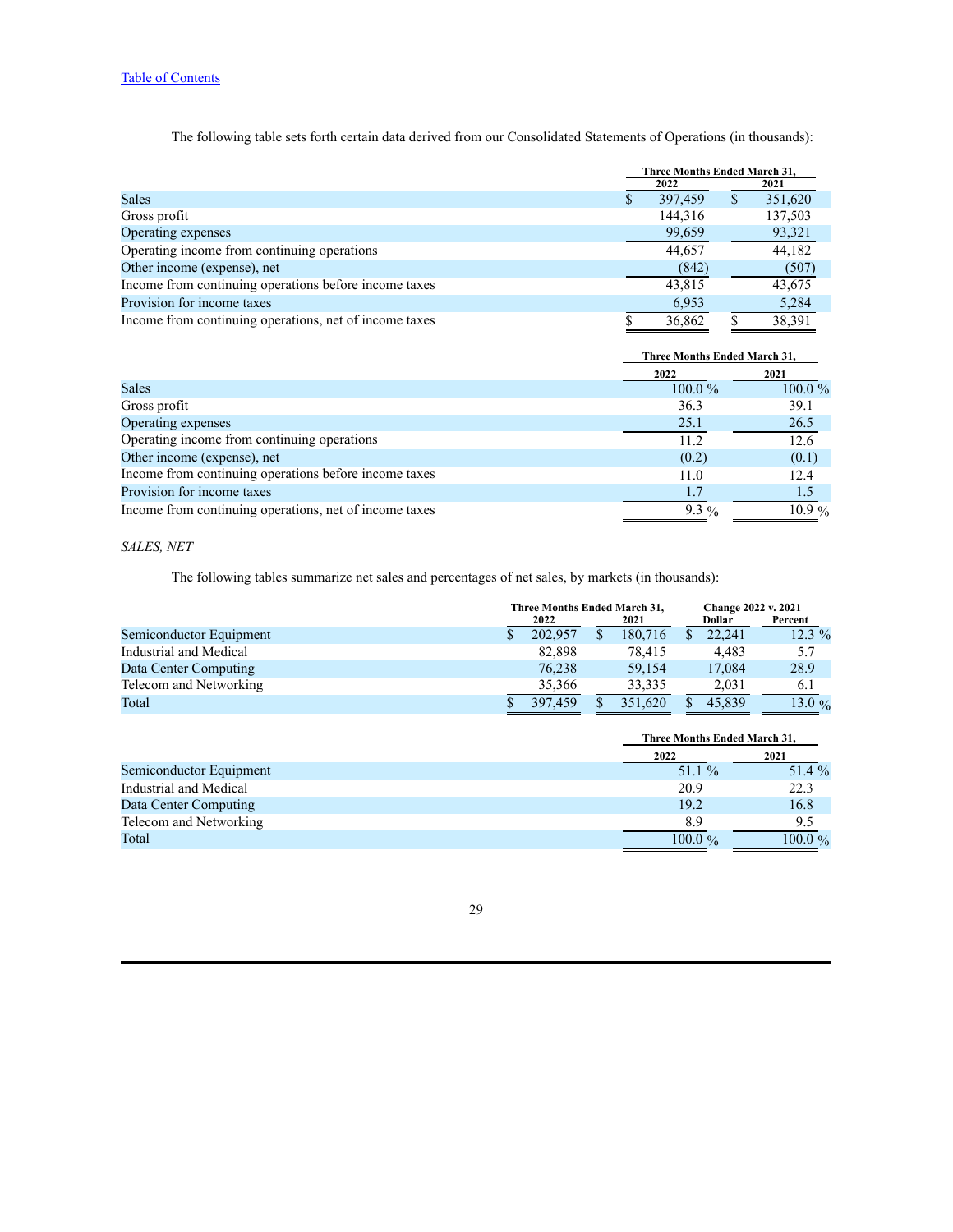#### *OPERATING EXPENSES*

The following tables summarize our operating expenses (in thousands) and as a percentage of sales:

|                                      | Three Months Ended March 31, |        |             |        |          |  |
|--------------------------------------|------------------------------|--------|-------------|--------|----------|--|
|                                      |                              | 2022   |             | 2021   |          |  |
| Research and development             |                              | 43.614 | $11.0\%$ \$ | 40.168 | 11.4%    |  |
| Selling, general, and administrative |                              | 49.318 | 12.4        | 46.731 | 13.3     |  |
| Amortization of intangible assets    |                              | 5.509  | 1.4         | 5,384  | 1.5      |  |
| Restructuring charges                |                              | 1.218  | 0.3         | 1.038  | 0.3      |  |
| Total operating expenses             |                              | 99.659 | $25.1\%$    | 93.321 | $26.5\%$ |  |

### *SALES*

Sales increased \$45.8 million, or 13.0%, to \$397.5 million for the three months ended March 31, 2022, as compared to \$351.6 million during the same period in the prior year. The increase in sales was primarily due to increased demand and shipments in the Semiconductor Equipment and Data Center Computing markets. Sales in the Industrial and Medical and Telecom and Networking markets also increased. Revenues in the first quarter of 2022 continued to be constrained across all of our markets by supply chain shortages for certain integrated circuits and other components, which limited our ability to ship to meet our total demand. As a result, backlog increased to \$1.0 billion from \$927.8 million in the fourth quarter of 2021 and from \$405.7 million in the first quarter of 2021.

Sales in the Semiconductor Equipment market increased \$22.2 million, or 12.3%, to \$203.0 million for the three months ended March 31, 2022, as compared to \$180.7 million during the same period in the prior year. The increase in sales during 2022 is primarily due to an overall increase in demand in the semiconductor equipment market, increasing power content in semiconductor manufacturing tools, market share gains in selected areas, and expansion of our product portfolio, along with improving parts availability.

Sales in the Industrial and Medical market increased \$4.5 million, or 5.7%, to \$82.9 million for the three months ended March 31, 2022, as compared to \$78.4 million during the same period in the prior year. Our customers in this market are primarily global and regional original equipment and device manufacturers. The increase in sales relative to the same period in the prior year was primarily due to improving macroeconomic conditions and the continued recovery from the COVID-19 pandemic driving stronger demand.

Sales in the Data Center Computing market increased \$17.1 million, or 28.9%, to \$76.2 million for the three months ended March 31, 2022, as compared to \$59.2 million during the same period in the prior year. The increase in Data Center Computing market sales is due in part to digestion of equipment at key accounts in early 2021 and better supply availability, which enabled us to partially ship against more normalized customer demand.

Sales in the Telecom and Networking market increased \$2.0 million, or 6.1%, to \$35.4 million for the three months ended March 31, as compared to \$33.3 million during the same period in the prior year. The increase in sales was due to in part to our decision to optimize our product portfolio towards higher margin applications and production limitations due to supply constraints, which impacted our revenue in the first quarter of 2021. Over time, we expect that 5G infrastructure investments and upgrades to enterprise networks will drive growth in this market.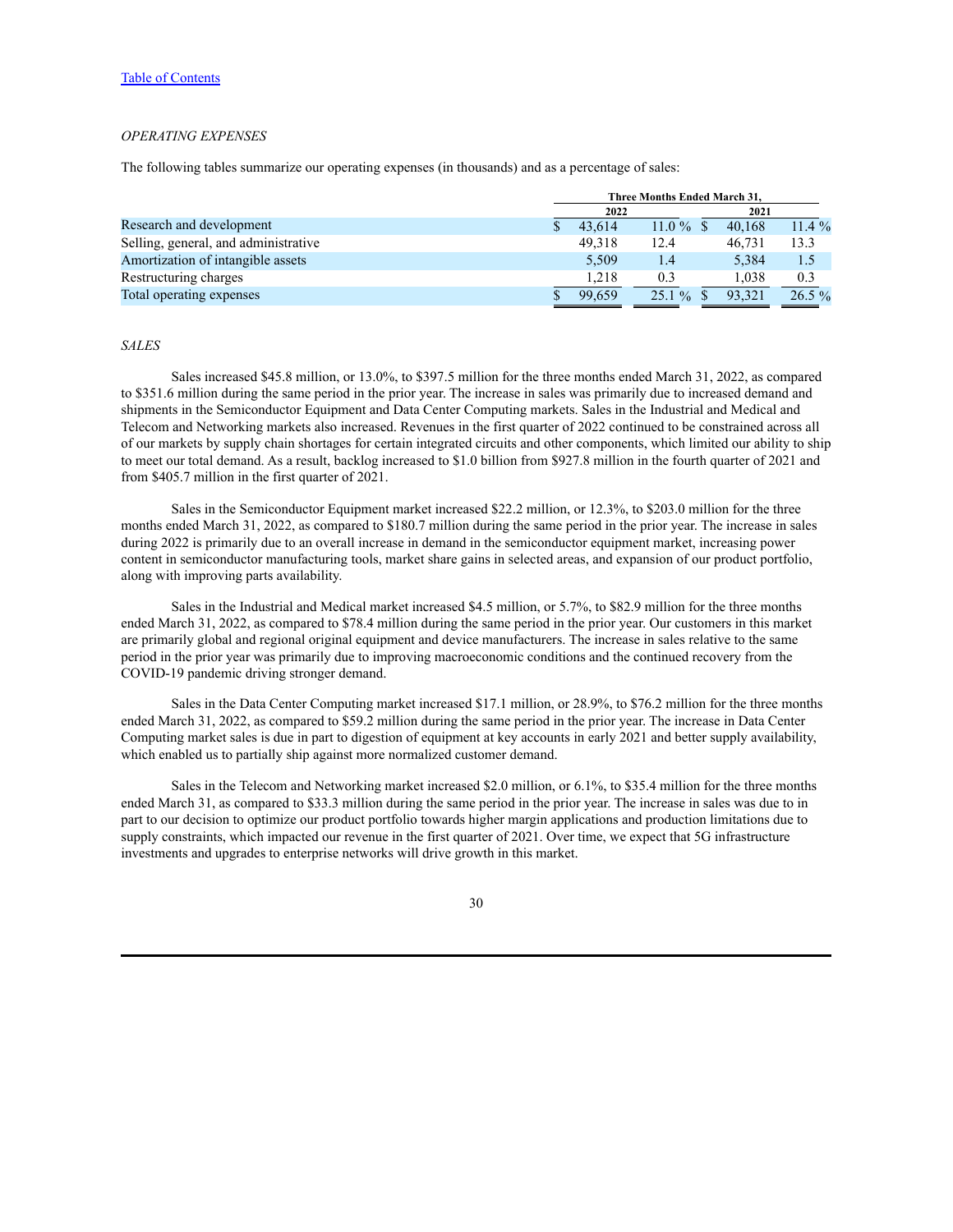#### *Backlog*

The following table summarizes our backlog (in thousands):

|         | March 31.                                 | December 31. | Change        |         |
|---------|-------------------------------------------|--------------|---------------|---------|
|         | 2022                                      | 2021         | <b>Dollar</b> | Percent |
| Backlog | $$1,012,432$ $$927,810$ $$84,622$ $9.1\%$ |              |               |         |

Our backlog at any particular date is not necessarily indicative of actual sales which may be generated for any succeeding period.

#### *GROSS PROFIT*

For the three months ended March 31, 2022, gross profit increased \$6.8 million to \$144.3 million, or 36.3% of revenue, as compared to \$137.5 million, or 39.1% of revenue, in the same period in the prior year. The decrease in gross profit as a percent of revenue is largely related to higher material and freight costs. Additional drivers of our decrease in gross profit include productivity inefficiencies resulting from supply constraints, COVID-19 capacity restrictions, and the transition of our Shenzhen, Peoples Republic of China ("PRC") manufacturing to Penang, Malaysia. These factors were partly offset by increased volume and favorable product mix.

#### *OPERATING EXPENSE*

#### *Research and Development*

We perform R&D of products to develop new or emerging applications, technological advances to provide higher performance, lower cost, or other attributes that we may expect to advance our customers' products. We believe that continued development of technological applications, as well as enhancements to existing products and related software to support customer requirements, are critical for us to compete in the markets we serve. Accordingly, we devote significant personnel and financial resources to the development of new products and the enhancement of existing products, and we expect these investments to continue.

Research and development expenses increased \$3.4 million to \$43.6 million for the three months ended March 31, 2022, as compared to \$40.2 million during the same period in the prior year. The increase in research and development expense is related to increased headcount and associated costs, outside technical services, and engineering materials as we invested in new programs to maintain and increase our technological leadership and provide solutions to our customers' evolving needs.

#### *Selling, General and Administrative*

Our selling expenses support domestic and international sales and marketing activities that include personnel, trade shows, advertising, third-party sales representative commissions, and other selling and marketing activities. Our general and administrative expenses support our worldwide corporate, legal, tax, financial, governance, administrative, information systems, and human resource functions in addition to our general management, including acquisition-related activities.

Selling, general and administrative ("SG&A") expenses increased \$2.6 million to \$49.3 million for the three months ended March 31, 2022, as compared to \$46.7 million in the same period in the prior year. The increase in SG&A for the threemonth period ended March 31, 2022, is principally related to acquisition related activity, sales commissions driven by higher revenue, an increase in headcount, and an increase in variable compensation.

#### *Amortization of Intangibles*

Amortization expense increased \$0.1 million to \$5.5 million during the three months ended March 31, 2022, as compared to \$5.4 million during the same period in the prior year. The increase is primarily driven by incremental amortization of newly acquired intangible assets. For additional information, see *Note 12. Intangible Assets* in Part I, Item 1 "Unaudited Consolidated Financial Statements."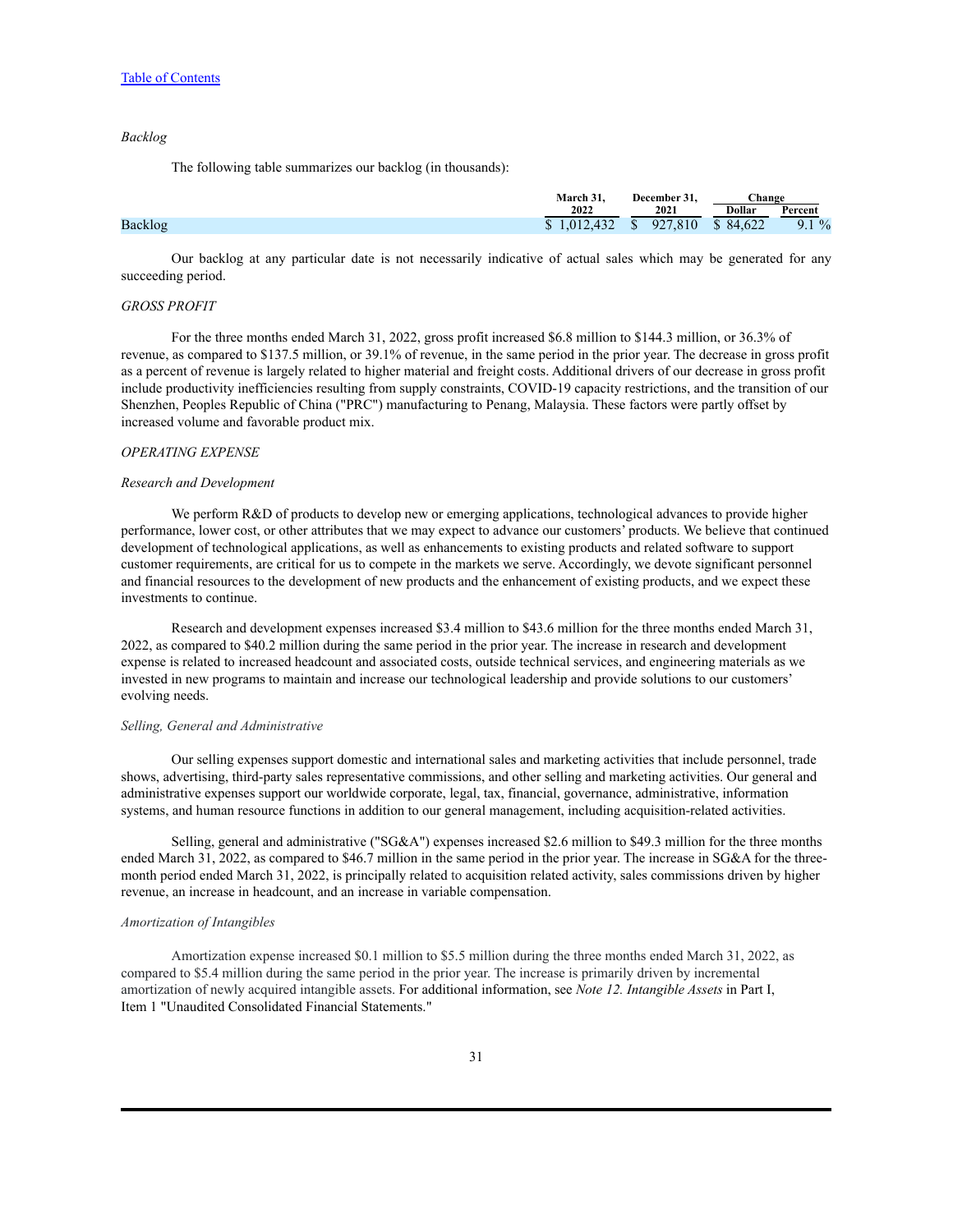#### Table of [Contents](#page-1-0)

#### *Restructuring*

Restructuring charges relate to previously announced management plans to optimize our manufacturing footprint to lower cost regions, improvements in operating efficiencies, and synergies related to acquisitions. For additional information, see *Note 13. Restructuring Costs* in Part I, Item 1 "Unaudited Consolidated Financial Statements."

#### *OTHER INCOME (EXPENSE), NET*

Other income (expense), net consists primarily of interest income and expense, foreign exchange gains and losses, gains and losses on sales of fixed assets, and other miscellaneous items.

For the three months ended March 31, 2022, other income (expense), net increased (\$0.3) million to (\$0.8) million, as compared to other income (expense), net of (\$0.5) million for the same period in the prior year. The increase in expense between periods is primarily due to increased interest expense related to our term note because of higher borrowing levels following the extension of our debt agreement last year and higher interest rates. For additional details see *Note 18. Credit Facility* in Part I, Item 1 "Unaudited Consolidated Financial Statements."

### *PROVISION FOR INCOME TAXES*

The following table summarizes tax expense (in thousands) and the effective tax rate for our income from continuing operations:

|                                                        | <b>Three Months Ended March 31.</b> |          |        |  |  |
|--------------------------------------------------------|-------------------------------------|----------|--------|--|--|
|                                                        | 2022                                |          | 2021   |  |  |
| Income from continuing operations, before income taxes | 43 815                              |          | 43.675 |  |  |
| Provision for income taxes                             | 6953                                |          | 5.284  |  |  |
| Effective tax rate                                     | $159\%$                             | $12.1\%$ |        |  |  |

Our effective tax rates differ from the U.S. federal statutory rate of 21% for the three months ended March 31, 2022 and 2021, respectively, primarily due to the benefit of earnings in foreign jurisdictions which are subject to lower tax rates, as well as tax credits, partially offset by net U.S. tax on foreign operations. The effective tax rate for the first three months of 2022 was higher than the same period in 2021 primarily due to the January 1, 2022 effective date of certain provision enacted as part of the 2017 Tax Cuts and Jobs Act.

Our future effective income tax rate depends on various factors, such as changes in tax laws, regulations, accounting principles, or interpretations thereof, and the geographic composition of our pre-tax income. We carefully monitor these factors and adjust our effective income tax rate accordingly.

#### **Non-GAAP Results**

Management uses non-GAAP operating income and non-GAAP earnings per share ("EPS") to evaluate business performance without the impacts of certain non-cash charges and other charges which are not part of our usual operations. We use these non-GAAP measures to assess performance against business objectives, make business decisions, including developing budgets and forecasting future periods. In addition, management's incentive plans include these non-GAAP measures as criteria for achievements. These non-GAAP measures are not in accordance with U.S. GAAP and may differ from non-GAAP methods of accounting and reporting used by other companies. However, we believe these non-GAAP measures provide additional information that enables readers to evaluate our business from the perspective of management. The presentation of this additional information should not be considered a substitute for results prepared in accordance with U.S. GAAP.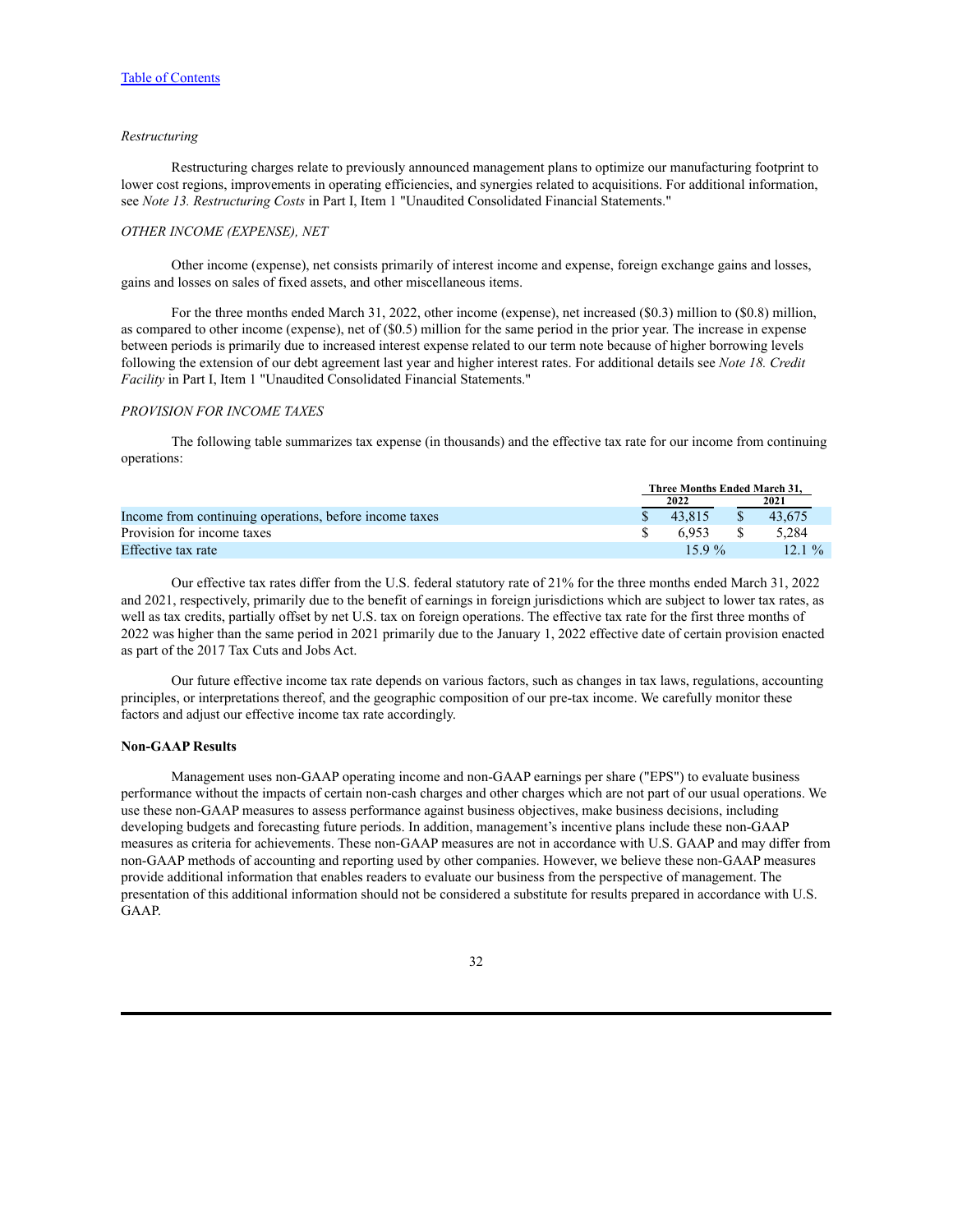The non-GAAP results presented below exclude the impact of non-cash related charges, such as stock-based compensation, amortization of intangible assets, and non-economic foreign exchange gains/losses. In addition, they exclude discontinued operations and other non-recurring items such as acquisition-related costs and restructuring expenses, as they are not indicative of future performance. The tax effect of our non-GAAP adjustments represents the anticipated annual tax rate applied to each non-GAAP adjustment after consideration of their respective book and tax treatments and effect of adoption of the 2017 Tax Cuts and Jobs Act.

| Reconciliation of non-GAAP measure - operating expenses and operating income from                                                                        | Three Months Ended March 31, |                              |              |         |
|----------------------------------------------------------------------------------------------------------------------------------------------------------|------------------------------|------------------------------|--------------|---------|
| continuing operations, excluding certain items (in thousands)                                                                                            |                              | 2022                         |              | 2021    |
| Gross profit from continuing operations, as reported                                                                                                     | \$                           | 144,316                      | $\mathbb{S}$ | 137,503 |
| Adjustments to gross profit:                                                                                                                             |                              |                              |              |         |
| Stock-based compensation                                                                                                                                 |                              | 231                          |              | 350     |
| Facility expansion, relocation costs and other                                                                                                           |                              | 1,284                        |              | 1,838   |
| Acquisition-related costs                                                                                                                                |                              | (502)                        |              | 8       |
| Non-GAAP gross profit                                                                                                                                    |                              | 145,329                      |              | 139,699 |
| Non-GAAP gross margin                                                                                                                                    |                              | 36.6%                        |              | 39.7%   |
|                                                                                                                                                          |                              |                              |              |         |
| Operating expenses from continuing operations, as reported                                                                                               |                              | 99,659                       |              | 93,321  |
| Adjustments:                                                                                                                                             |                              |                              |              |         |
| Amortization of intangible assets                                                                                                                        |                              | (5,509)                      |              | (5,384) |
| Stock-based compensation                                                                                                                                 |                              | (3,697)                      |              | (5,351) |
| Acquisition-related costs                                                                                                                                |                              | (1,668)                      |              | (2,028) |
| Facility expansion, relocation costs and other                                                                                                           |                              |                              |              | (51)    |
| Restructuring charges                                                                                                                                    |                              | (1,218)                      |              | (1,038) |
| Non-GAAP operating expenses                                                                                                                              |                              | 87,567                       |              | 79,469  |
| Non-GAAP operating income                                                                                                                                |                              | 57,762                       | \$           | 60,230  |
| Non-GAAP operating margin                                                                                                                                |                              | 14.5%                        |              | 17.1%   |
| Reconciliation of non-GAAP measure - income from continuing operations,                                                                                  |                              | Three Months Ended March 31, |              |         |
| excluding certain items (in thousands, except per share amounts)<br>La como Caran resultante e en enellano. Jose non resultant llino intenset, not e Cin |                              | 2022<br>20.07                |              | 2021    |
|                                                                                                                                                          | <b>Φ</b>                     |                              | $\sigma$     | 20.250  |

| 36,876  | \$. | 38,358  |
|---------|-----|---------|
|         |     |         |
| 5,509   |     | 5,384   |
| 1,166   |     | 2,036   |
| 1,284   |     | 1,889   |
| 1,218   |     | 1,038   |
| (1,285) |     | (2,202) |
|         |     | 87      |
| (1,069) |     | (1,284) |
| 43,699  |     | 45,306  |
| 3,025   |     | 4,362   |
| 46,724  | \$  | 49,668  |
| 1.24    | S   | 1 29    |
|         |     |         |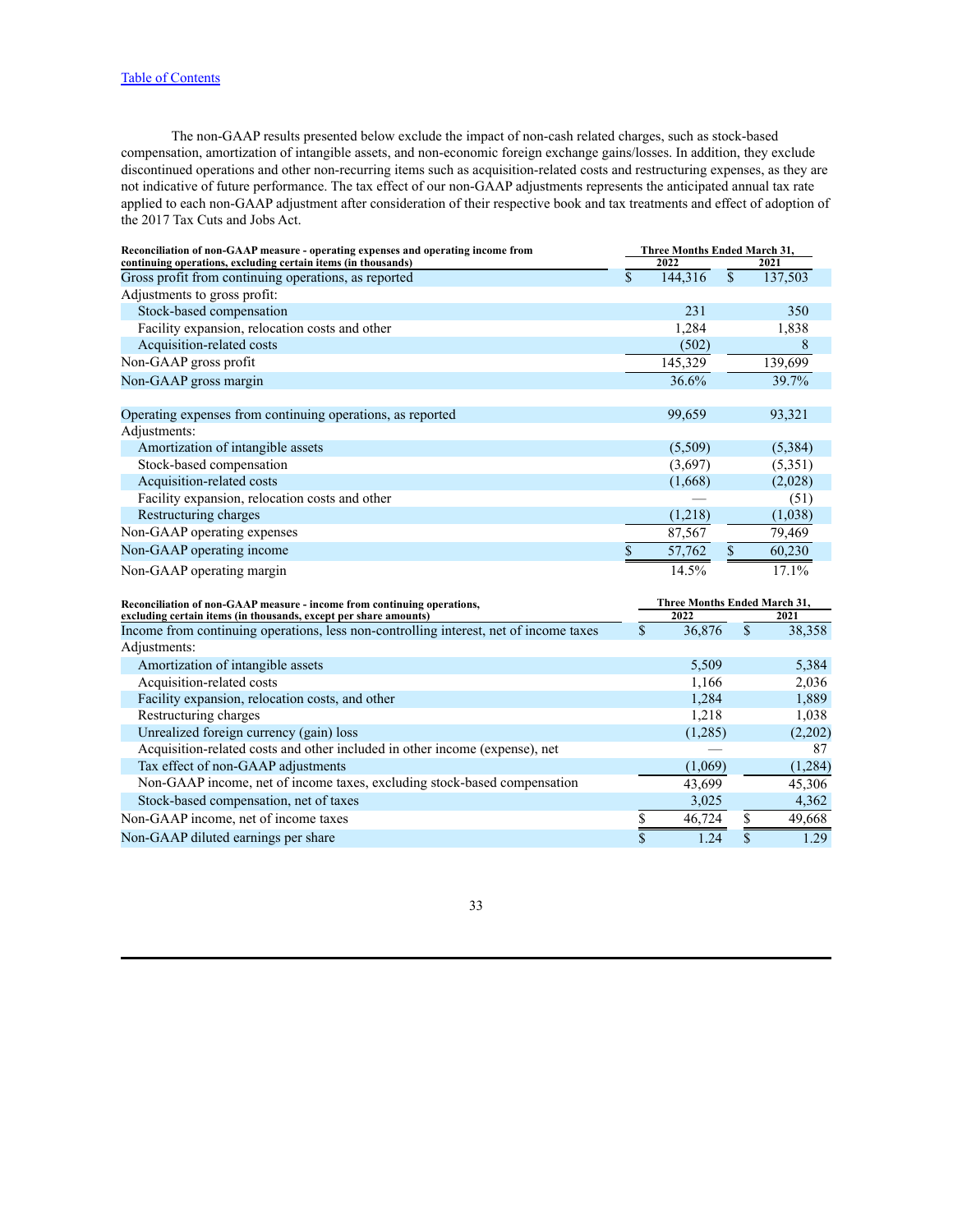#### **Impact of Inflation**

In previous years, inflation has not had a significant impact on our operations. However, more recently we are experiencing price increases in select components driven by higher global demand, supply chain disruptions, higher labor expenses, and increased freight costs. We continuously monitor operating price increases, particularly in connection with the supply of component parts used in our manufacturing process. To the extent permitted by competition, we pass increased costs on to our customers by increasing sales prices over time. From time to time, we may also reduce prices to customers based on reductions in the cost structure of our products from cost improvement initiatives and decreases in component part prices**.**

#### **Liquidity and Capital Resources**

#### *Liquidity*

We believe that adequate liquidity and cash generation is important to the execution of our strategic initiatives. Our ability to fund our operations, acquisitions, capital expenditures, and product development efforts may depend on our ability to generate cash from operating activities which is subject to future operating performance, as well as general economic, financial, competitive, legislative, regulatory, and other conditions, some of which may be beyond our control. Our primary sources of liquidity are our available cash, investments, cash generated from current operations, and available borrowing capacity under the Revolving Facility (defined below)

The following table summarizes our cash, cash equivalents, and marketable securities (in thousands):

|                                                         | <b>March 31, 2022</b> |
|---------------------------------------------------------|-----------------------|
| Cash and cash equivalents                               | 521.236               |
| Marketable securities                                   | 2.282                 |
| Total cash, cash equivalents, and marketable securities | 523.518               |

We believe the above sources of liquidity will be adequate to meet anticipated working capital needs, anticipated levels of capital expenditures, contractual obligations, debt repayment, share repurchase programs, and dividends for the next twelve months and on a long-term basis. In addition, we may, depending upon the number or size of additional acquisitions, seek additional debt or equity financing from time to time; however, such additional financing may not be available on acceptable terms, if at all.

#### *Credit Facility*

For information on our Credit Facility, see *Note 18. Credit Facility* and *Note 7. Derivative Financial Instruments* in Part I, Item 1 "Unaudited Consolidated Financial Statements."

The following table summarizes borrowings under our Credit Facility and the associated interest rate (in thousands, except for interest rates).

|                                                        |                | <b>March 31, 2022</b> |                        |  |
|--------------------------------------------------------|----------------|-----------------------|------------------------|--|
|                                                        | <b>Balance</b> | <b>Interest Rate</b>  | <b>Unused Line Fee</b> |  |
| Term Loan Facility subject to a fixed interest rate    | \$251.344      | 1.271%                |                        |  |
| Term Loan Facility subject to a variable interest rate | 138.656        | 1.207%                |                        |  |
| Revolving Facility subject to a variable interest rate |                | $1.207\%$             | $0.10\%$               |  |
| Total borrowings under the Credit Agreement            | \$390,000      |                       |                        |  |

As of March 31, 2022, we had \$200.0 million in available funding under the Revolving Facility. The Term Loan Facility requires quarterly repayments of \$5.0 million plus accrued interest, with the remaining balance due in September 2026.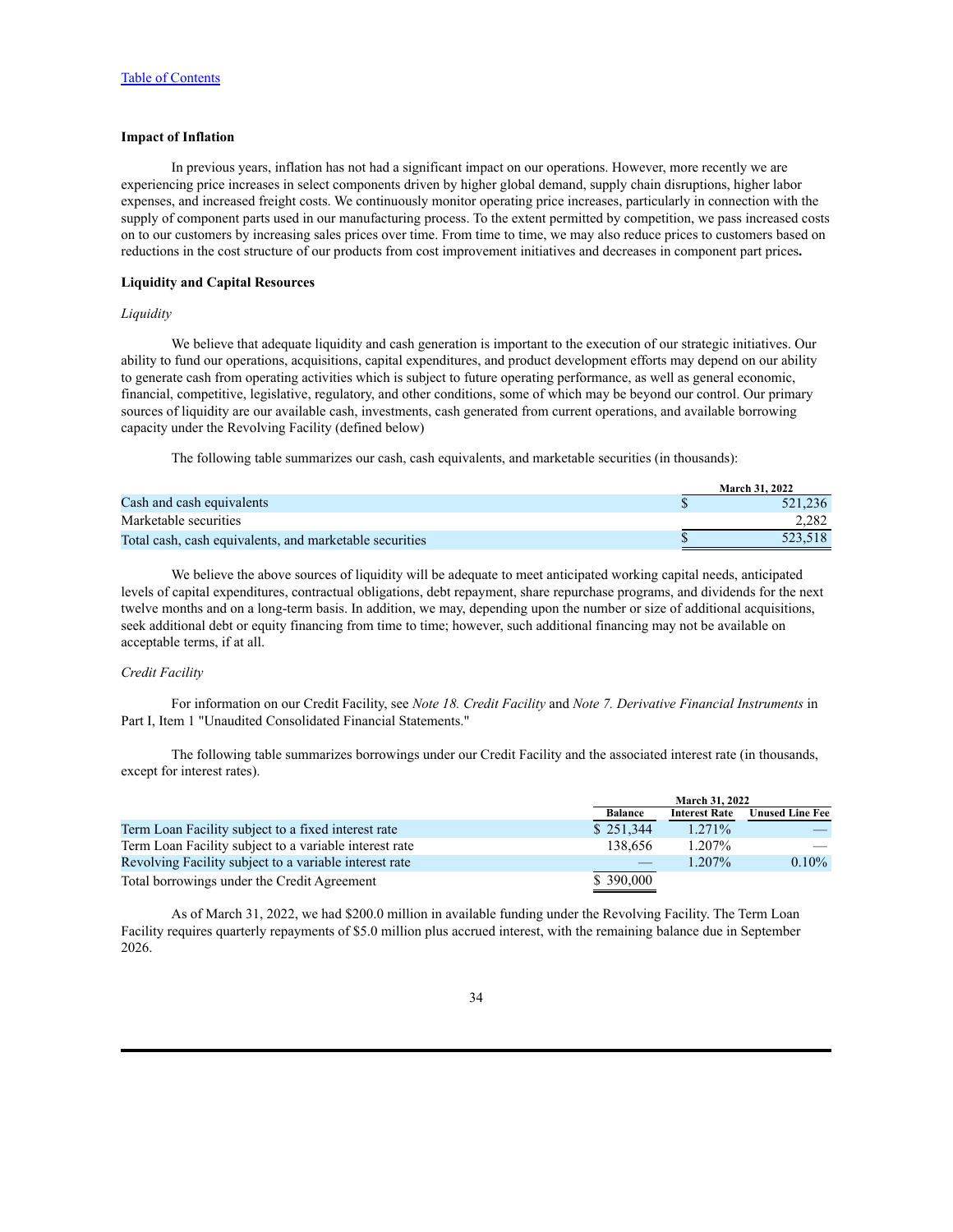# *Dividends*

In March 2021, the Board of Directors (the "Board") declared the first quarterly cash dividend since our inception as a public company. During the three months ended March 31, 2022, we paid a quarterly cash dividend of \$0.10 per share totaling \$3.8 million. We currently anticipate that a cash dividend of \$0.10 per share will continue to be paid on a quarterly basis, although the declaration of any future cash dividend is at the discretion of the Board and will depend on our financial condition, results of operations, capital requirements, business conditions, and other factors.

#### *Share Repurchase*

To execute the repurchase of shares of our common stock, we periodically enter into stock repurchase agreements. The following table summarizes these repurchases:

|                                                                                    | Three Months Ended March 31, |         |  |        |
|------------------------------------------------------------------------------------|------------------------------|---------|--|--------|
| (in thousands, except per share amounts)                                           |                              | 2022    |  | 2021   |
| Amount paid to repurchase shares                                                   |                              | 6.594   |  |        |
| Number of shares repurchased                                                       |                              | 82      |  |        |
| Average repurchase price per share                                                 |                              | 80.02   |  |        |
| Remaining authorized by Board of Directors for future repurchases as of period end |                              | 121.783 |  | 38.369 |

# *Cash Flows*

A summary of our cash from operating, investing, and financing activities is as follows (in thousands):

|                                                                 | Three Months Ended March 31, |           |    |           |
|-----------------------------------------------------------------|------------------------------|-----------|----|-----------|
|                                                                 |                              | 2022      |    | 2021      |
| Net cash from operating activities from continuing operations   |                              | 9,913     | S. | 54,264    |
| Net cash from operating activities from discontinued operations |                              | (92)      |    | (185)     |
| Net cash from operating activities                              |                              | 9.821     |    | 54,079    |
| Net cash from investing activities from continuing operations   |                              | (13,675)  |    | (12, 415) |
| Net cash from financing activities from continuing operations   |                              | (17, 813) |    | (12, 443) |
| Effect of currency translation on cash and cash equivalents     |                              | (1, 469)  |    | 321       |
| Net change in cash and cash equivalents                         |                              | (23, 136) |    | 29.542    |
| Cash and cash equivalents, beginning of period                  |                              | 544,372   |    | 480,368   |
| Cash and cash equivalents, end of period                        |                              | 521,236   |    | 509,910   |

# *Net Cash From Operating Activities*

Net cash from operating activities from continuing operations for the three months ended March 31, 2022, was \$9.9 million, as compared to \$54.3 million for the same period in the prior year. The decrease of \$44.4 million in net cash flows from operating activities as compared to the same period in the prior year is due to an unfavorable increase in net operating assets driven primarily by our increased investment in inventory as we attempted to mitigate supply chain constraints.

### *Net Cash From Investing Activities*

Net cash from investing activities for the three months ended March 31, 2022 was (\$13.7) million, driven by the following:

- (\$13.1) million in purchases of property and equipment largely driven by investments in our manufacturing footprint and capacity; and
- $($0.6)$  million for business combinations.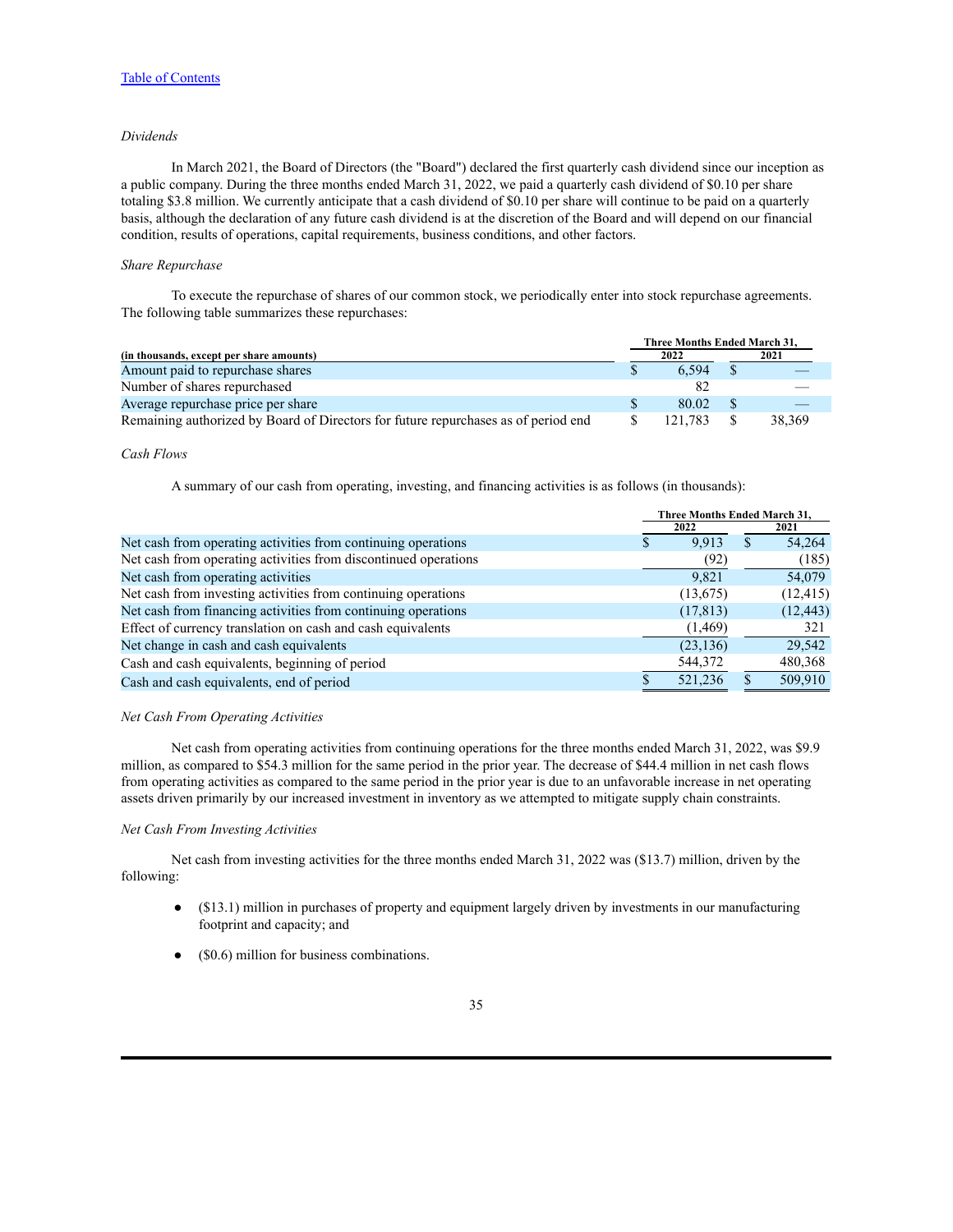Net cash from investing for the three months ended March 31, 2021 was (\$12.4) million, driven by the following:

- (\$8.8) million in purchases of property and equipment largely driven by investments in our manufacturing footprint and capacity; and
- $($3.6)$  million for business combinations

#### *Net Cash From Financing Activities*

Net cash from financing activities for the three months ended March 31, 2022 was (\$17.8) million and included the following:

- $($6.6)$  million related to repurchases of our common stock;
- (\$5.0) million for repayment of long-term debt;
- (\$3.8) million for dividend payments; and
- (\$2.4) million in net payments related to stock-based award activities.

Net cash from financing activities for the three months ended March 31, 2021 was (\$12.4) million and included the following:

- (\$4.4) million for repayment of long-term debt;
- (\$4.2) million in net payments related to stock-based award activities; and
- (\$3.9) million of dividend payments.

#### *Ef ect of Currency Translation on Cash*

During the three months ended March 31, 2022, currency translation had an unfavorable impact primarily due to a stronger U.S. dollar. See "Foreign Currency Exchange Rate Risk" in Part I, Item 3 of this Form 10-Q for more information**.**

### **Critical Accounting Policies and Estimates**

The preparation of financial statements and related disclosures in conformity with U.S. GAAP requires us to make judgments, assumptions and estimates that affect the amounts reported in the consolidated financial statements and accompanying notes. *Note 1. Operation and Summary of Significant Accounting Policies and Estimates* to the consolidated financial statements in our Annual Report on Form 10-K for the year ended December 31, 2021, describes the significant accounting policies and methods used in the preparation of our consolidated financial statements. Our critical accounting estimates, discussed in the "Management's Discussion and Analysis of Financial Condition and Results of Operations" in Part II, Item 7 of our Annual Report on Form 10-K for the year ended December 31, 2021, include:

- estimates for the valuation of assets and liabilities acquired in business combinations;
- accounting for income taxes;
- inputs to actuarial models that measure our pension obligations; and
- assessing excess and obsolete inventories.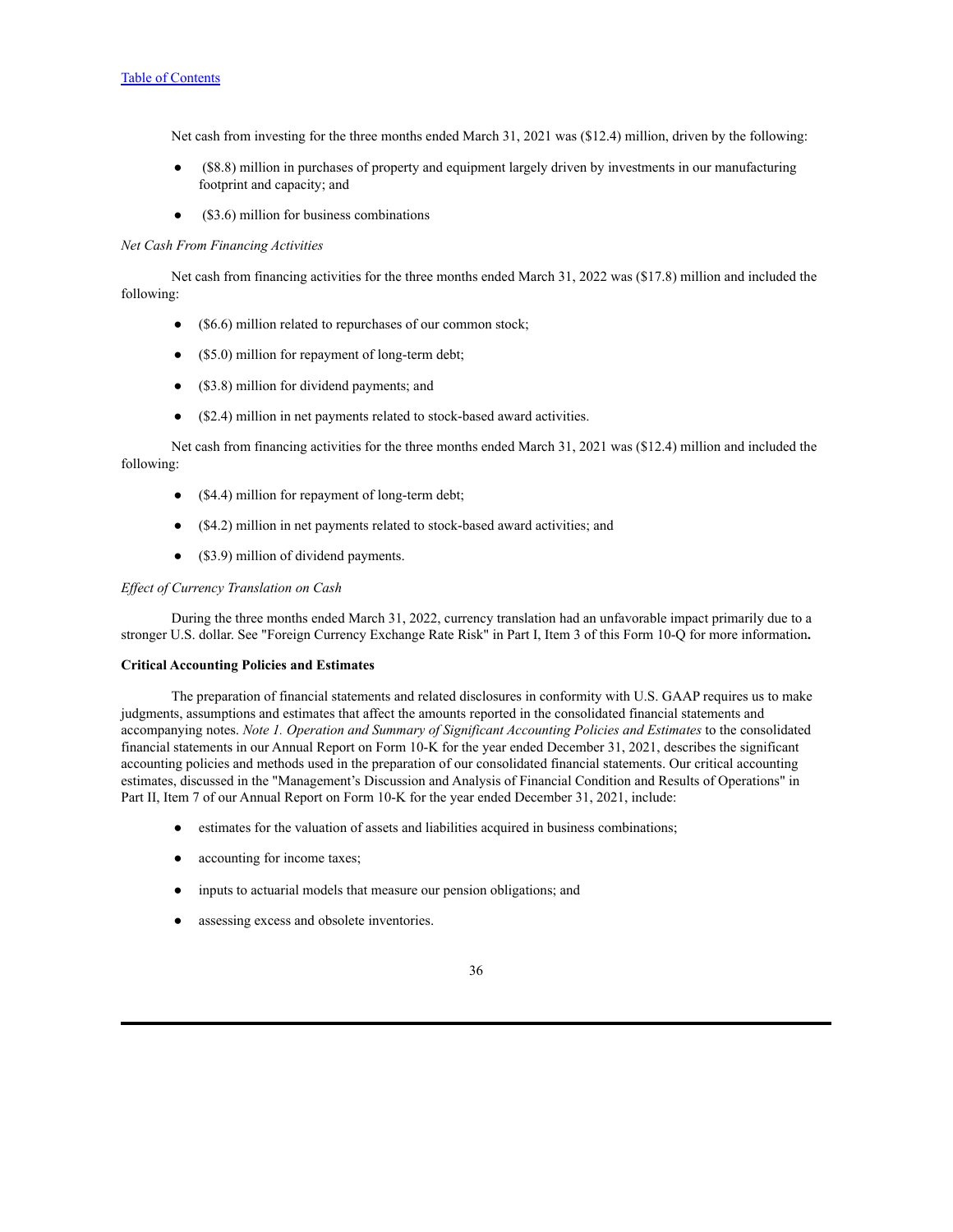Such accounting policies and estimates require significant judgments and assumptions to be used in the preparation of the consolidated financial statements and actual results could differ materially from the amounts reported based on variability in factors affecting these estimates.

### <span id="page-36-0"></span>**ITEM 3. QUANTITATIVE AND QUALITATIVE DISCLOSURES ABOUT MARKET RISK**

#### **Market Risk and Risk Management**

In the normal course of business, we have exposures to interest rate risk from our investments, credit facility, and foreign exchange rate risk related to our foreign operations and foreign currency transactions.

See the "Risk Factors" set forth in Part I, Item 1A of our Annual Report on Form 10-K and Part II, Item 1A of this Form 10-Q for more information about the market risks to which we are exposed. There have been no material changes in our exposure to market risk from December 31, 2021.

#### **Foreign Currency Exchange Rate Risk**

We are impacted by changes in foreign currency exchange rates through sales and purchasing transactions when we sell products and purchase materials in currencies different from the currency in which product and manufacturing costs were incurred.

Our reported financial results of operations, including the reported value of our assets and liabilities, are also impacted by changes in foreign currency exchange rates. Assets and liabilities of substantially all our subsidiaries outside the U.S. are translated at period end rates of exchange for each reporting period. Operating results and cash flow statements are translated at average rates of exchange during each reporting period. Although these translation changes have no immediate cash impact, the translation changes may impact future borrowing capacity, and overall value of our net assets.

The functional currencies of our worldwide facilities primarily include the United States Dollar (USD), Euro, South Korean Won, New Taiwan Dollar, Japanese Yen, Pound Sterling, and Chinese Yuan. Our purchasing and sales activities are primarily denominated in the USD, Japanese Yen, Euro, and Chinese Yuan.

Currency exchange rates vary daily and often one currency strengthens against the USD while another currency weakens. Because of the complex interrelationship of the worldwide supply chains and distribution channels, it is difficult to quantify the impact of a change in one or more particular exchange rates.

As currencies fluctuate against each other we are exposed to foreign currency exchange rate risk on sales, purchasing transactions, and labor. Exchange rate fluctuations could require us to increase prices to foreign customers, which could result in lower net sales. Alternatively, if we do not adjust the prices for our products in response to unfavorable currency fluctuations, our results of operations could be adversely impacted. Changes in the relative buying power of our customers may impact sales volumes.

Acquisitions are a large component of our capital deployment strategy. A significant number of acquisition target opportunities are located outside the U.S., and their value may be denominated in foreign currency. Changes in exchange rates therefore may have a material impact on their valuation in USD and may impact our view of their attractiveness.

From time to time, we may enter into foreign currency exchange rate contracts to hedge against changes in foreign currency exchange rates on assets and liabilities expected to be settled at a future date, including foreign currency, which may be required for a potential foreign acquisition. Market risk arises from the potential adverse effects on the value of derivative instruments that result from a change in foreign currency exchange rates. We may enter into foreign currency forward contracts to manage the exchange rate risk associated with intercompany debt denominated in nonfunctional currencies. We minimize our market risk applicable to foreign currency exchange rate contracts by establishing and monitoring parameters that limit the types and degree of our derivative contract instruments. We enter into derivative contract instruments for risk management purposes only. We do not enter into or issue derivatives for trading or speculative purposes.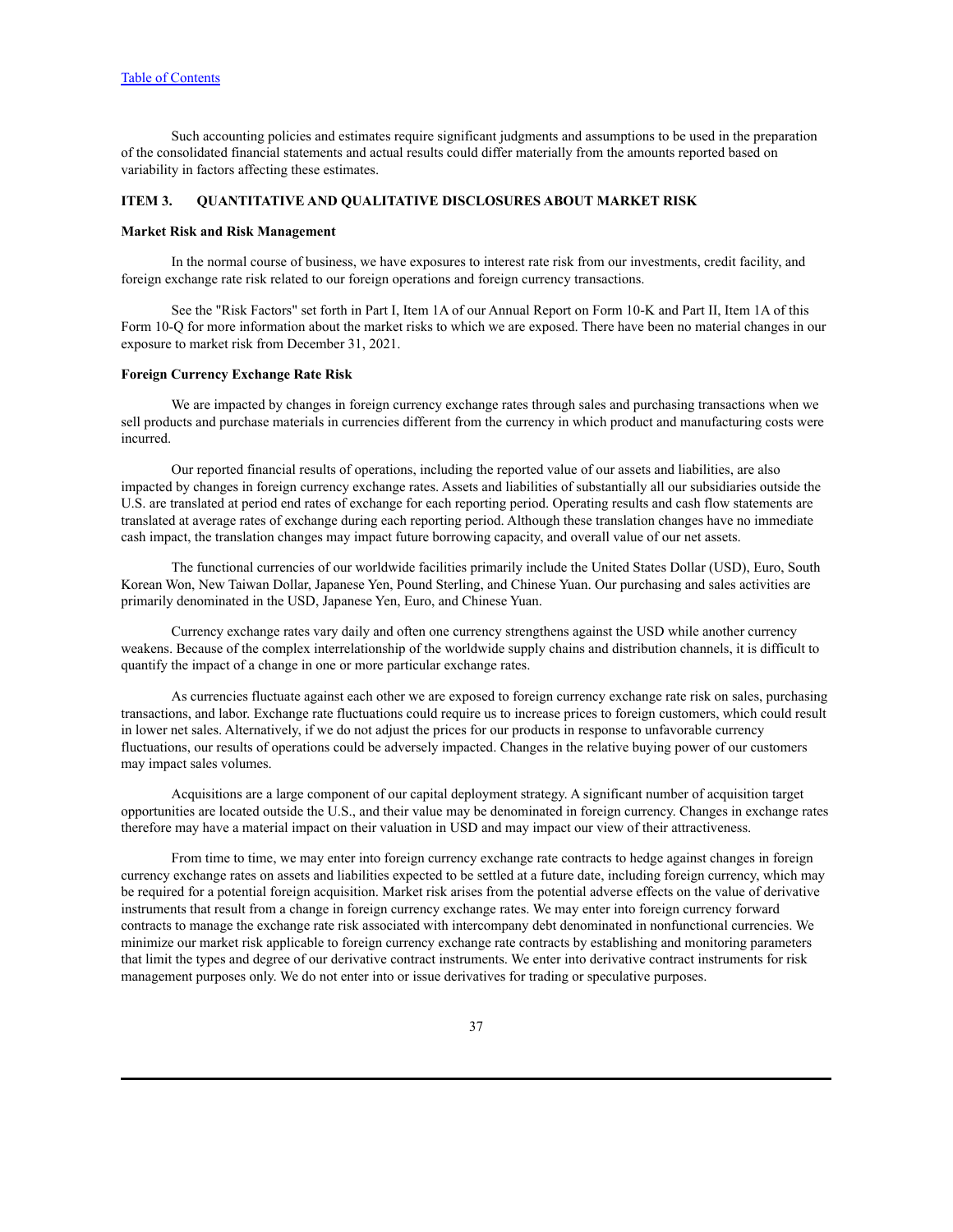### **Interest Rate Risk**

Our market risk exposure relates primarily to changes in interest rates on our Credit Facility. The following table summarizes borrowings (in thousands) under our Credit Facility and the associated interest rate.

|                                                        |                | <b>March 31, 2022</b> |                        |  |
|--------------------------------------------------------|----------------|-----------------------|------------------------|--|
|                                                        | <b>Balance</b> | <b>Interest Rate</b>  | <b>Unused Line Fee</b> |  |
| Term Loan Facility subject to a fixed interest rate    | \$251.344      | 1.271%                |                        |  |
| Term Loan Facility subject to a variable interest rate | 138.656        | 1.207%                |                        |  |
| Revolving Facility subject to a variable interest rate |                | $1.207\%$             | $0.10\%$               |  |
| Total borrowings under the Credit Agreement            | \$390,000      |                       |                        |  |

For more information on the Term Loan Facility see *Note 18. Credit Facility* in Part I, Item 1 "Unaudited Consolidated Financial Statements." For more information on the interest rate swap that fixes the interest rate for a portion of our Term Loan Facility, see *Note 7. Derivative Financial Instruments* in Part I, Item 1 "Unaudited Consolidated Financial Statements." The Term Loan Facility and Revolving Facility bear interest, at our option, at a rate based on a reserve adjusted "Eurodollar Rate" or "Base Rate," as defined in the Credit Agreement, plus an applicable margin.

Our interest payments are impacted by interest rate fluctuations. With respect to the portion of our Credit Facility that is subject a variable interest rate, a hypothetical increase of 100 basis points (1%) in interest rates would have a \$1.4 million annual impact on our interest expense. A change in interest rates does not have a material impact upon our future earnings and cash flow for fixed rate debt. However, increases in interest rates could impact our ability to refinance existing maturities and acquire additional debt on favorable terms.

### <span id="page-37-0"></span>**ITEM 4. CONTROLS AND PROCEDURES**

#### **Evaluation of Disclosure Controls and Procedures**

We have established disclosure controls and procedures, which are designed to ensure that information required to be disclosed in reports filed or submitted under the Securities Exchange Act of 1934 ("Act") is recorded, processed, summarized, and reported, within the time periods specified in the Securities and Exchange Commission's rules and forms. These disclosure controls and procedures include, without limitation, controls and procedures designed to ensure that information required to be disclosed in the reports that we file or submit under the Act is accumulated and communicated to management, including our Principal Executive Officer (Stephen D. Kelley, President and Chief Executive Officer) and Principal Financial Officer (Paul Oldham, Chief Financial Officer), as appropriate, to allow timely decisions regarding required disclosures.

As of the end of the period covered by this report, we conducted an evaluation, with the participation of management, including our Chief Executive Officer and Chief Financial Officer, of the effectiveness of the design and operation of the disclosure controls and procedures pursuant to the Exchange Act Rule 13a-15(b). Based upon this evaluation, the Chief Executive Officer and Chief Financial Officer concluded that our disclosure controls and procedures were effective as of March 31, 2022. The conclusions of the Chief Executive Officer and Chief Financial Officer from this evaluation were communicated to the Audit Committee. We intend to continue to review and document our disclosure controls and procedures, including our internal controls over financial reporting, and may from time to time make changes aimed at enhancing their effectiveness and to ensure that our systems evolve with our business.

#### **Changes in Internal Control over Financial Reporting**

There was no change in our internal control over financial reporting that occurred during the quarter covered by this Form 10-Q that has materially affected, or is reasonably likely to materially affect, our internal control over financial reporting.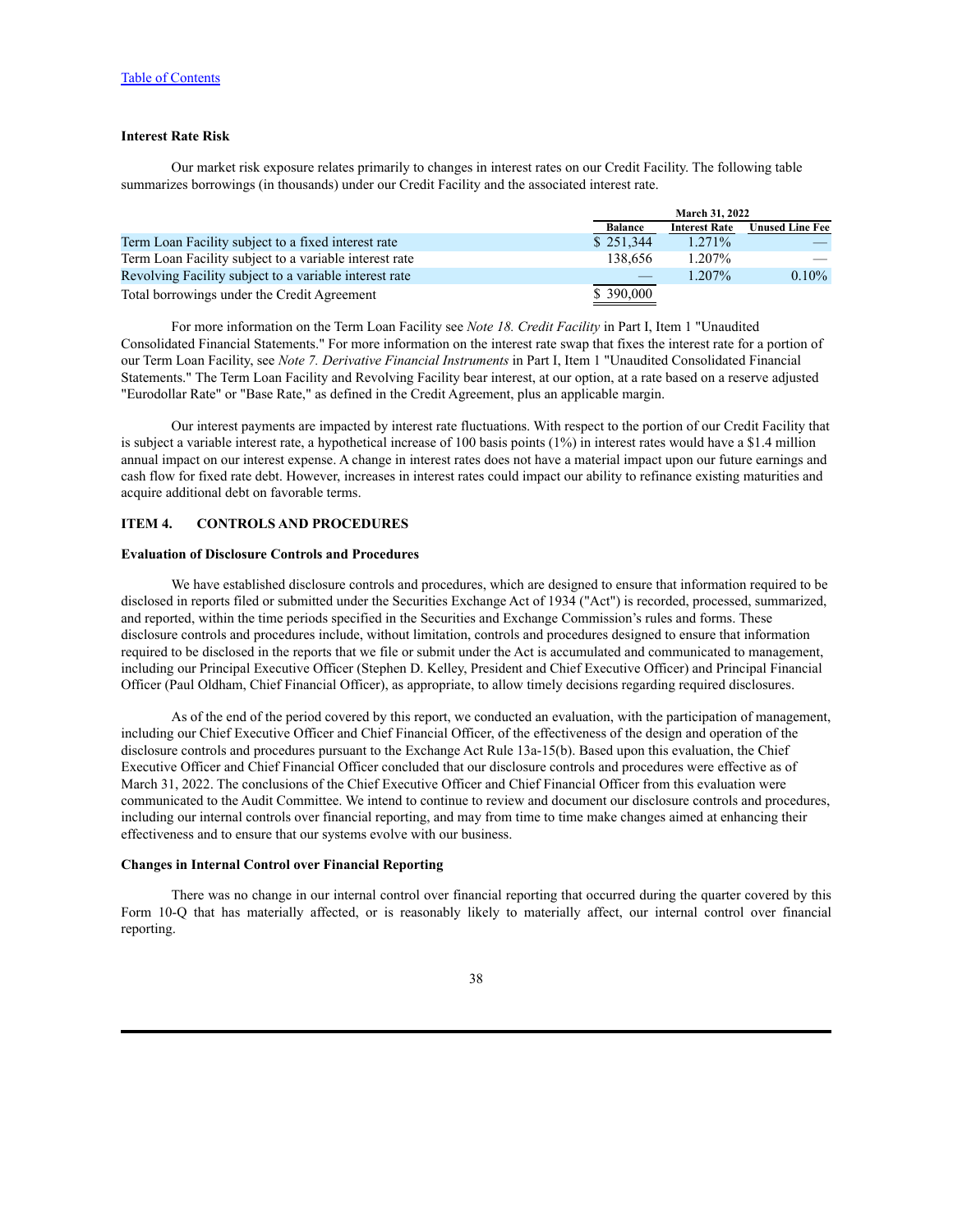# <span id="page-38-0"></span>**PART II OTHER INFORMATION**

## <span id="page-38-1"></span>**ITEM 1. LEGAL PROCEEDINGS**

We are involved in disputes and legal actions arising in the normal course of our business. Since December 31, 2021, there have been no material developments in legal proceedings in which we are involved. For a description of previously reported legal proceedings refer to Part I, Item 3, "Legal Proceedings" of our Annual Report on Form 10-K for the year ended December 31, 2021.

### <span id="page-38-2"></span>**ITEM 1A. RISK FACTORS**

This Quarterly Report on Form 10-Q should be read in conjunction with the risk factors discussed in Part I, Item 1A, "Risk Factors" in our Annual Report on Form 10-K for the year ended December 31, 2021, which details risks that could materially affect our business, financial condition, or future results. The risks described in our Annual Report on Form 10-K are not the only risks that we face; additional risks and uncertainties not currently known to us or that we currently deem to be immaterial also may materially adversely affect our business, financial condition, or operating results. There have been no material changes to the risk factors previously disclosed in our Annual Report on Form 10-K.

# <span id="page-38-3"></span>**ITEM 2. UNREGISTERED SALES OF EQUITY SECURITIES AND USE OF PROCEEDS**

To execute the repurchase of shares of our common stock, we periodically enter into stock repurchase agreements. The following table summarizes these repurchases:

|               | Month | <b>Total</b><br>Number of<br><b>Shares</b><br>Purchased | Average<br><b>Price Paid</b><br>Per Share | <b>Total Number of Shares</b><br><b>Purchased as</b><br><b>Part of Publicly Announced</b><br><b>Plans or Programs</b> | <b>Maximum</b><br>Dollar<br>Value of<br><b>Shares</b> that<br>May Yet be<br>Purchased<br><b>Under the</b><br><b>Plans or</b><br><b>Programs</b> |
|---------------|-------|---------------------------------------------------------|-------------------------------------------|-----------------------------------------------------------------------------------------------------------------------|-------------------------------------------------------------------------------------------------------------------------------------------------|
|               |       |                                                         |                                           | (in thousands, except price per share data)                                                                           |                                                                                                                                                 |
| January       |       | 82                                                      | \$80.02                                   | 82                                                                                                                    | \$121,783                                                                                                                                       |
| February      |       |                                                         | D                                         |                                                                                                                       | \$121,783                                                                                                                                       |
| March         |       |                                                         | S                                         |                                                                                                                       | \$121,783                                                                                                                                       |
| First quarter |       | 82                                                      | \$<br>80.02                               | 82                                                                                                                    |                                                                                                                                                 |

The following table summarizes actions by our Board of Directors in relation to the stock repurchase program:

| Date             | Action                                                                                                                                      |
|------------------|---------------------------------------------------------------------------------------------------------------------------------------------|
| September 2015   | Authorized a program to repurchase up to \$150.0 million of our common stock                                                                |
| May 2018         | Approved a \$50.0 million increase in the repurchase program                                                                                |
| December 2019    | Authorized the removal of the expiration date and increased the balance available for the<br>repurchase program by \$25.1 million           |
| <b>July 2021</b> | Approved an increase to the repurchase program, which authorized the Company to repurchase up<br>to \$200.0 million with no time limitation |

# <span id="page-38-4"></span>**ITEM 3. DEFAULTS UPON SENIOR SECURITIES**

None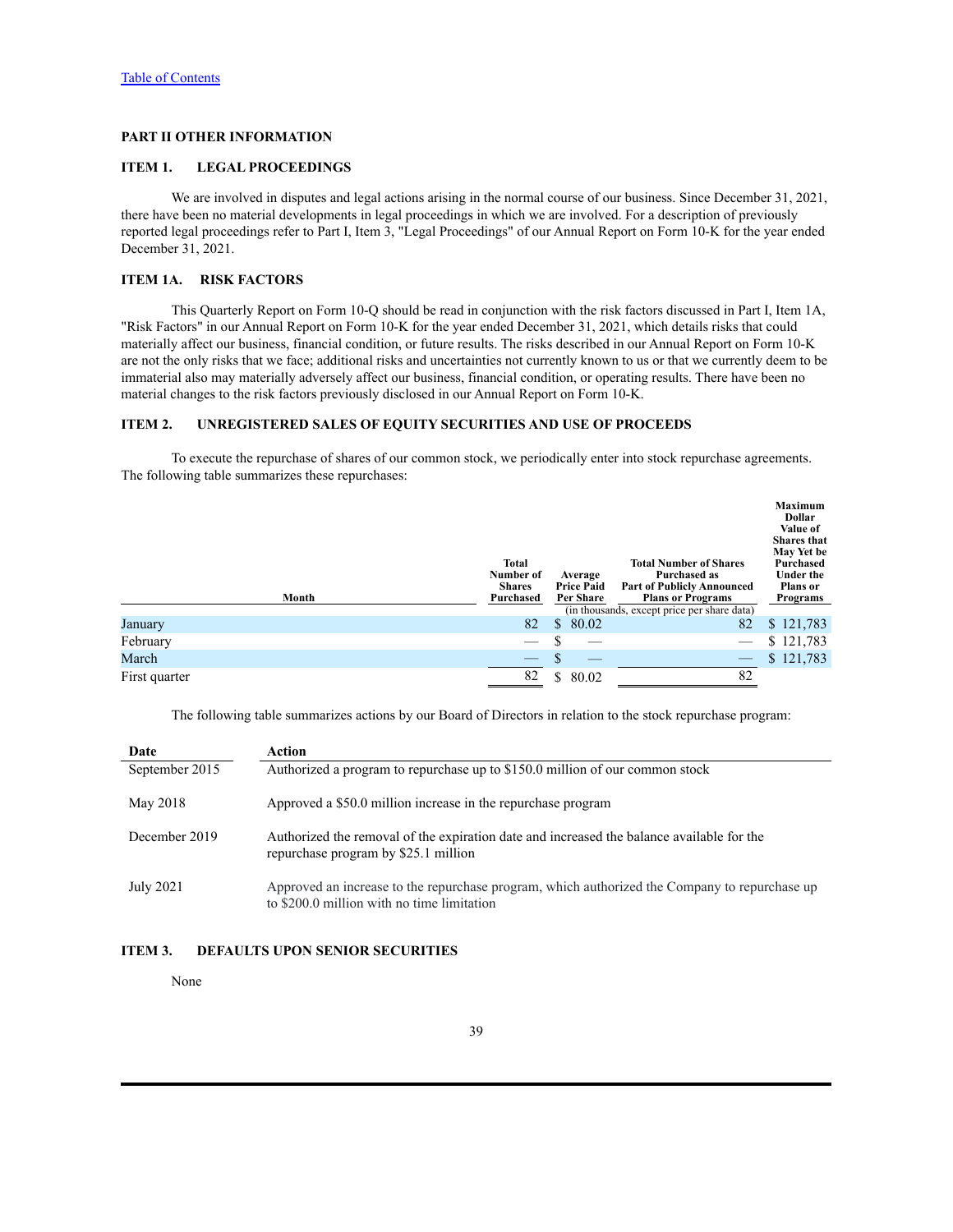Table of [Contents](#page-1-0)

# <span id="page-39-0"></span>**ITEM 4. MINE SAFETY DISCLOSURES**

None

# <span id="page-39-1"></span>**ITEM 5. OTHER INFORMATION**

None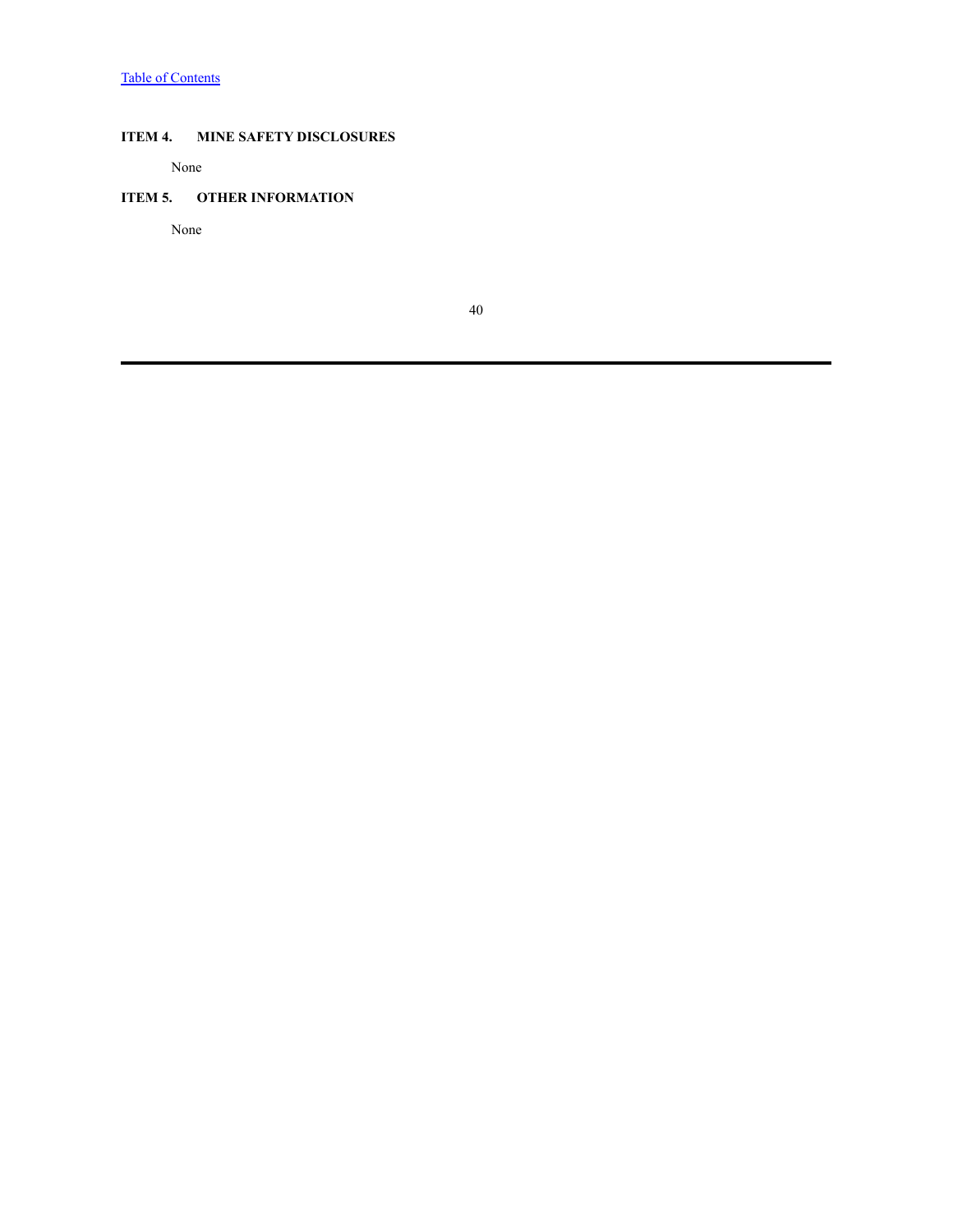# <span id="page-40-0"></span>**ITEM 6. EXHIBITS**

The exhibits listed in the following index are filed as part of this Quarterly Report on Form 10-Q.

| <b>Exhibit</b> |                                                                       |      | <b>Incorporated by Reference</b> |                |                    |  |  |
|----------------|-----------------------------------------------------------------------|------|----------------------------------|----------------|--------------------|--|--|
| Number         | <b>Description</b>                                                    | Form | File No.                         | <b>Exhibit</b> | <b>Filing Date</b> |  |  |
| 31.1           | Certification of the Chief Executive Officer Pursuant to Rule 13a-    |      |                                  |                | Filed herewith     |  |  |
|                | 14(a) under the Securities Exchange Act of 1934, as adopted           |      |                                  |                |                    |  |  |
|                | pursuant to Section 302 of the Sarbanes-Oxley Act of 2002.            |      |                                  |                |                    |  |  |
| 31.2           | Certification of the Chief Financial Officer Pursuant to Rule 13a-    |      |                                  |                | Filed herewith     |  |  |
|                | 14(a) under the Securities Exchange Act of 1934, as adopted           |      |                                  |                |                    |  |  |
|                | pursuant to Section 302 of the Sarbanes-Oxley Act of 2002.            |      |                                  |                |                    |  |  |
| 32.1           | Certification of the Chief Executive Officer Pursuant to 18 U.S.C.    |      |                                  |                | Filed herewith     |  |  |
|                | Section 1350, as adopted pursuant to Section 906 of the Sarbanes-     |      |                                  |                |                    |  |  |
|                | Oxley Act of 2002.                                                    |      |                                  |                |                    |  |  |
| 32.2           | Certification of the Chief Financial Officer Pursuant to 18 U.S.C.    |      |                                  |                | Filed herewith     |  |  |
|                | Section 1350, as adopted pursuant to Section 906 of the Sarbanes-     |      |                                  |                |                    |  |  |
|                | Oxley Act of 2002.                                                    |      |                                  |                |                    |  |  |
| 101.INS        | Inline XBRL Instance Document - the instance document does not        |      |                                  |                | Filed herewith     |  |  |
|                | appear in the Interactive Data File because its XBRL tags are         |      |                                  |                |                    |  |  |
|                | embedded within the Inline XBRL document.                             |      |                                  |                |                    |  |  |
|                | 101.SCH Inline XBRL Taxonomy Extension Schema Document.               |      |                                  |                | Filed herewith     |  |  |
|                |                                                                       |      |                                  |                |                    |  |  |
|                | 101.CAL Inline XBRL Taxonomy Extension Calculation Linkbase           |      |                                  |                | Filed herewith     |  |  |
|                | Document.                                                             |      |                                  |                |                    |  |  |
|                | 101. DEF Inline XBRL Taxonomy Extension Definition Linkbase Document. |      |                                  |                | Filed herewith     |  |  |
|                | 101.LAB Inline XBRL Taxonomy Extension Label Linkbase Document.       |      |                                  |                | Filed herewith     |  |  |
|                |                                                                       |      |                                  |                |                    |  |  |
|                | 101.PRE Inline XBRL Taxonomy Extension Presentation Linkbase          |      |                                  |                | Filed herewith     |  |  |
|                | Document.                                                             |      |                                  |                |                    |  |  |
| 104            | Cover Page Interactive Data File – formatted in Inline XBRL and       |      |                                  |                | Filed herewith     |  |  |
|                | contained in Exhibit 101                                              |      |                                  |                |                    |  |  |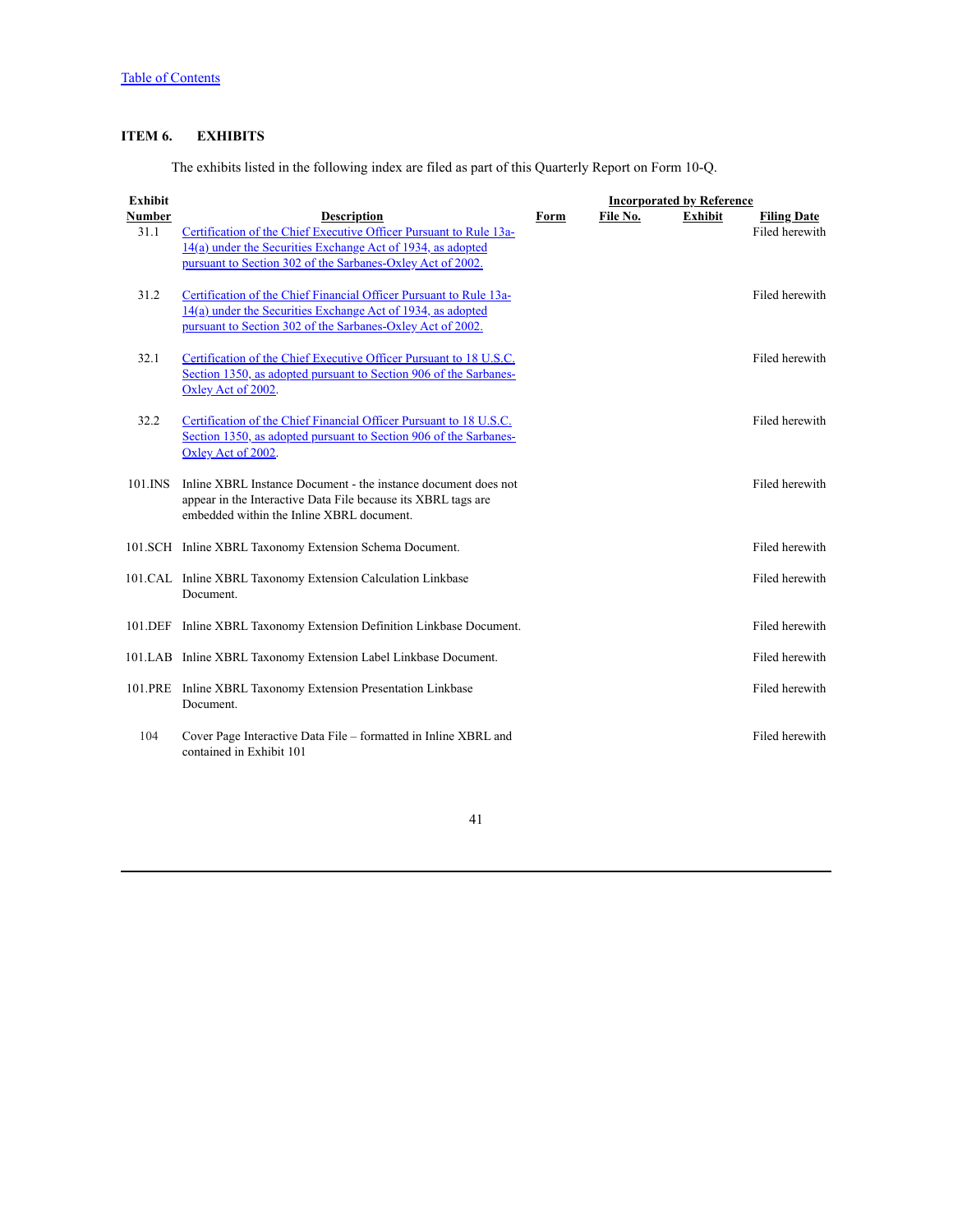# <span id="page-41-0"></span>**SIGNATURES**

Pursuant to the requirements of the Securities Exchange Act of 1934, the registrant has duly caused this report to be signed on its behalf by the undersigned thereunto duly authorized.

Dated: May 4, 2022 /s/ Paul Oldham

ADVANCED ENERGY INDUSTRIES, INC.

Paul Oldham Chief Financial Officer and Executive Vice President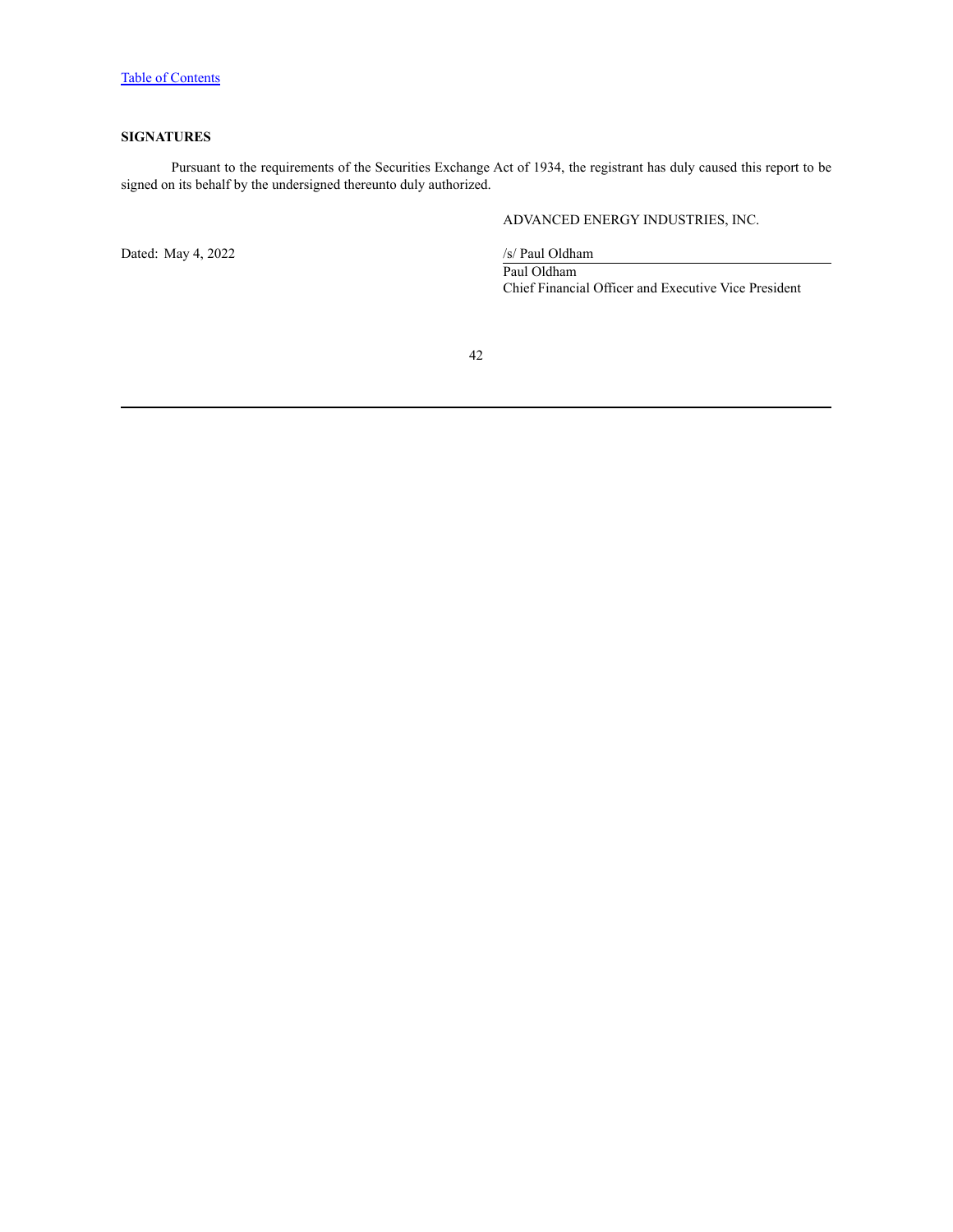<span id="page-42-0"></span>I, Stephen D. Kelley, certify that:

- 1. I have reviewed this quarterly report on Form 10-Q for the period ended March 31, 2022 of Advanced Energy Industries, Inc.;
- 2. Based on my knowledge, this report does not contain any untrue statement of a material fact or omit to state a material fact necessary to make the statements made, in light of the circumstances under which such statements were made, not misleading with respect to the period covered by this report;
- 3. Based on my knowledge, the financial statements, and other financial information included in this report, fairly present in all material respects the financial condition, results of operations and cash flows of the registrant as of, and for, the periods presented in this report;
- 4. The registrant's other certifying officer and I are responsible for establishing and maintaining disclosure controls and procedures (as defined in Exchange Act Rules 13a-15(e) and 15d-15(e)) and internal control over financial reporting (as defined in Exchange Act Rules 13a-15(f) and 15d-15(f)) for the registrant and have:
	- a. Designed such disclosure controls and procedures, or caused such disclosure controls and procedures to be designed under our supervision, to ensure that material information relating to the registrant, including its consolidated subsidiaries, is made known to us by others within those entities, particularly during the period in which this report is being prepared;
	- b. Designed such internal control over financial reporting, or caused such internal control over financial reporting to be designed under our supervision, to provide reasonable assurance regarding the reliability of financial reporting and the preparation of financial statements for external purposes in accordance with generally accepted accounting principles;
	- c. Evaluated the effectiveness of the registrant's disclosure controls and procedures and presented in this report our conclusions about the effectiveness of the disclosure controls and procedures, as of the end of the period covered by this report based on such evaluation; and
	- d. Disclosed in this report any change in the registrant's internal control over financial reporting that occurred during the registrant's most recent fiscal quarter (the registrant's fourth fiscal quarter in the case of an annual report) that has materially affected, or is reasonably likely to materially affect, the registrant's internal control over financial reporting; and
- 5. The registrant's other certifying officer and I have disclosed, based on our most recent evaluation of internal control over financial reporting, to the registrant's auditors and the audit committee of the registrant's board of directors (or persons performing the equivalent functions):
	- a. All significant deficiencies and material weaknesses in the design or operation of internal control over financial reporting which are reasonably likely to adversely affect the registrant's ability to record, process, summarize and report financial information; and
	- b. Any fraud, whether or not material, that involves management or other employees who have a significant role in the registrant's internal control over financial reporting.

Date: May 4, 2022

/s/ Stephen D. Kelley Stephen D. Kelley Chief Executive Officer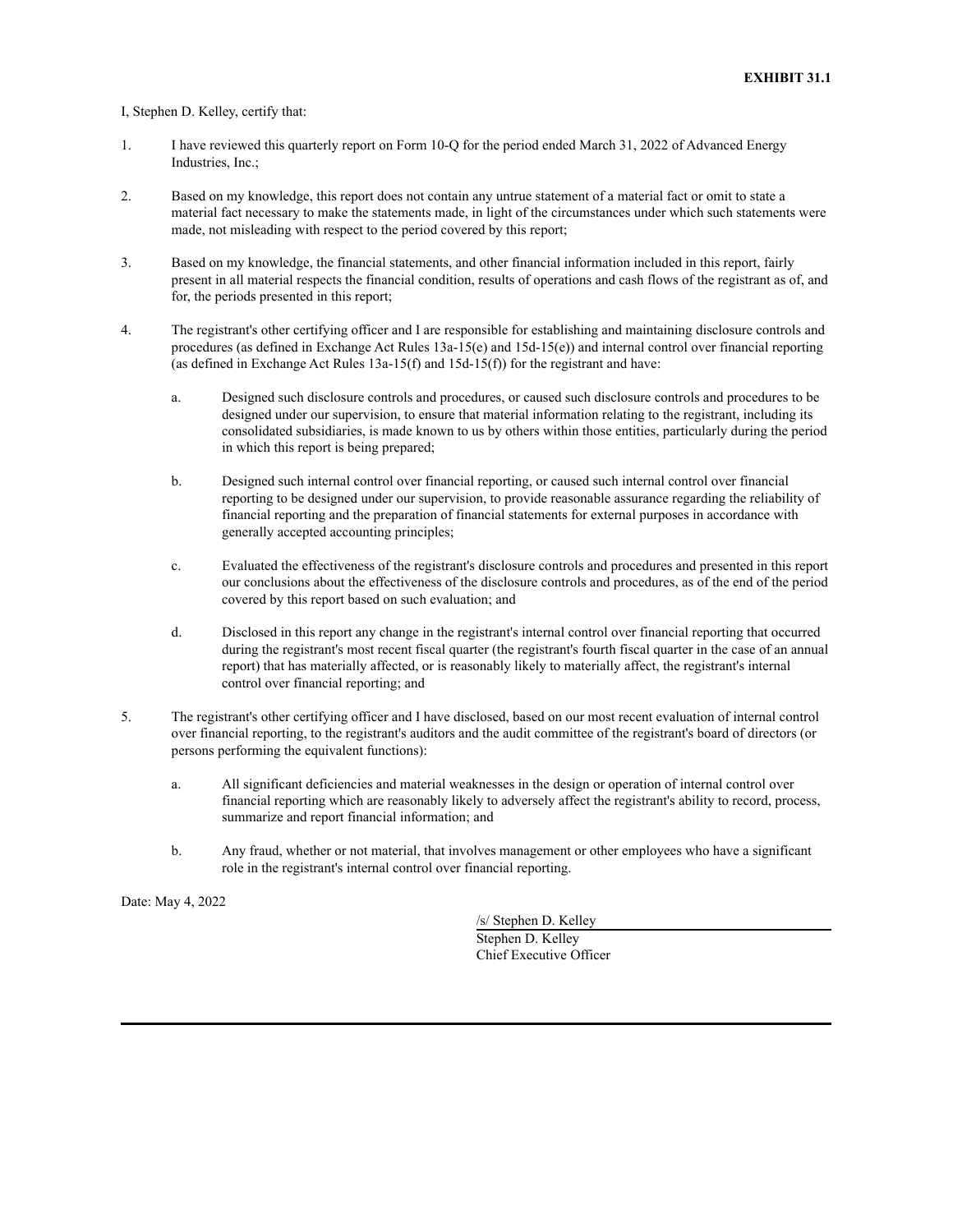## <span id="page-43-0"></span>I, Paul Oldham, certify that:

- 1. I have reviewed this quarterly report on Form 10-Q for the period ended March 31, 2022 of Advanced Energy Industries, Inc.;
- 2. Based on my knowledge, this report does not contain any untrue statement of a material fact or omit to state a material fact necessary to make the statements made, in light of the circumstances under which such statements were made, not misleading with respect to the period covered by this report;
- 3. Based on my knowledge, the financial statements, and other financial information included in this report, fairly present in all material respects the financial condition, results of operations and cash flows of the registrant as of, and for, the periods presented in this report;
- 4. The registrant's other certifying officer and I are responsible for establishing and maintaining disclosure controls and procedures (as defined in Exchange Act Rules 13a-15(e) and 15d-15(e)) and internal control over financial reporting (as defined in Exchange Act Rules 13a-15(f) and 15d-15(f)) for the registrant and have:
	- a. Designed such disclosure controls and procedures, or caused such disclosure controls and procedures to be designed under our supervision, to ensure that material information relating to the registrant, including its consolidated subsidiaries, is made known to us by others within those entities, particularly during the period in which this report is being prepared;
	- b. Designed such internal control over financial reporting, or caused such internal control over financial reporting to be designed under our supervision, to provide reasonable assurance regarding the reliability of financial reporting and the preparation of financial statements for external purposes in accordance with generally accepted accounting principles;
	- c. Evaluated the effectiveness of the registrant's disclosure controls and procedures and presented in this report our conclusions about the effectiveness of the disclosure controls and procedures, as of the end of the period covered by this report based on such evaluation; and
	- d. Disclosed in this report any change in the registrant's internal control over financial reporting that occurred during the registrant's most recent fiscal quarter (the registrant's fourth fiscal quarter in the case of an annual report) that has materially affected, or is reasonably likely to materially affect, the registrant's internal control over financial reporting; and
- 5. The registrant's other certifying officer and I have disclosed, based on our most recent evaluation of internal control over financial reporting, to the registrant's auditors and the audit committee of the registrant's board of directors (or persons performing the equivalent functions):
	- a. All significant deficiencies and material weaknesses in the design or operation of internal control over financial reporting which are reasonably likely to adversely affect the registrant's ability to record, process, summarize and report financial information; and
	- b. Any fraud, whether or not material, that involves management or other employees who have a significant role in the registrant's internal control over financial reporting.

Date: May 4, 2022

/s/ Paul Oldham Paul Oldham Chief Financial Officer & Executive Vice President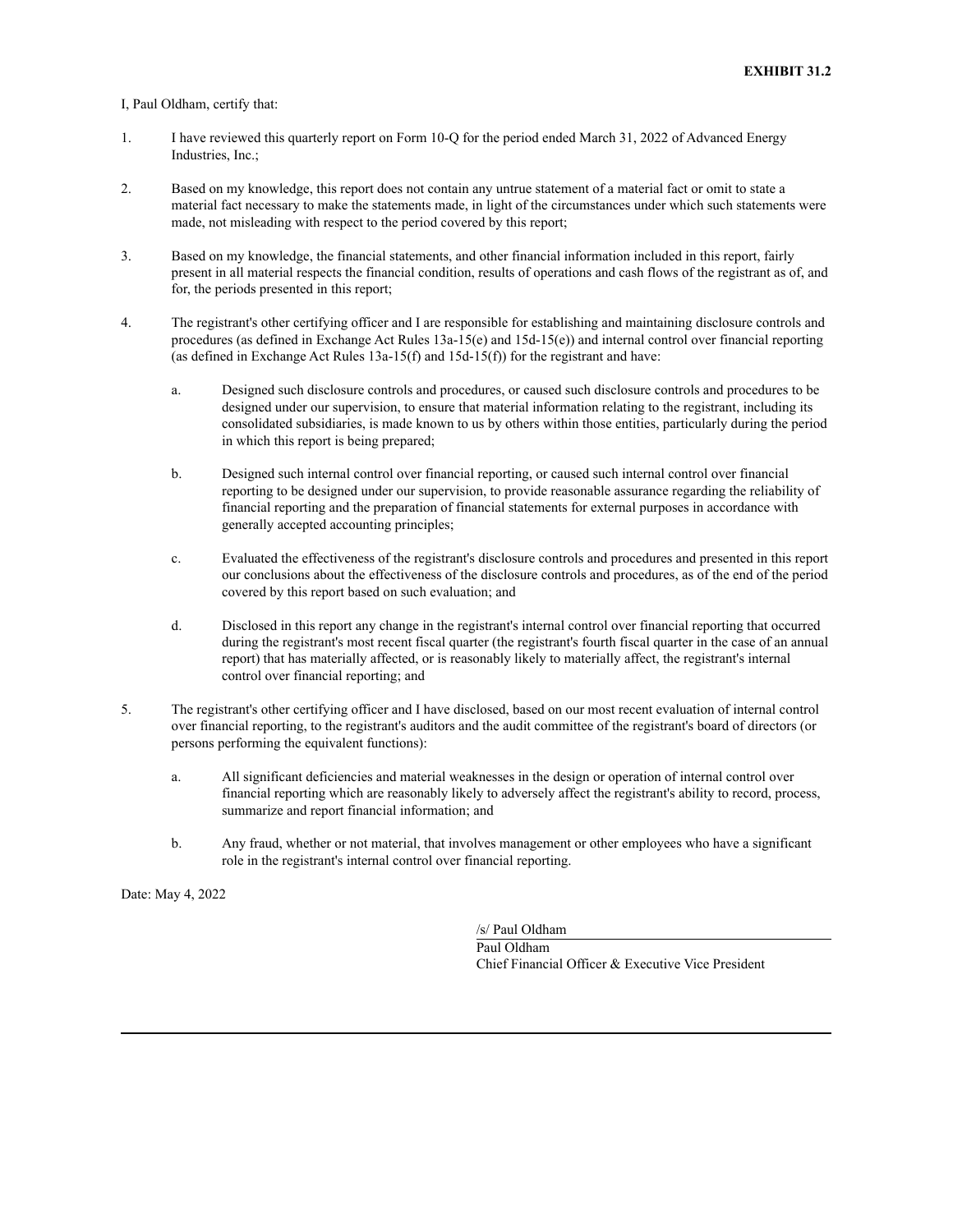Certification of the Chief Executive Officer Pursuant to 18 U.S.C. Section 1350, as Adopted Pursuant to Section 906 of the Sarbanes-Oxley Act of 2002

<span id="page-44-0"></span>I hereby certify, pursuant to 18 U.S.C. Section 1350, that the accompanying Quarterly Report on Form 10-Q for the period ended March 31, 2022, of Advanced Energy Industries, Inc., fully complies with the requirements of Section 13(a) or 15(d) of the Securities Exchange Act of 1934 and that information contained in the Quarterly Report on Form 10-Q fairly presents, in all material respects, the financial condition and results of operations of Advanced Energy Industries, Inc.

Date: May 4, 2022

/s/ Stephen D. Kelley Stephen D. Kelley Chief Executive Officer

A signed original of this written statement required by Section 906 has been provided to the Company and will be retained by the Company and furnished to the Securities and Exchange Commission or its staff upon request.